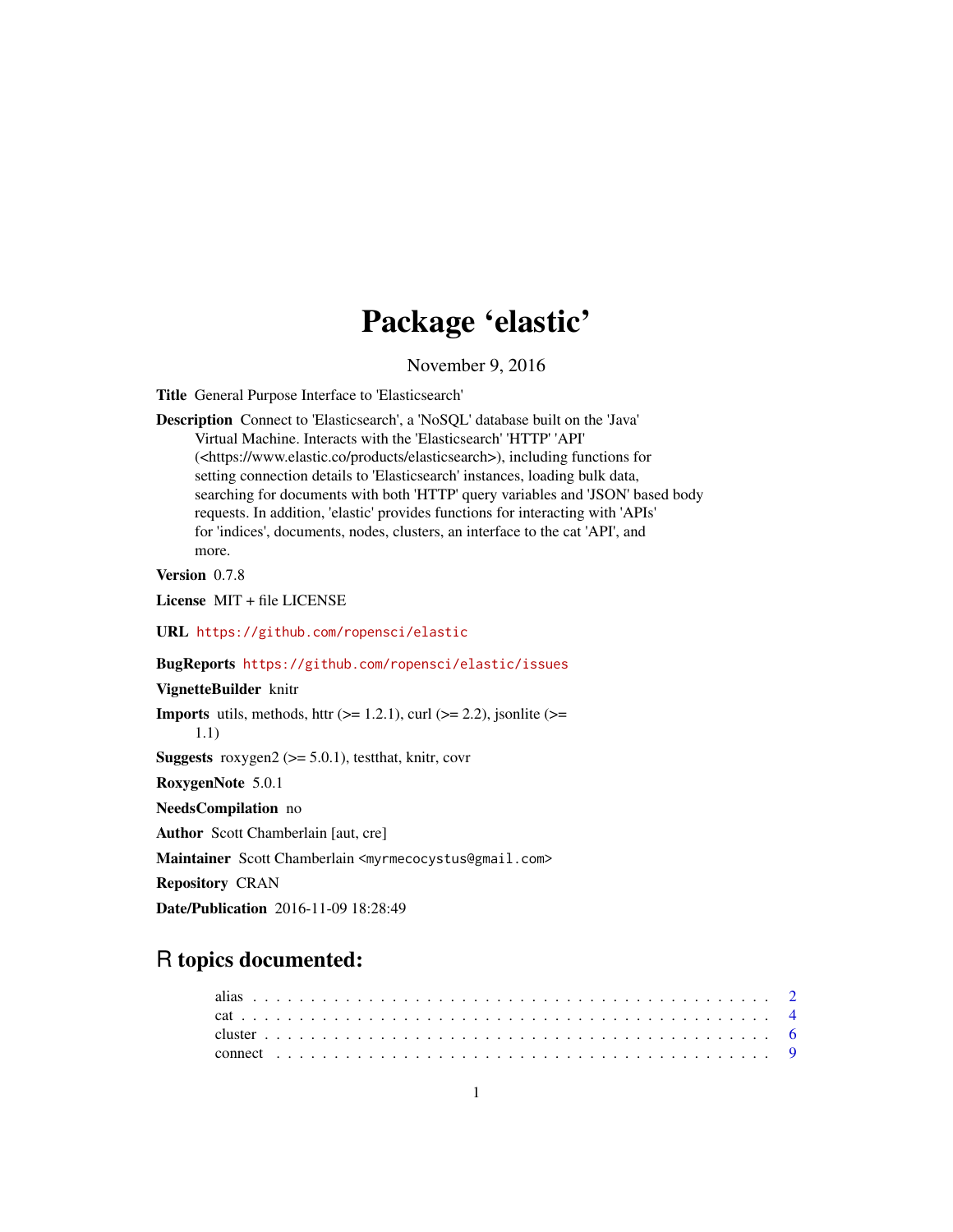81

<span id="page-1-0"></span>

| count     | 11 |
|-----------|----|
|           | 12 |
|           | 15 |
|           | 18 |
|           | 19 |
|           | 20 |
|           | 21 |
|           | 23 |
|           | 25 |
|           | 26 |
|           | 27 |
| $explain$ | 28 |
|           | 29 |
| index     | 30 |
|           | 36 |
|           | 37 |
|           | 39 |
|           | 40 |
|           | 43 |
|           | 45 |
|           | 48 |
|           | 48 |
|           | 49 |
|           | 52 |
|           | 67 |
|           | 68 |
|           | 69 |
|           | 71 |
|           | 75 |
|           | 77 |
|           | 78 |
|           | 79 |
| validate  | 79 |
|           |    |

### **Index**

 $_{\text{alias}}$ 

Elasticsearch alias APIs

## Description

Elasticsearch alias APIs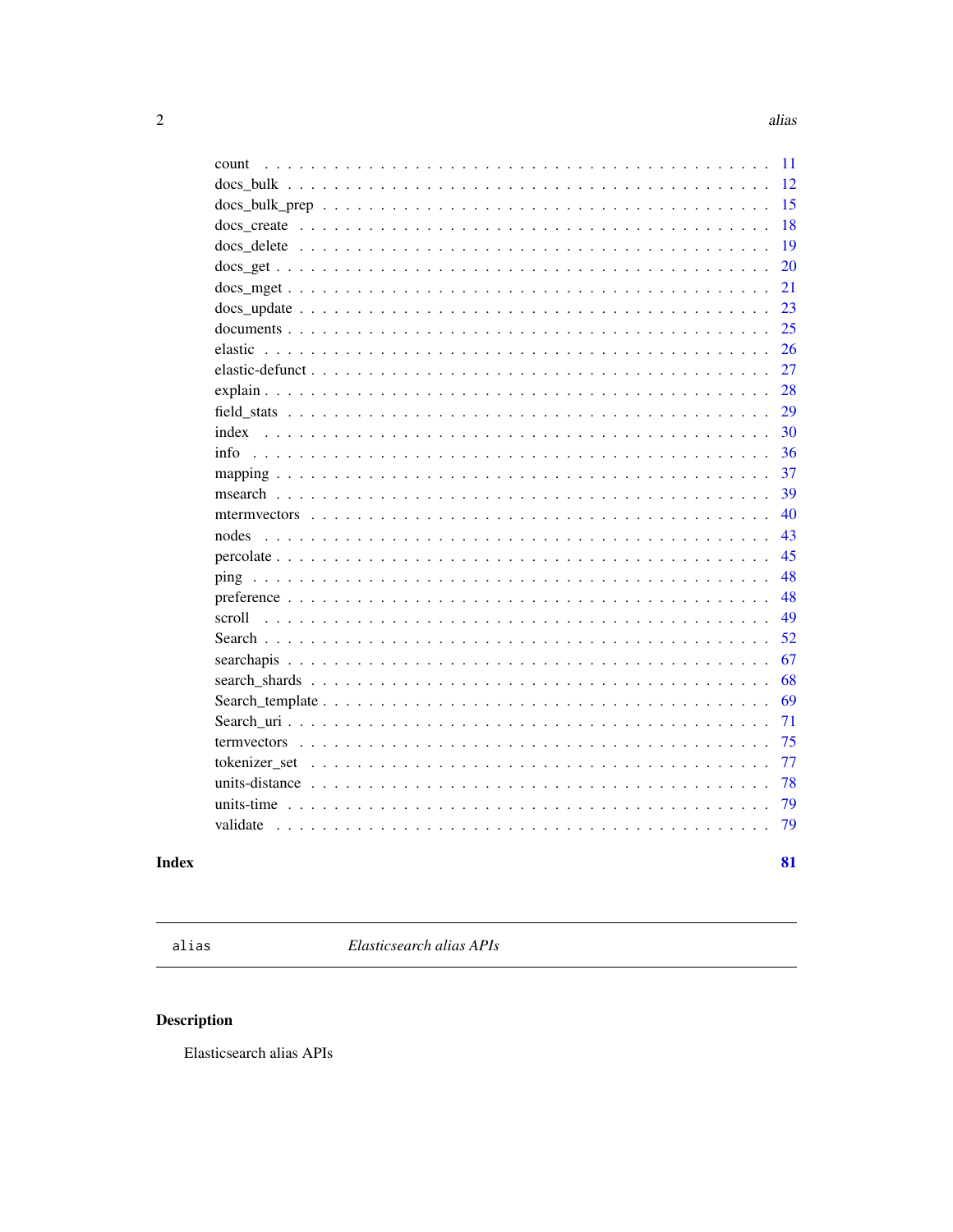alias 3

### Usage

```
alias_get(index = NULL, alias = NULL, ignore_unavailable = FALSE, ...)
aliases_get(index = NULL, alias = NULL, ignore_unavailable = FALSE, ...)
alias_exists(index = NULL, alias = NULL, ...)
alias_create(index = NULL, alias, routing = NULL, filler = NULL, ...)
alias_delete(index = NULL, alias, ...)
```
### Arguments

| index              | An index name                                                                                                    |
|--------------------|------------------------------------------------------------------------------------------------------------------|
| alias              | An alias name                                                                                                    |
| ignore_unavailable |                                                                                                                  |
|                    | (logical) What to do if an specified index name doesn't exist. If set to TRUE then<br>those indices are ignored. |
| $\cdot$            | Curl args passed on to POST                                                                                      |
| routing            | Ignored for now                                                                                                  |
| filter             | Ignored for now                                                                                                  |

### Author(s)

Scott Chamberlain <myrmecocystus@gmail.com>

#### References

[https://www.elastic.co/guide/en/elasticsearch/reference/current/indices-aliases.](https://www.elastic.co/guide/en/elasticsearch/reference/current/indices-aliases.html) [html](https://www.elastic.co/guide/en/elasticsearch/reference/current/indices-aliases.html)

```
## Not run:
# Create/update an alias
alias_create(index = "plos", alias = "tables")
# Retrieve a specified alias
alias_get(index="plos")
alias_get(alias="tables")
aliases_get()
# Check for alias existence
alias_exists(index = "plos")
alias_exists(alias = "tables")
alias_exists(alias = "adsfasdf")
# Delete an alias
alias_delete(index = "plos", alias = "tables")
```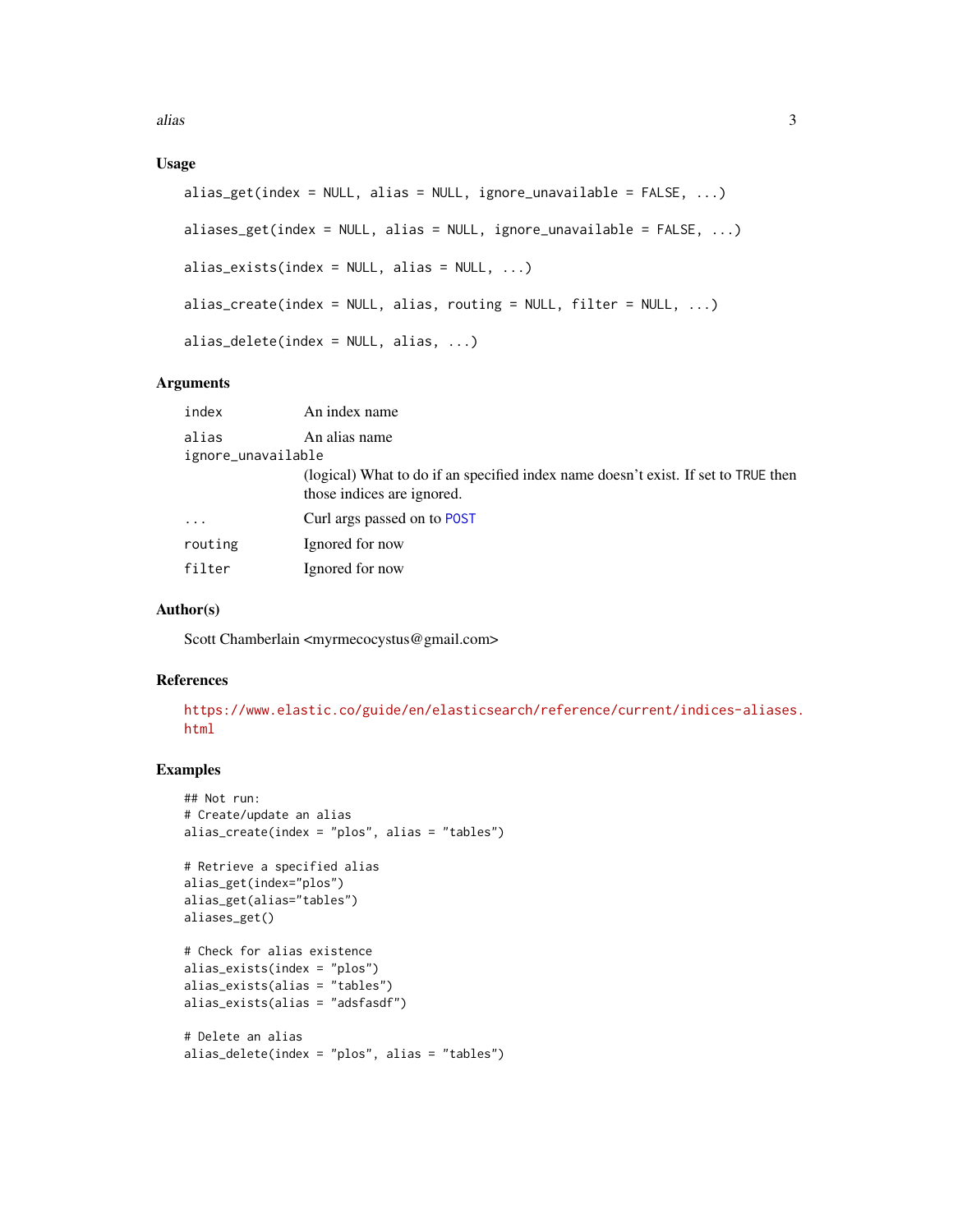<span id="page-3-0"></span>

```
alias_exists(alias = "tables")
# Curl options
library("httr")
alias_create(index = "plos", alias = "tables")
aliases_get(alias = "tables", config=verbose())
## End(Not run)
```
<span id="page-3-2"></span>cat *Use the cat Elasticsearch api.*

#### <span id="page-3-1"></span>Description

Use the cat Elasticsearch api.

### Usage

```
cat_{(parse = FALSE, ...)}cat_aliases(verbose = FALSE, index = NULL, h = NULL, help = FALSE,
 bytes = FALSE, parse = FALSE, ...)cat_allocation(verbose = FALSE, h = NULL, help = FALSE, bytes = FALSE,
 parse = FALSE, ...)cat_count(verbose = FALSE, index = NULL, h = NULL, help = FALSE,bytes = FALSE, parse = FALSE, ...)cat_segments(verbose = FALSE, index = NULL, h = NULL, help = FALSE,
  bytes = FALSE, parse = FALSE, ...)cat_health(verbose = FALSE, h = NULL, help = FALSE, bytes = FALSE,
 parse = FALSE, ...)cat_indices(verbose = FALSE, index = NULL, h = NULL, help = FALSE,
 bytes = FALSE, parse = FALSE, ...)cat_master(verbose = FALSE, index = NULL, h = NULL, help = FALSE,
  bytes = FALSE, parse = FALSE, ...)
cat_nodes(verbose = FALSE, h = NULL, help = FALSE, bytes = FALSE,
  parse = FALSE, ...)cat_nodeattrs(verbose = FALSE, h = NULL, help = FALSE, bytes = FALSE,
 parse = FALSE, ...)cat_pending_tasks(verbose = FALSE, h = NULL, help = FALSE,
```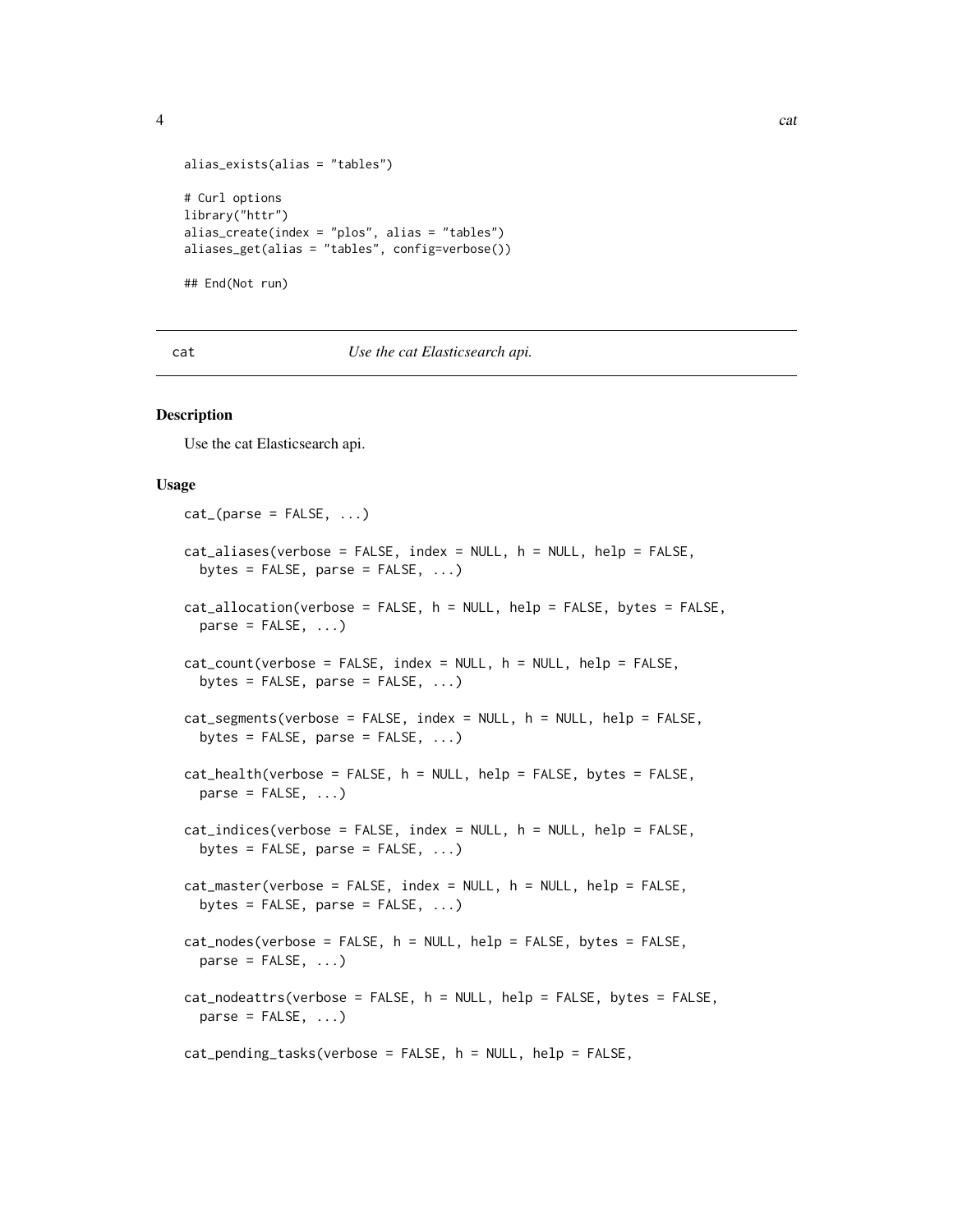```
bytes = FALSE, parse = FALSE, ...)cat\_plugins(verbose = FALSE, h = NULL, help = FALSE, bytes = FALSE,parse = FALSE, ...)cat_recovery(verbose = FALSE, index = NULL, h = NULL, help = FALSE,
  bytes = FALSE, parse = FALSE, ...)cat_thread_pool(verbose = FALSE, index = NULL, h = NULL, help = FALSE,
 bytes = FALSE, parse = FALSE, ...)cat_shards(verbose = FALSE, index = NULL, h = NULL, help = FALSE,
 bytes = FALSE, parse = FALSE, ...)cat_fielddata(verbose = FALSE, index = NULL, fields = NULL, h = NULL,
  help = FALSE, bytes = FALSE, parse = FALSE, ...)
```
#### Arguments

| parse     | (logical) Parse to a data.frame or not. Default: FALSE           |
|-----------|------------------------------------------------------------------|
| $\ddotsc$ | Curl args passed on to GET                                       |
| verbose   | (logical) If TRUE (default) the url call used printed to console |
| index     | (character) Index name                                           |
| h         | (character) Fields to return                                     |
| help      | (logical) Output available columns, and their meanings           |
| bytes     | (logical) Give numbers back machine friendly. Default: FALSE     |
| fields    | (character) Fields to return, only used with fielddata           |

#### Details

See <https://www.elastic.co/guide/en/elasticsearch/reference/current/cat.html> for the cat API documentation.

Note how [cat\\_](#page-3-1) has an underscore at the end to avoid conflict with the function [cat](#page-3-2) in base R.

```
## Not run:
# list Elasticsearch cat endpoints
cat_()
# Do other cat operations
cat_aliases()
cat_aliases(index='plos')
cat_allocation()
cat_allocation(verbose=TRUE)
cat_count()
cat_count(index='plos')
```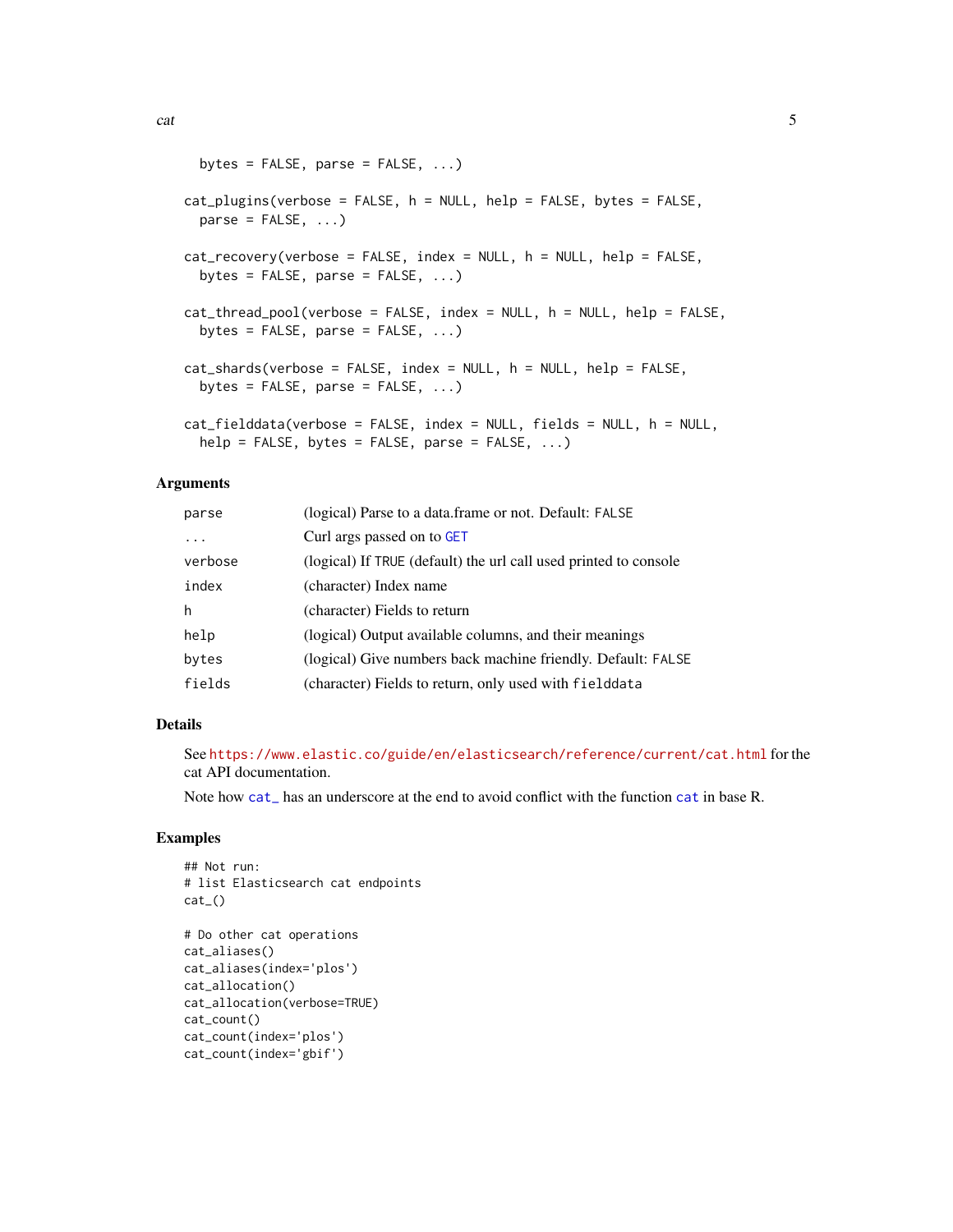<span id="page-5-0"></span>6 cluster and the contract of the contract of the contract of the contract of the contract of the contract of the contract of the contract of the contract of the contract of the contract of the contract of the contract of

```
cat_segments()
cat_segments(index='gbif')
cat_health()
cat_indices()
cat_master()
cat_nodes()
# cat_nodeattrs() # not available in older ES versions
cat_pending_tasks()
cat_plugins()
cat_recovery(verbose=TRUE)
cat_recovery(index='gbif')
cat_thread_pool()
cat_thread_pool(verbose=TRUE)
cat_shards()
cat_fielddata()
cat_fielddata(fields='body')
# capture cat data into a data.frame
cat_(parse = TRUE)
cat_indices(parse = TRUE)
cat_indices(parse = TRUE, verbose = TRUE)
cat_count(parse = TRUE)
cat_count(parse = TRUE, verbose = TRUE)
cat_health(parse = TRUE)
cat_health(parse = TRUE, verbose = TRUE)
# Get help - what does each column mean
head(cat_indices(help = TRUE, parse = TRUE))
cat_health(help = TRUE, parse = TRUE)
head(cat_nodes(help = TRUE, parse = TRUE))
# Get back only certain fields
cat_nodes()
cat_nodes(h = c('ip','port','heapPercent','name'))
cat\_nodes(h = c('id', 'ip', 'port', 'v', 'm'))cat_indices(verbose = TRUE)
cat_indices(verbose = TRUE, h = c('index','docs.count','store.size'))
# Get back machine friendly numbers instead of the normal human friendly
cat_indices(verbose = TRUE, bytes = TRUE)
# Curl options
library("httr")
cat_count(config=verbose())
## End(Not run)
```
cluster *Elasticsearch cluster endpoints*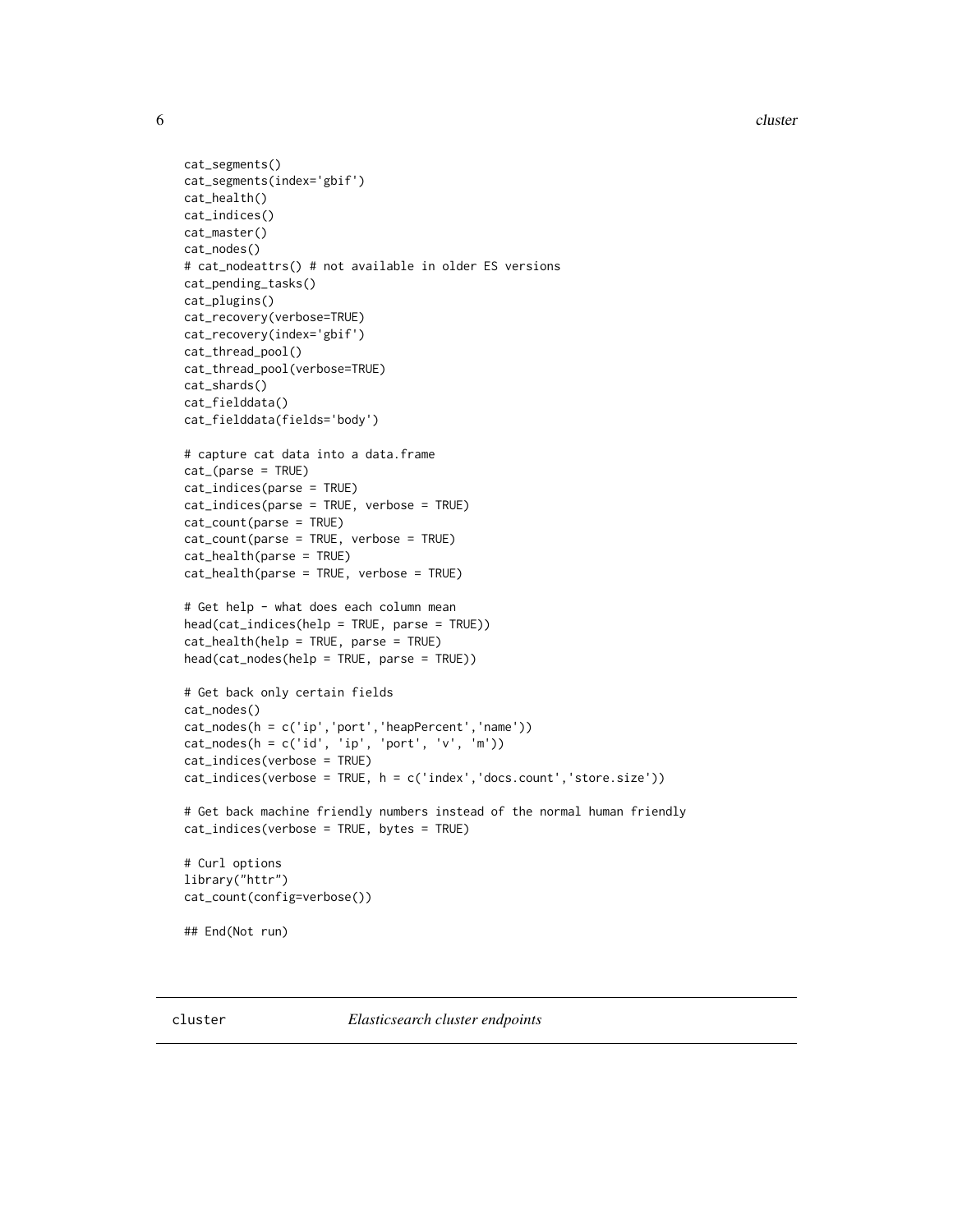#### cluster 7 and 2008 and 2008 and 2008 and 2008 and 2008 and 2008 and 2008 and 2008 and 2008 and 2008 and 2008 and 2008 and 2008 and 2008 and 2008 and 2008 and 2008 and 2008 and 2008 and 2008 and 2008 and 2008 and 2008 and 2

### Description

Elasticsearch cluster endpoints

### Usage

```
cluster_settings(index = NULL, raw = FALSE, callopts = list(),
 verbose = TRUE, ...)cluster_health(index = NULL, level = NULL, wait_for_status = NULL,
 wait_for_relocating_shards = NULL, wait_for_active_shards = NULL,
 wait_for_nodes = NULL, timeout = NULL, raw = FALSE, callopts = list(),
 verbose = TRUE, ...)cluster_state(index = NULL, metrics = NULL, raw = FALSE,
  callopts = list(), verbose = TRUE, ...)
cluster_stats(index = NULL, raw = FALSE, callopts = list(),
  verbose = TRUE, ...)cluster_reroute(body, raw = FALSE, callopts = list(), ...)cluster_pending_tasks(index = NULL, raw = FALSE, callopts = list(),
  verbose = TRUE, ...)
```

| index                      | Index                                                                                                                                                                                                                            |
|----------------------------|----------------------------------------------------------------------------------------------------------------------------------------------------------------------------------------------------------------------------------|
| raw                        | If TRUE (default), data is parsed to list. If FALSE, then raw JSON.                                                                                                                                                              |
| callopts                   | Curl args passed on to httr::POST.                                                                                                                                                                                               |
| verbose                    | If TRUE (default) the url call used printed to console.                                                                                                                                                                          |
| $\ddots$                   | Further args passed on to elastic search HTTP API as parameters.                                                                                                                                                                 |
| level                      | Can be one of cluster, indices or shards. Controls the details level of the health<br>information returned. Defaults to cluster.                                                                                                 |
| wait_for_status            |                                                                                                                                                                                                                                  |
|                            | One of green, yellow or red. Will wait (until the timeout provided) until the<br>status of the cluster changes to the one provided or better, i.e. green > yellow ><br>red. By default, will not wait for any status.            |
| wait_for_relocating_shards |                                                                                                                                                                                                                                  |
|                            | A number controlling to how many relocating shards to wait for. Usually will<br>be 0 to indicate to wait till all relocations have happened. Defaults to not wait.                                                               |
| wait_for_active_shards     |                                                                                                                                                                                                                                  |
|                            | A number controlling to how many active shards to wait for. Defaults to not<br>wait.                                                                                                                                             |
|                            | wait_for_nodes The request waits until the specified number N of nodes is available. It also<br>accepts $>=N, \leq N, \geq N$ and $\leq N$ . Alternatively, it is possible to use ge(N), le(N),<br>$gt(N)$ and $lt(N)$ notation. |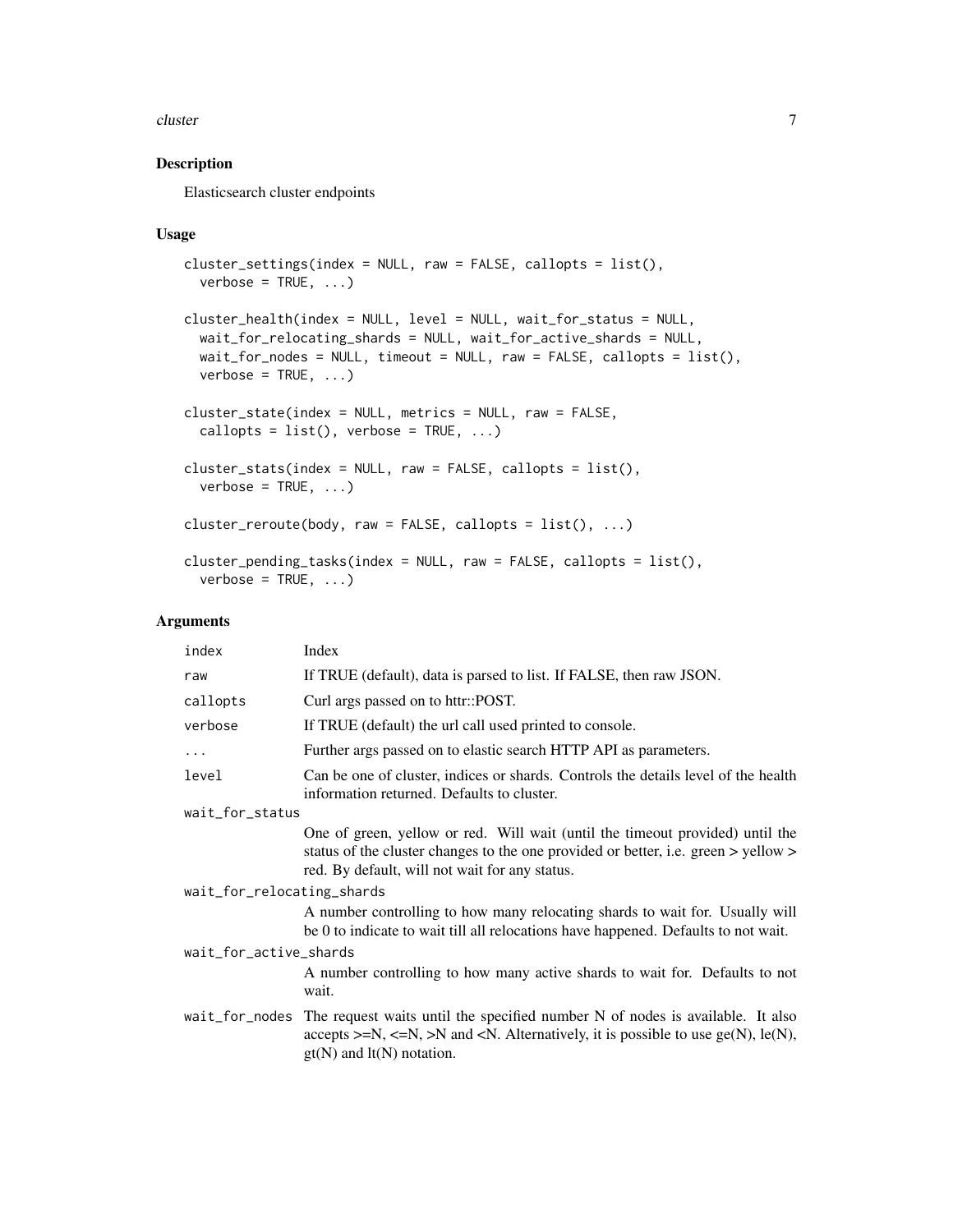8 cluster and the contract of the contract of the contract of the contract of the contract of the contract of the contract of the contract of the contract of the contract of the contract of the contract of the contract of

| timeout | A time based parameter controlling how long to wait if one of the wait for XXX<br>are provided. Defaults to 30s. |
|---------|------------------------------------------------------------------------------------------------------------------|
| metrics | One or more of version, master_node, nodes, routing_table, metadata, and blocks.<br>See Details.                 |
| body    | Query, either a list or json.                                                                                    |

### Details

metrics param options:

- version Shows the cluster state version.
- master\_node Shows the elected master\_node part of the response
- nodes Shows the nodes part of the response
- routing table Shows the routing table part of the response. If you supply a comma separated list of indices, the returned output will only contain the indices listed.
- metadata Shows the metadata part of the response. If you supply a comma separated list of indices, the returned output will only contain the indices listed.
- blocks Shows the blocks part of the response

Additional parameters that can be passed in:

- metric A comma-separated list of metrics to display. Possible values: '\_all', 'completion', 'docs', 'fielddata', 'filter\_cache', 'flush', 'get', 'id\_cache', 'indexing', 'merge', 'percolate', 'refresh', 'search', 'segments', 'store', 'warmer'
- completion fields A comma-separated list of fields for completion metric (supports wildcards)
- fielddata fields A comma-separated list of fields for fielddata metric (supports wildcards)
- fields A comma-separated list of fields for fielddata and completion metric (supports wildcards)
- groups A comma-separated list of search groups for search statistics
- allow\_no\_indices Whether to ignore if a wildcard indices expression resolves into no concrete indices. (This includes \_all string or when no indices have been specified)
- expand\_wildcards Whether to expand wildcard expression to concrete indices that are open, closed or both.
- ignore\_indices When performed on multiple indices, allows to ignore missing ones (default: none)
- ignore\_unavailable Whether specified concrete indices should be ignored when unavailable (missing or closed)
- human Whether to return time and byte values in human-readable format.
- level Return stats aggregated at cluster, index or shard level. ('cluster', 'indices' or 'shards', default: 'indices')
- types A comma-separated list of document types for the indexing index metric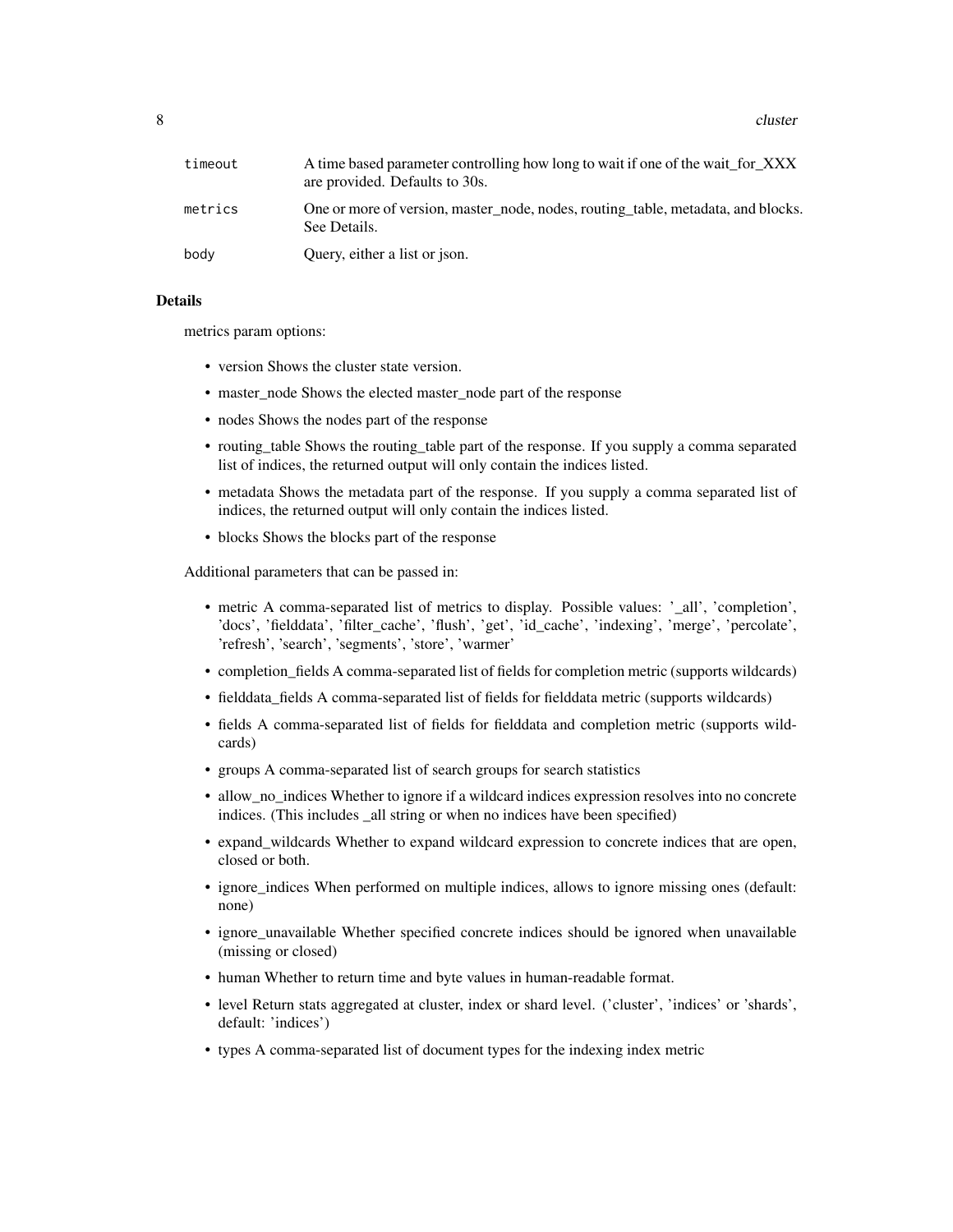#### <span id="page-8-0"></span>connect 9

#### Examples

```
## Not run:
cluster_settings()
cluster_health()
cluster_state()
cluster_state(metrics = "version")
cluster_state(metrics = "nodes")
cluster_state(metrics = c("version", "nodes"))
cluster_state(metrics = c("version", "nodes", 'blocks'))
cluster_state("shakespeare", metrics = "metadata")
cluster_state(c("shakespeare", "flights"), metrics = "metadata")
cluster_stats()
cluster_pending_tasks()
body \leq - '{
  "commands" : [ {
    "move" :
      {
        "index" : "test", "shard" : \theta,
        "from_node" : "node1", "to_node" : "node2"
      }
   },
    {
      "allocate" : {
          "index" : "test", "shard" : 1, "node" : "node3"
      }
    }
 ]
}'
# cluster_reroute(body = body)
cluster_health()
# cluster_health(wait_for_status = "yellow", timeout = "3s")
## End(Not run)
```
<span id="page-8-1"></span>connect *Set connection details to an Elasticsearch engine.*

### <span id="page-8-2"></span>Description

Set connection details to an Elasticsearch engine.

#### Usage

```
connect(es_host = "127.0.0.1", es_port = 9200, es_path = NULL,
  es_transport_schema = "http", es_user = NULL, es_pwd = NULL,
```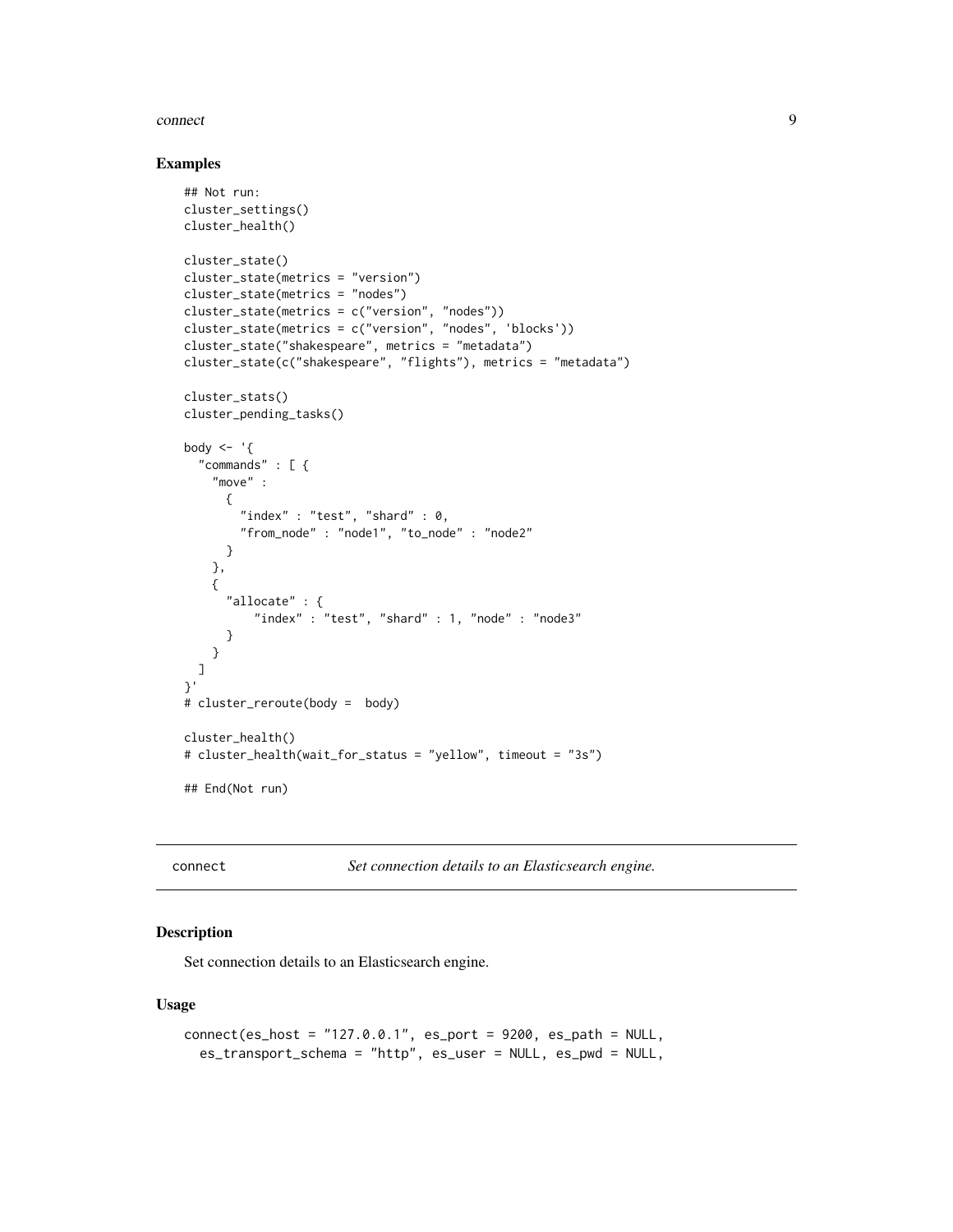```
force = FALSE, errors = "simple", es_base = NULL, headers = NULL, ...)
```
connection()

### Arguments

| es_host             | (character) The base host, defaults to 127.0.0.1. Synonym of es_base                                                                                                                                                                                                                       |
|---------------------|--------------------------------------------------------------------------------------------------------------------------------------------------------------------------------------------------------------------------------------------------------------------------------------------|
| es_port             | (character) port to connect to, defaults to 9200 (optional)                                                                                                                                                                                                                                |
| es_path             | (character) context path that is appended to the end of the url. Default: NULL,<br>ignored                                                                                                                                                                                                 |
| es_transport_schema |                                                                                                                                                                                                                                                                                            |
|                     | (character) http or https. Default: http                                                                                                                                                                                                                                                   |
| es_user             | (character) User name, if required for the connection. You can specify, but ig-<br>nored for now.                                                                                                                                                                                          |
| es_pwd              | (character) Password, if required for the connection. You can specify, but ig-<br>nored for now.                                                                                                                                                                                           |
| force               | (logical) Force re-load of connection details                                                                                                                                                                                                                                              |
| errors              | (character) One of simple (Default) or complete. Simple gives http code and er-<br>ror message on an error, while complete gives both http code and error message,<br>and stack trace, if available.                                                                                       |
| es_base             | (character) Synonym of es_host, and will be gone in a future version of elastic                                                                                                                                                                                                            |
| headers             | Either an object of class request or a list that can be coerced to an object of class<br>request via add_headers. These headers are used in all requests. To use head-<br>ers in individual requests and not others, pass in headers using add_headers via<br>$\ldots$ in a function call. |
| $\cdots$            | Further args passed on to print for the es_conn class.                                                                                                                                                                                                                                     |

### Details

The default configuration is set up for localhost access on port 9200, with no username or password.

[connect](#page-8-1) and [connection](#page-8-2) no longer ping the Elasticsearch server, but only print your connection details.

Internally, we store your connection settings with environment variables. That means you can set your env vars permanently in .Renviron file, and use them on a server e.g., as private env vars

#### See Also

[ping](#page-47-1) to check your connection

### Examples

```
## Not run:
# the default is set to 127.0.0.1 (i.e., localhost) and port 9200
connect()
```
# set a different host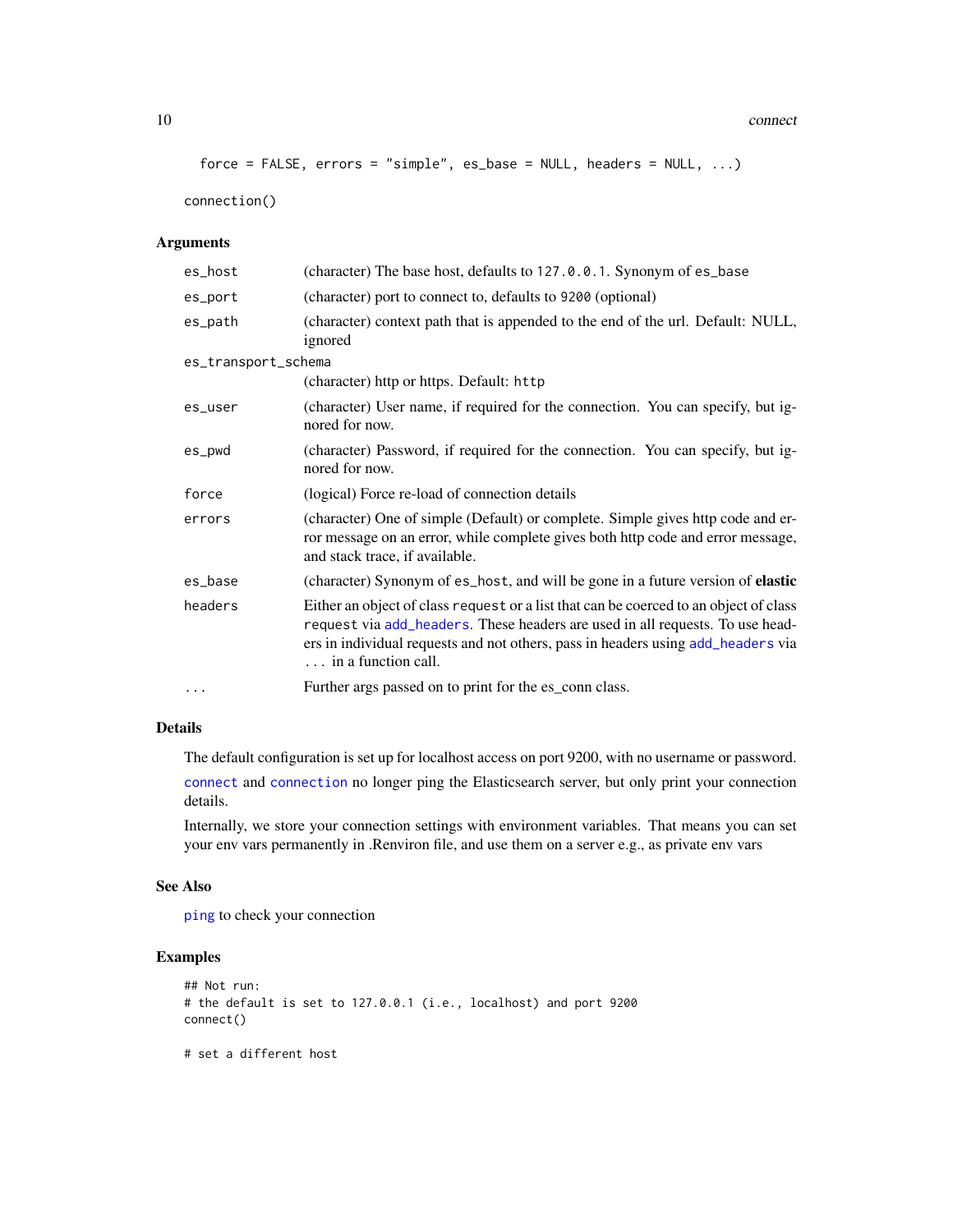#### <span id="page-10-0"></span>count 11

```
# connect(es_host = '162.243.152.53')
# => http://162.243.152.53:9200
# set a different port
# connect(es_port = 8000)
# => http://localhost:8000
# set a different context path
# connect(es_path = 'foo_bar')
# => http://localhost:9200/foo_bar
# set to https
# connect(es_transport_schema = 'https')
# => https://localhost:9200
# See connection details
connection()
# set headers
connect(headers = list(a = 5))## or
connect(headers = add_headers(list(a = 5)))
## End(Not run)
```
count *Get counts of the number of records per index.*

#### Description

Get counts of the number of records per index.

#### Usage

 $count/index = NULL, type = NULL, callopts = list(), verbose = TRUE, ...)$ 

#### Arguments

| index    | Index, defaults to all indices                                   |
|----------|------------------------------------------------------------------|
| type     | Document type                                                    |
| callopts | Curl args passed on to httr::GET.                                |
| verbose  | If TRUE (default) the url call used printed to console.          |
|          | Further args passed on to elastic search HTTP API as parameters. |

### Details

See docs for the count API here [https://www.elastic.co/guide/en/elasticsearch/reference](https://www.elastic.co/guide/en/elasticsearch/reference/current/search-count.html)/ [current/search-count.html](https://www.elastic.co/guide/en/elasticsearch/reference/current/search-count.html)

You can also get a count of documents using [Search](#page-51-1) or [Search\\_uri](#page-70-1) and setting size =  $\theta$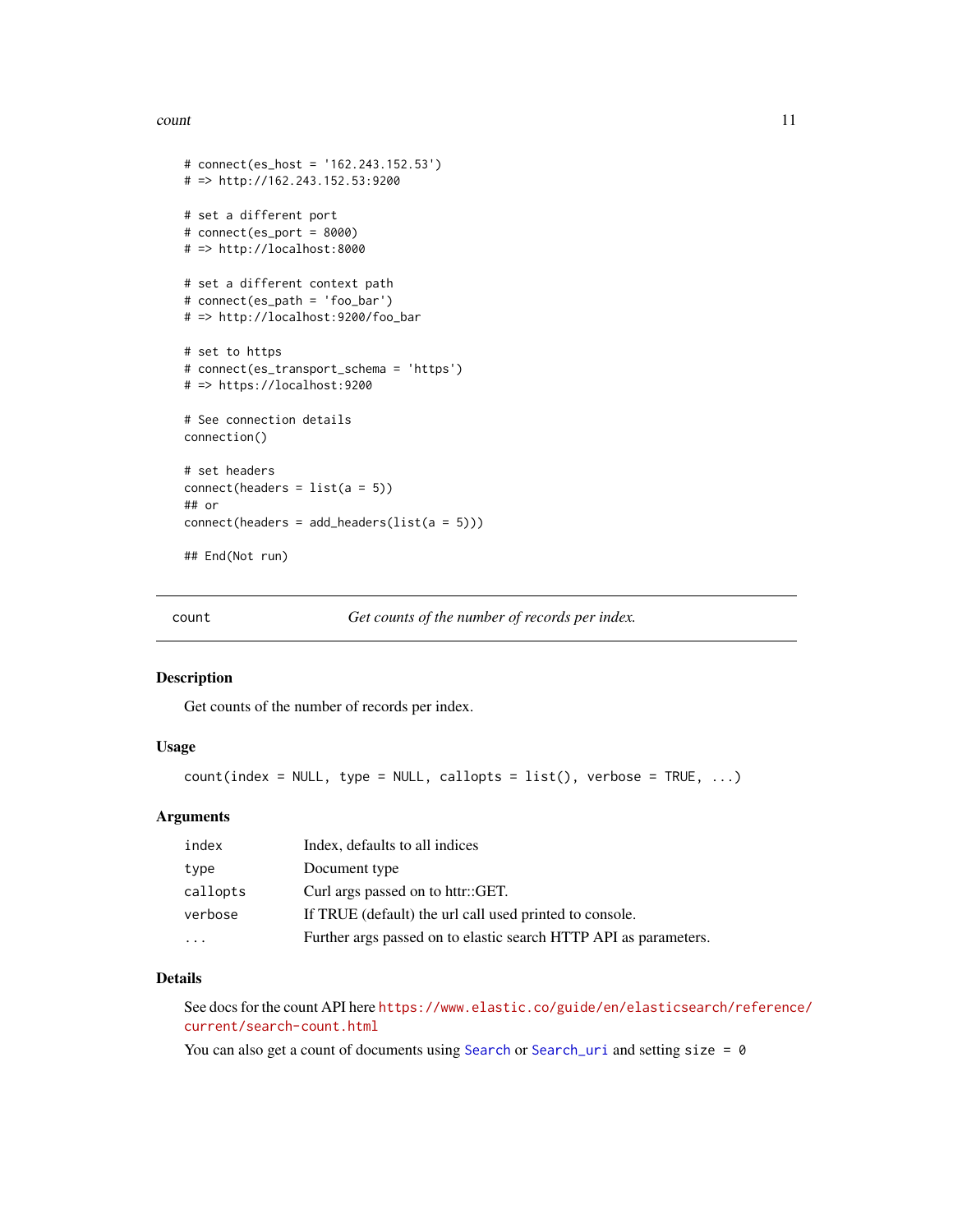### Examples

```
## Not run:
count()
count(index='plos')
count(index='plos', type='article')
count(index='shakespeare')
count(index=c('plos','shakespeare'), q="a*")
count(index=c('plos','shakespeare'), q="z*")
# Curl options
library("httr")
count(callopts=verbose())
## End(Not run)
```
<span id="page-11-1"></span>docs\_bulk *Use the bulk API to create, index, update, or delete documents.*

### Description

Use the bulk API to create, index, update, or delete documents.

### Usage

```
docs_bulk(x, index = NULL, type = NULL, chunk_size = 1000,doc\_ids = NULL, es\_ids = TRUE, raw = FALSE, ...)
```

| X          | A data frame or path to a file to load in the bulk API                                                                                                                                                                                                                                                                                                                                          |
|------------|-------------------------------------------------------------------------------------------------------------------------------------------------------------------------------------------------------------------------------------------------------------------------------------------------------------------------------------------------------------------------------------------------|
| index      | (character) The index name to use. Required for data.frame input, but optional<br>for file inputs.                                                                                                                                                                                                                                                                                              |
| type       | (character) The type name to use. If left as NULL, will be same name as index.                                                                                                                                                                                                                                                                                                                  |
| chunk_size | (integer) Size of each chunk. If your data frame is smaller thank chunk_size,<br>this parameter is essentially ignored. We write in chunks because at some point,<br>depending on size of each document, and Elasticsearch setup, writing a very<br>large number of documents in one go becomes slow, so chunking can help. This<br>parameter is ignored if you pass a file name. Default: 1000 |
| doc ids    | An optional vector (character or numeric/integer) of document ids to use. This<br>vector has to equal the size of the documents you are passing in, and will error<br>if not. If you pass a factor we convert to character. Default: not passed                                                                                                                                                 |
| es_ids     | (boolean) Let Elasticsearch assign document IDs as UUIDs. These are sequen-<br>tial, so there is order to the IDs they assign. If TRUE, doc_ids is ignored. De-<br>fault: TRUE                                                                                                                                                                                                                  |
| raw        | (logical) Get raw JSON back or not.                                                                                                                                                                                                                                                                                                                                                             |
| .          | Pass on curl options to POST                                                                                                                                                                                                                                                                                                                                                                    |

<span id="page-11-0"></span>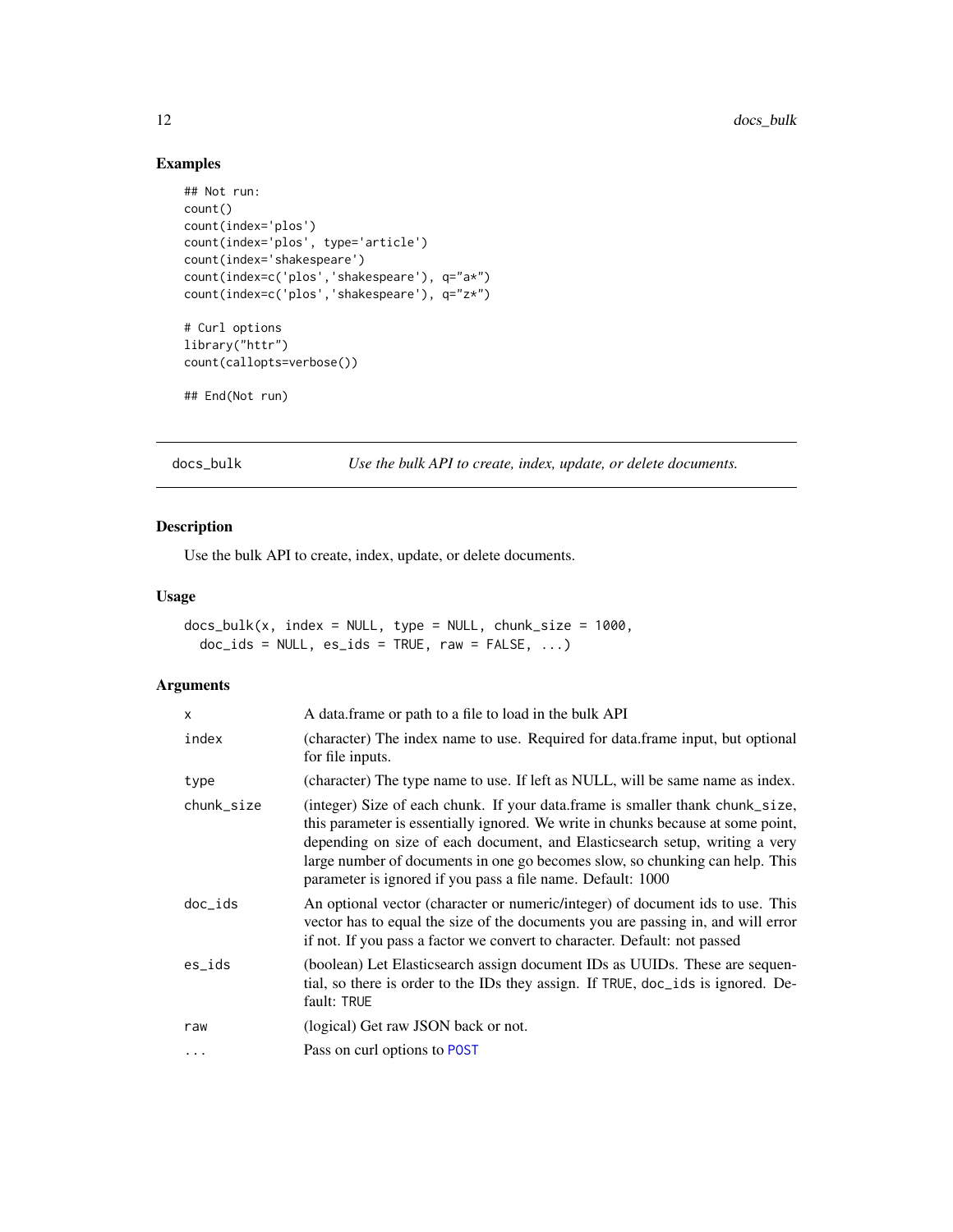#### docs\_bulk 13

#### Details

More on the Bulk API: [https://www.elastic.co/guide/en/elasticsearch/reference/curre](https://www.elastic.co/guide/en/elasticsearch/reference/current/docs-bulk.html)nt/ [docs-bulk.html](https://www.elastic.co/guide/en/elasticsearch/reference/current/docs-bulk.html).

This function dispatches on data.frame or character input. Character input has to be a file name or the function stops with an error message.

If you pass a data.frame to this function, we by default to an index operation, that is, create the record in the index and type given by those parameters to the function. Down the road perhaps we will try to support other operations on the bulk API. if you pass a file, of course in that file, you can specify any operations you want.

Row names are dropped from data.frame, and top level names for a list are dropped as well.

A progress bar gives the progress for data.frames and lists - the progress bar is based around a for loop, where progress indicates progress along the iterations of the for loop, where each iteration is a chunk of data that's converted to bulk format, then pushed into Elasticsearch. The character method has no for loop, so no progress bar.

#### Value

A list

#### Document IDs

Document IDs can be passed in via the doc\_ids paramater when passing in data.frame or list, but not with files. If ids not passed to doc\_ids, we assign document IDs from 1 to length of the object (rows of a data.frame, or length of a list). In the future we may allow the user to select whether they want to assign sequential numeric IDs or to allow Elasticsearch to assign IDs, which are UUIDs that are actually sequential, so you still can determine an order of your documents.

#### Large numbers for document IDs

Until recently, if you had very large integers for document IDs, docs\_bulk failed. It should be fixed now. Let us know if not.

#### See Also

[docs\\_bulk\\_prep](#page-14-1)

```
## Not run:
plosdat <- system.file("examples", "plos_data.json", package = "elastic")
docs_bulk(plosdat)
aliases_get()
index_delete(index='plos')
aliases_get()
# Curl options
library("httr")
plosdat <- system.file("examples", "plos_data.json", package = "elastic")
docs_bulk(plosdat, config=verbose())
```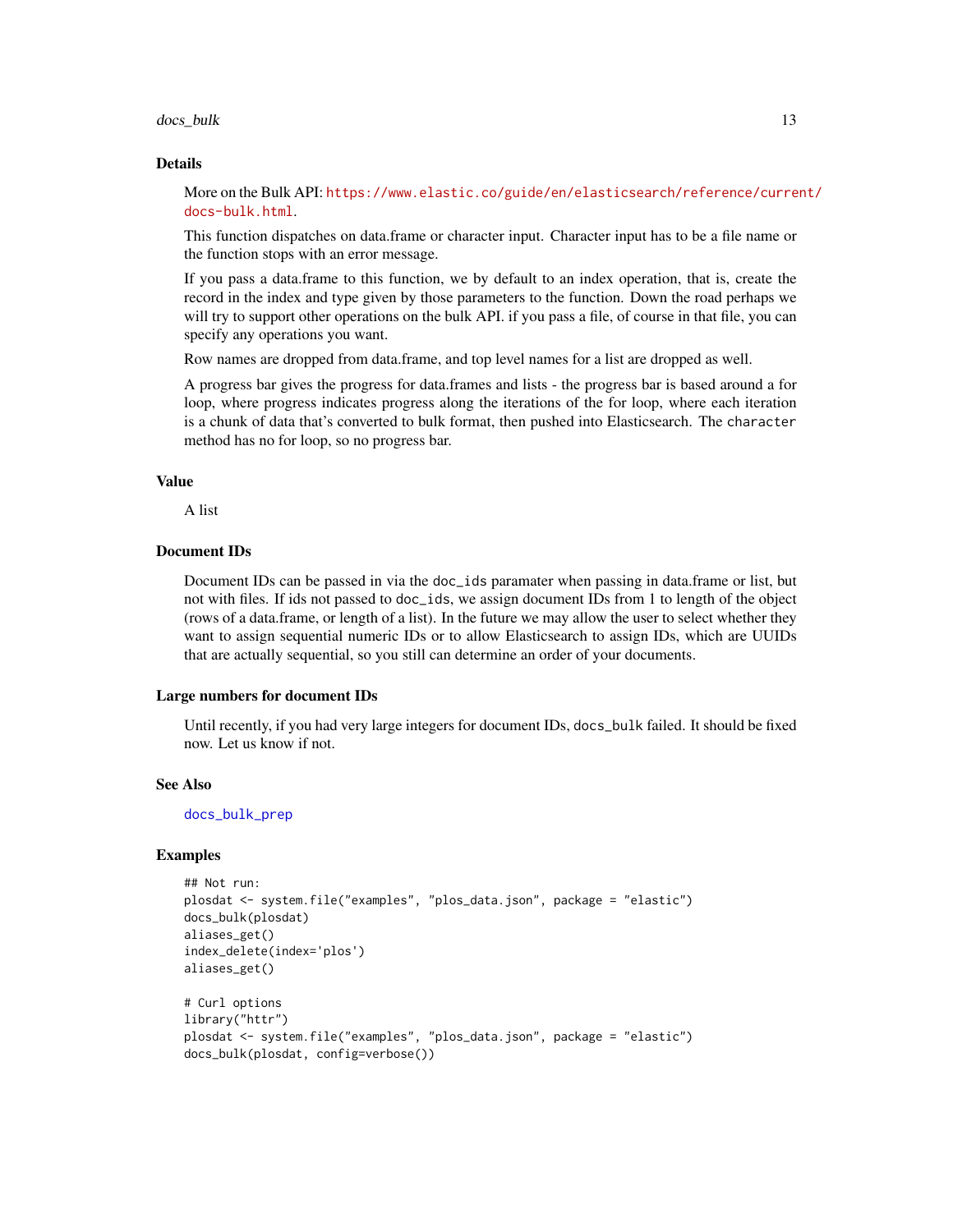```
# From a data.frame
docs_bulk(mtcars, index = "hello", type = "world")
## field names cannot contain dots
names(iris) <- gsub("\\.", "__", names(iris))docs_bulk(iris, "iris", "flowers")
## type can be missing, but index can not
docs_bulk(iris, "flowers")
## big data.frame, 53K rows, load ggplot2 package first
# res <- docs_bulk(diamonds, "diam")
# Search("diam")$hits$total
# From a list
docs_bulk(apply(iris, 1, as.list), index="iris", type="flowers")
docs_bulk(apply(USArrests, 1, as.list), index="arrests")
# dim_list <- apply(diamonds, 1, as.list)
# out <- docs_bulk(dim_list, index="diamfromlist")
# When using in a loop
## We internally get last _id counter to know where to start on next bulk
## insert but you need to sleep in between docs_bulk calls, longer the
## bigger the data is
files <- c(system.file("examples", "test1.csv", package = "elastic"),
           system.file("examples", "test2.csv", package = "elastic"),
           system.file("examples", "test3.csv", package = "elastic"))
for (i in seq_along(files)) {
  d <- read.csv(files[[i]])
  docs_bulk(d, index = "testes", type = "docs")
  Sys.sleep(1)
}
count("testes", "docs")
index_delete("testes")
# You can include your own document id numbers
## Either pass in as an argument
index_create("testes")
files <- c(system.file("examples", "test1.csv", package = "elastic"),
           system.file("examples", "test2.csv", package = "elastic"),
           system.file("examples", "test3.csv", package = "elastic"))
tt <- vapply(files, function(z) NROW(read.csv(z)), numeric(1))
ids <- list(1:tt[1],
           (tt[1] + 1):(tt[1] + tt[2]),
           (tt[1] + tt[2] + 1):sum(tt))
for (i in seq_along(files)) {
  d <- read.csv(files[[i]])
  docs_bulk(d, index = "tests", type = "docs", docids = ids[[i]],es\_ids = FALSE)}
count("testes", "docs")
index_delete("testes")
## or include in the input data
### from data.frame's
```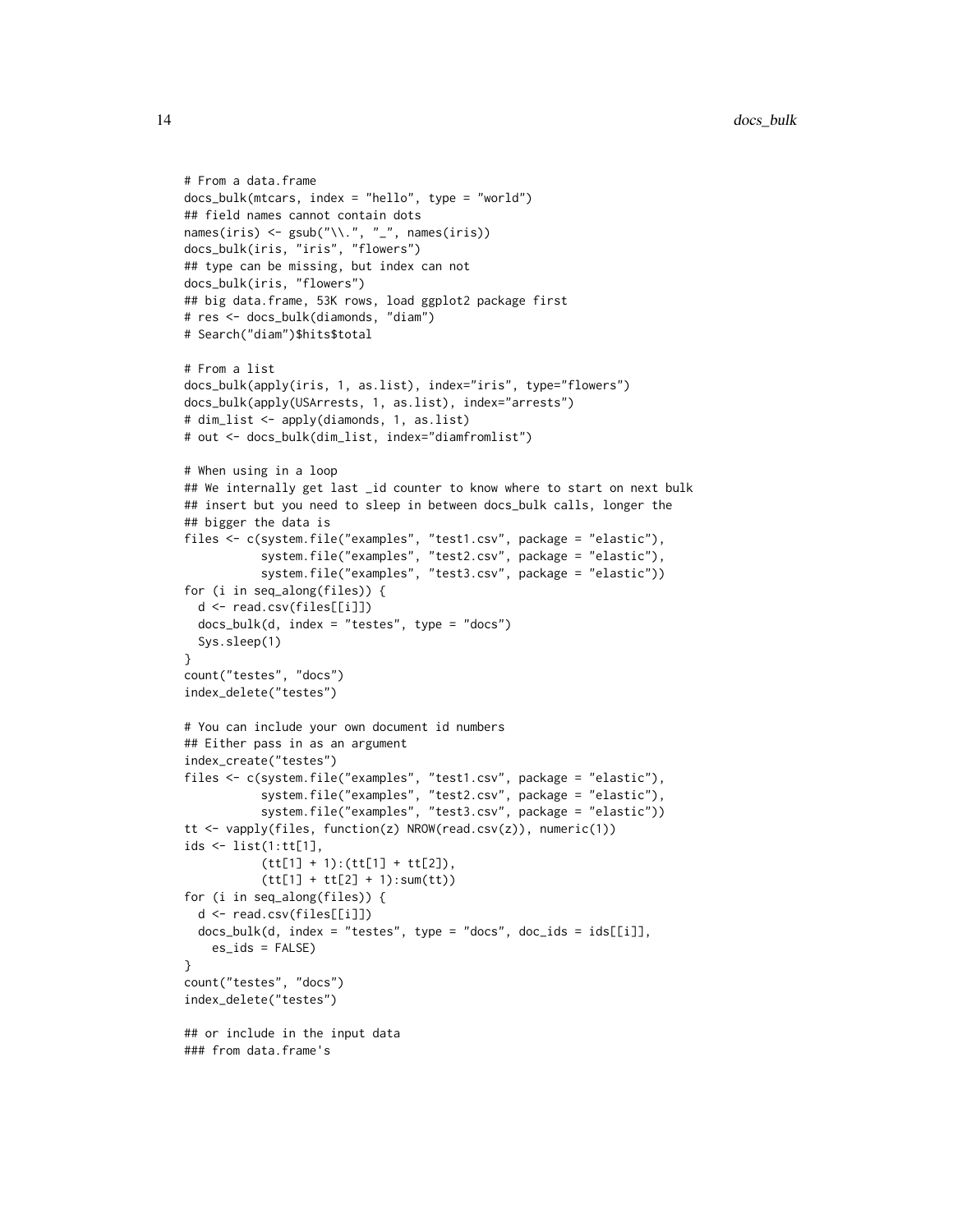```
index_create("testes")
files <- c(system.file("examples", "test1_id.csv", package = "elastic"),
           system.file("examples", "test2_id.csv", package = "elastic"),
           system.file("examples", "test3_id.csv", package = "elastic"))
readLines(files[[1]])
for (i in seq_along(files)) {
  d <- read.csv(files[[i]])
  docs_bulk(d, index = "testes", type = "docs")
}
count("testes", "docs")
index_delete("testes")
### from lists via file inputs
index_create("testes")
for (i in seq_along(files)) {
  d <- read.csv(files[[i]])
  d <- apply(d, 1, as.list)
  docs_bulk(d, index = "testes", type = "docs")
}
count("testes", "docs")
index_delete("testes")
# data.frame's with a single column
## this didn't use to work, but now should work
db <- paste0(sample(letters, 10), collapse = "")
index_create(db)
res \leq data.frame(foo = 1:10)
out \leq docs_bulk(x = res, index = db)
count(db)
index_delete(db)
## End(Not run)
```
<span id="page-14-1"></span>docs\_bulk\_prep *Use the bulk API to prepare bulk format data*

#### Description

Use the bulk API to prepare bulk format data

#### Usage

```
docs_bulk_prep(x, index, path, type = NULL, chunk_size = 1000,
 doc\_ids = NULL)
```

| x     | A data.frame or a list. required.     |
|-------|---------------------------------------|
| index | (character) The index name. required. |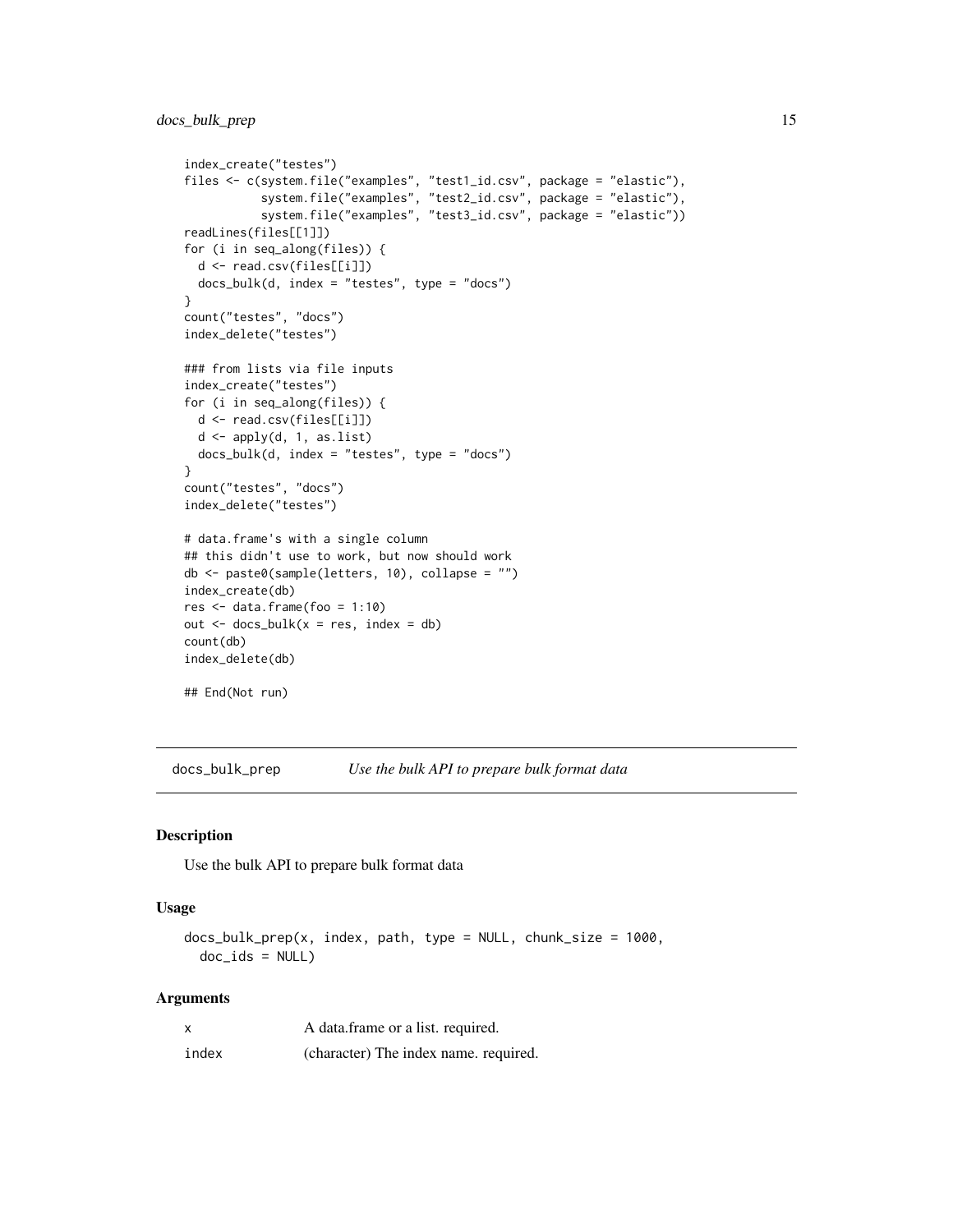| path       | (character) Path to the file. If data is broken into chunks, we'll use this path as<br>the prefix, and suffix each file path with a number, required.                                                                                                                                                                                                                                           |
|------------|-------------------------------------------------------------------------------------------------------------------------------------------------------------------------------------------------------------------------------------------------------------------------------------------------------------------------------------------------------------------------------------------------|
| type       | (character) The type name to use. If left as NULL, will be same name as index.                                                                                                                                                                                                                                                                                                                  |
| chunk_size | (integer) Size of each chunk. If your data.frame is smaller thank chunk_size,<br>this parameter is essentially ignored. We write in chunks because at some point,<br>depending on size of each document, and Elasticsearch setup, writing a very<br>large number of documents in one go becomes slow, so chunking can help. This<br>parameter is ignored if you pass a file name. Default: 1000 |
| doc ids    | An optional vector (character or numeric/integer) of document ids to use. This<br>vector has to equal the size of the documents you are passing in, and will error<br>if not. If you pass a factor we convert to character. Default: not passed                                                                                                                                                 |

### Value

File path(s). By default we use temporary files; these are cleaned up at the end of a session

### See Also

[docs\\_bulk](#page-11-1)

```
## Not run:
# From a data.frame
ff <- tempfile(fileext = ".json")
docs_bulk_prep(mtcars, index = "hello", type = "world", path = ff)
readLines(ff)
## field names cannot contain dots
names(iris) <- gsub("\\'.", "-", names(iris))
docs_bulk_prep(iris, "iris", "flowers", path = tempfile(fileext = ".json"))
## type can be missing, but index can not
docs_bulk_prep(iris, "flowers", path = tempfile(fileext = ".json"))
# From a list
docs_bulk_prep(apply(iris, 1, as.list), index="iris", type="flowers",
   path = tempfile(fileext = ".json"))
docs_bulk_prep(apply(USArrests, 1, as.list), index="arrests",
   path = tempfile(fileext = ".json"))
# when chunking
## multiple files created, one for each chunk
bigiris <- do.call("rbind", replicate(30, iris, FALSE))
docs_bulk_prep(bigiris, index = "big", path = tempfile(fileext = ".json"))
# When using in a loop
## We internally get last _id counter to know where to start on next bulk
## insert but you need to sleep in between docs_bulk_prep calls, longer the
## bigger the data is
files <- c(system.file("examples", "test1.csv", package = "elastic"),
```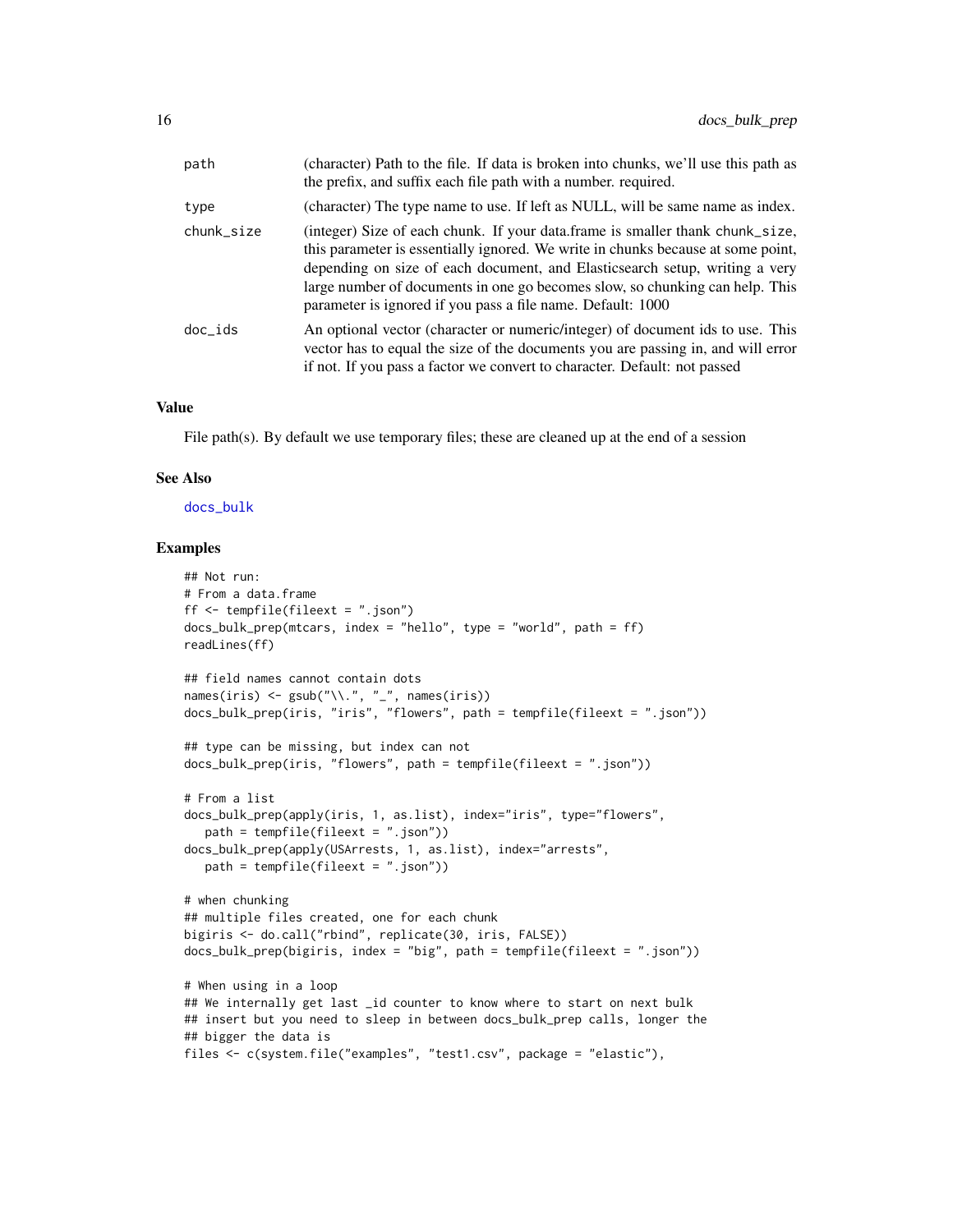```
system.file("examples", "test2.csv", package = "elastic"),
           system.file("examples", "test3.csv", package = "elastic"))
paths <- vector("list", length = length(files))
for (i in seq_along(files)) {
  d <- read.csv(files[[i]])
  paths[i] <- docs_bulk_prep(d, index = "stuff", type = "docs",
     path = tempfile(fileext = ".json"))
}
unlist(paths)
# You can include your own document id numbers
## Either pass in as an argument
files <- c(system.file("examples", "test1.csv", package = "elastic"),
           system.file("examples", "test2.csv", package = "elastic"),
           system.file("examples", "test3.csv", package = "elastic"))
tt <- vapply(files, function(z) NROW(read.csv(z)), numeric(1))
ids <- list(1:tt[1],
           (tt[1] + 1):(tt[1] + tt[2]),(tt[1] + tt[2] + 1):sum(tt))
paths <- vector("list", length = length(files))
for (i in seq_along(files)) {
  d <- read.csv(files[[i]])
  paths[i] <- docs_bulk_prep(d, index = "testes", type = "docs",
    doc_ids = ids[[i]], es_ids = FALSE, path = tempfile(fileext = ".json"))
}
unlist(paths)
## or include in the input data
### from data.frame's
files <- c(system.file("examples", "test1_id.csv", package = "elastic"),
           system.file("examples", "test2_id.csv", package = "elastic"),
           system.file("examples", "test3_id.csv", package = "elastic"))
paths <- vector("list", length = length(files))
for (i in seq_along(files)) {
  d <- read.csv(files[[i]])
  paths[i] <- docs_bulk_prep(d, index = "testes", type = "docs",
     path = tempfile(fileext = ".json"))
}
unlist(paths)
### from lists via file inputs
paths <- vector("list", length = length(files))
for (i in seq_along(files)) {
  d <- read.csv(files[[i]])
  d \leftarrow apply(d, 1, as.list)paths[i] <- docs_bulk_prep(d, index = "testes", type = "docs",
      path = tempfile(fileext = ".join")}
unlist(paths)
```
## End(Not run)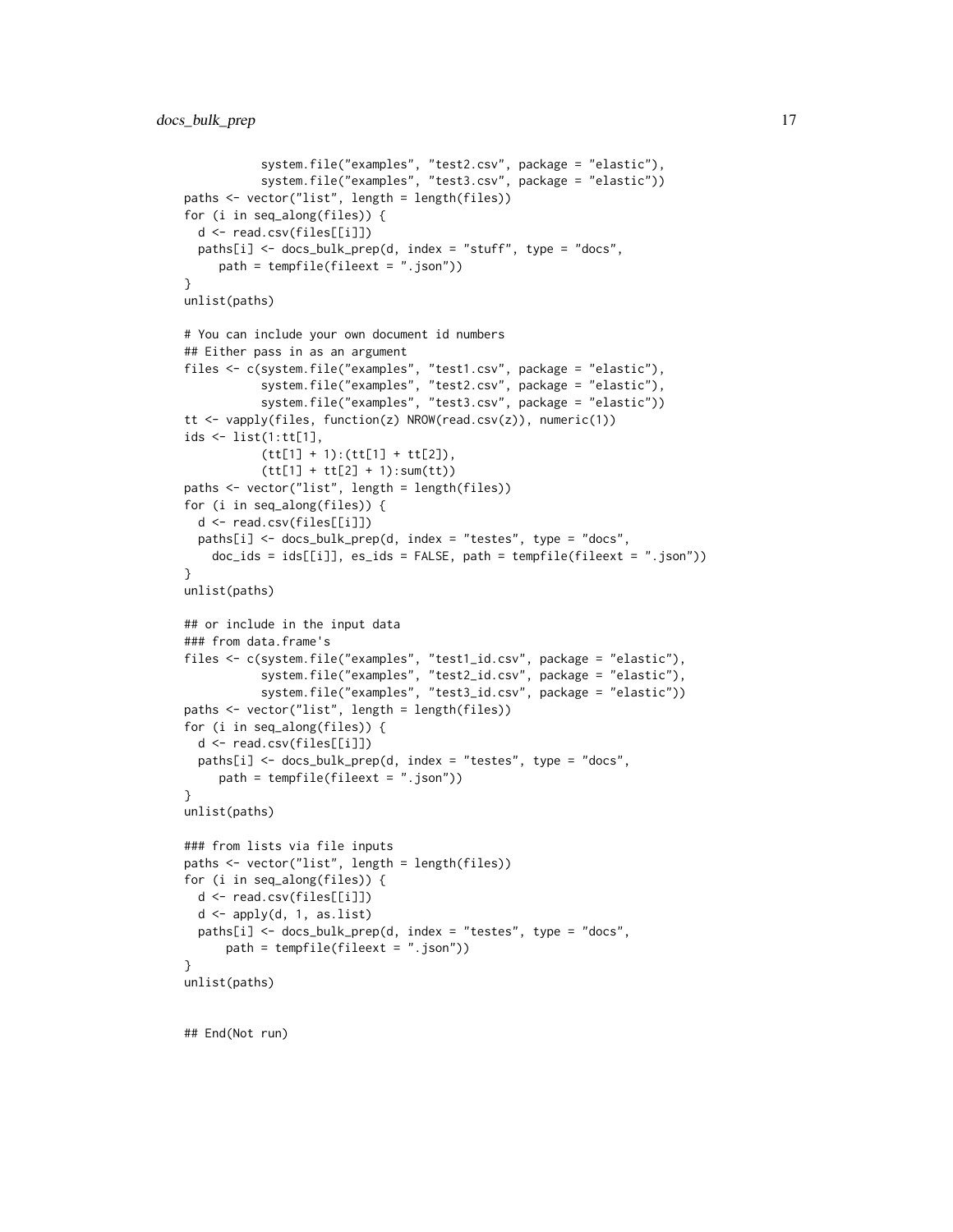<span id="page-17-1"></span><span id="page-17-0"></span>

### Description

Create a document

### Usage

```
docs_create(index, type, id, body, version = NULL, version_type = NULL,
 op_type = NULL, routing = NULL, parent = NULL, timestamp = NULL,
  ttl = NULL, refresh = NULL, timeout = NULL, callopts = list(), ...)
```
### Arguments

| index        | (character) The name of the index. Required                                                                                                                                                                                                                                                                                                                                                                                                             |
|--------------|---------------------------------------------------------------------------------------------------------------------------------------------------------------------------------------------------------------------------------------------------------------------------------------------------------------------------------------------------------------------------------------------------------------------------------------------------------|
| type         | (character) The type of the document. Required                                                                                                                                                                                                                                                                                                                                                                                                          |
| id           | (numeric/character) The document ID. Can be numeric or character. Required                                                                                                                                                                                                                                                                                                                                                                              |
| body         | The document.                                                                                                                                                                                                                                                                                                                                                                                                                                           |
| version      | (character) Explicit version number for concurrency control                                                                                                                                                                                                                                                                                                                                                                                             |
| version_type | (character) Specific version type. One of internal, external, external_gte, or<br>force                                                                                                                                                                                                                                                                                                                                                                 |
| op_type      | (character) Operation type. One of create, or                                                                                                                                                                                                                                                                                                                                                                                                           |
| routing      | (character) Specific routing value                                                                                                                                                                                                                                                                                                                                                                                                                      |
| parent       | (numeric) A parent document ID                                                                                                                                                                                                                                                                                                                                                                                                                          |
| timestamp    | (date) Explicit timestamp for the document                                                                                                                                                                                                                                                                                                                                                                                                              |
| ttl          | (aka "time to live") Expiration time for the document. Expired documents will<br>be expunged automatically. The expiration date that will be set for a document<br>with a provided ttl is relative to the timestamp of the document, meaning it can<br>be based on the time of indexing or on any time provided. The provided ttl must<br>be strictly positive and can be a number (in milliseconds) or any valid time value<br>$(e.g. 86400000, 1d)$ . |
| refresh      | (logical) Refresh the index after performing the operation                                                                                                                                                                                                                                                                                                                                                                                              |
| timeout      | (character) Explicit operation timeout, e.g., 5m (for 5 minutes)                                                                                                                                                                                                                                                                                                                                                                                        |
| callopts     | Curl options passed on to PUT                                                                                                                                                                                                                                                                                                                                                                                                                           |
| $\cdots$     | Further args to query DSL                                                                                                                                                                                                                                                                                                                                                                                                                               |

### References

[https://www.elastic.co/guide/en/elasticsearch/reference/current/docs-index\\_.html](https://www.elastic.co/guide/en/elasticsearch/reference/current/docs-index_.html)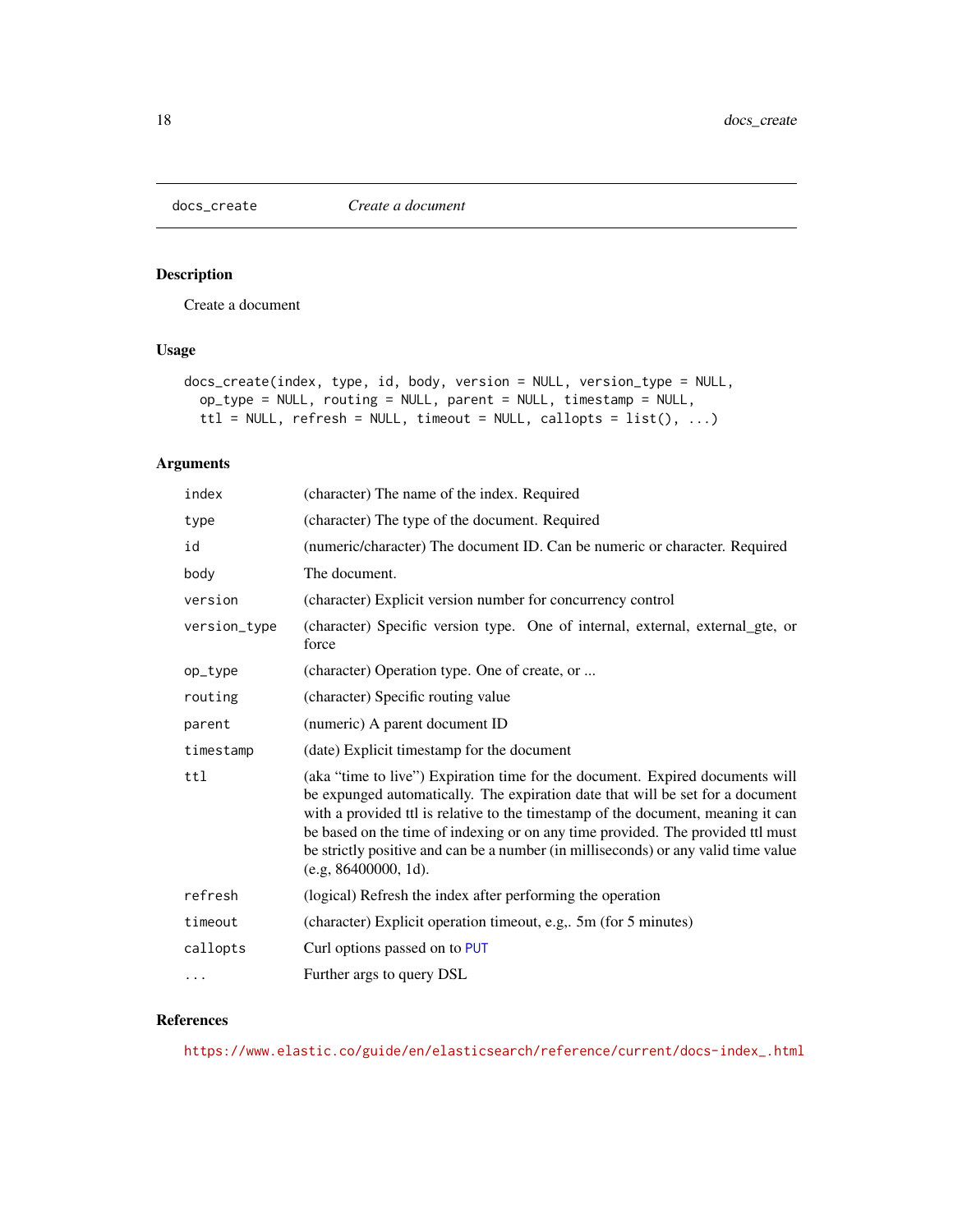### <span id="page-18-0"></span>docs\_delete 19

### Examples

```
## Not run:
connect()
if (!index_exists('plos')) {
  plosdat <- system.file("examples", "plos_data.json", package = "elastic")
  invisible(docs_bulk(plosdat))
}
docs_create(index='plos', type='article', id=1002,
  body=list(id="12345", title="New title"))
# and the document is there now
docs_get(index='plos', type='article', id=1002)
## End(Not run)
```
<span id="page-18-1"></span>docs\_delete *Delete a document*

### Description

Delete a document

#### Usage

```
docs_delete(index, type, id, refresh = NULL, routing = NULL,
 timeout = NULL, version = NULL, version_type = NULL,
 callopts = list(), ...)
```
### Arguments

| index        | (character) The name of the index. Required                                |
|--------------|----------------------------------------------------------------------------|
| type         | (character) The type of the document. Required                             |
| id           | (numeric/character) The document ID. Can be numeric or character. Required |
| refresh      | (logical) Refresh the index after performing the operation                 |
| routing      | (character) Specific routing value                                         |
| timeout      | (character) Explicit operation timeout, e.g., 5m (for 5 minutes)           |
| version      | (character) Explicit version number for concurrency control                |
| version_type | (character) Specific version type. One of internal or external             |
| callopts     | Curl args passed on to DELETE                                              |
| .            | Further args to query DSL                                                  |

#### References

<https://www.elastic.co/guide/en/elasticsearch/reference/current/docs-delete.html>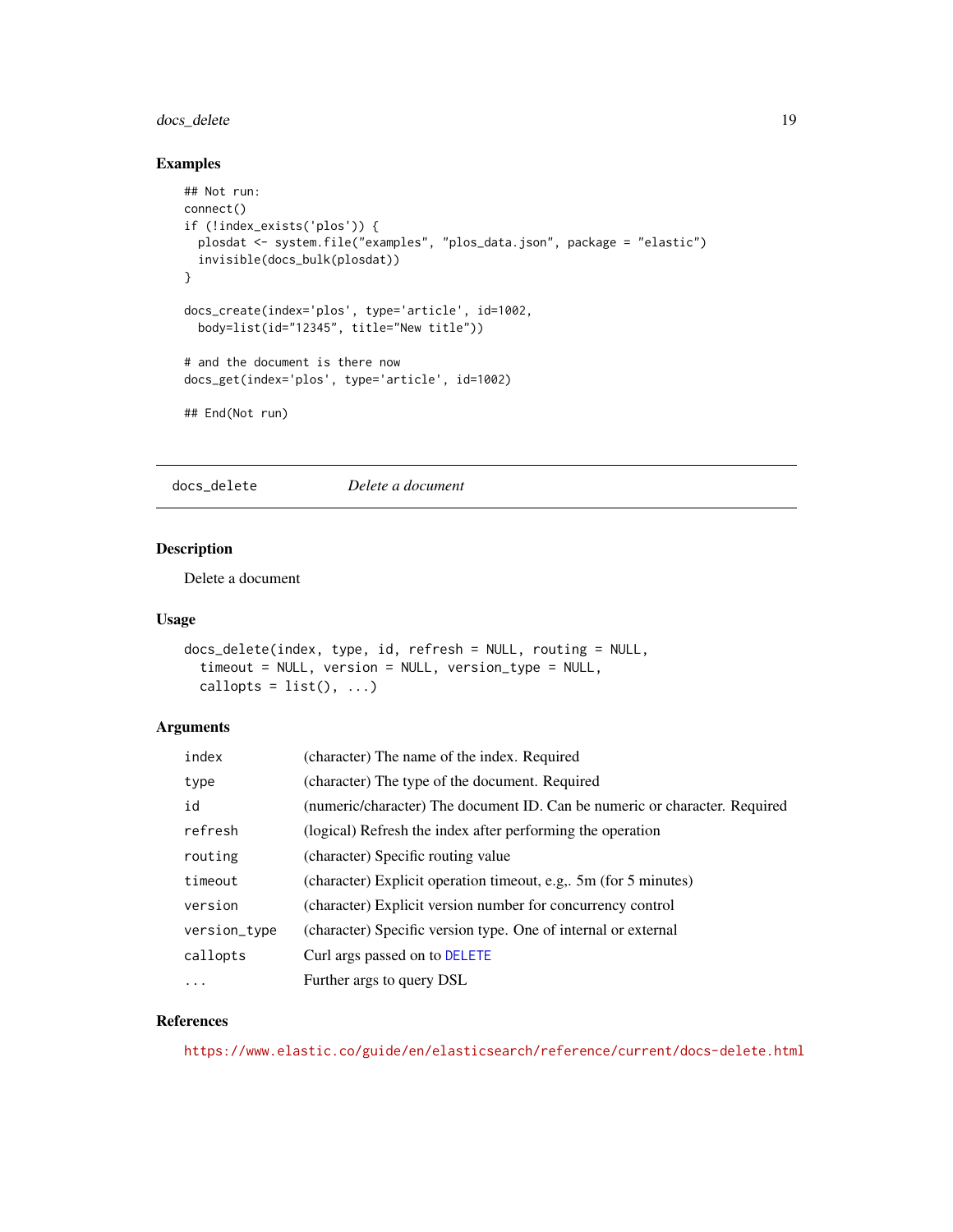### Examples

```
## Not run:
if (!index_exists("plos")) {
plosdat <- system.file("examples", "plos_data.json", package = "elastic")
docs_bulk(plosdat)
}
# delete a document
docs_get(index='plos', type='article', id=36)
docs_delete(index='plos', type='article', id=36)
# docs_get(index='plos', type='article', id=36) # and the document is gone
## End(Not run)
```
<span id="page-19-1"></span>docs\_get *Get documents*

### Description

Get documents

#### Usage

```
docs_get(index, type, id, source = NULL, fields = NULL, exists = FALSE,
 raw = FALSE, callopts = list(), verbose = TRUE, ...)
```
### Arguments

| index     | (character) The name of the index. Required                                |
|-----------|----------------------------------------------------------------------------|
| type      | (character) The type of the document. Required                             |
| id        | (numeric/character) The document ID. Can be numeric or character. Required |
| source    | (logical) If TRUE, return source.                                          |
| fields    | Fields to return from the response object.                                 |
| exists    | (logical) Only return a logical as to whether the document exists or not.  |
| raw       | If TRUE (default), data is parsed to list. If FALSE, then raw JSON.        |
| callopts  | Curl args passed on to httr::POST.                                         |
| verbose   | If TRUE (default) the url call used printed to console.                    |
| $\ddotsc$ | Further args passed on to elastic search HTTP API as parameters.           |

### References

<https://www.elastic.co/guide/en/elasticsearch/reference/current/docs-get.html>

<span id="page-19-0"></span>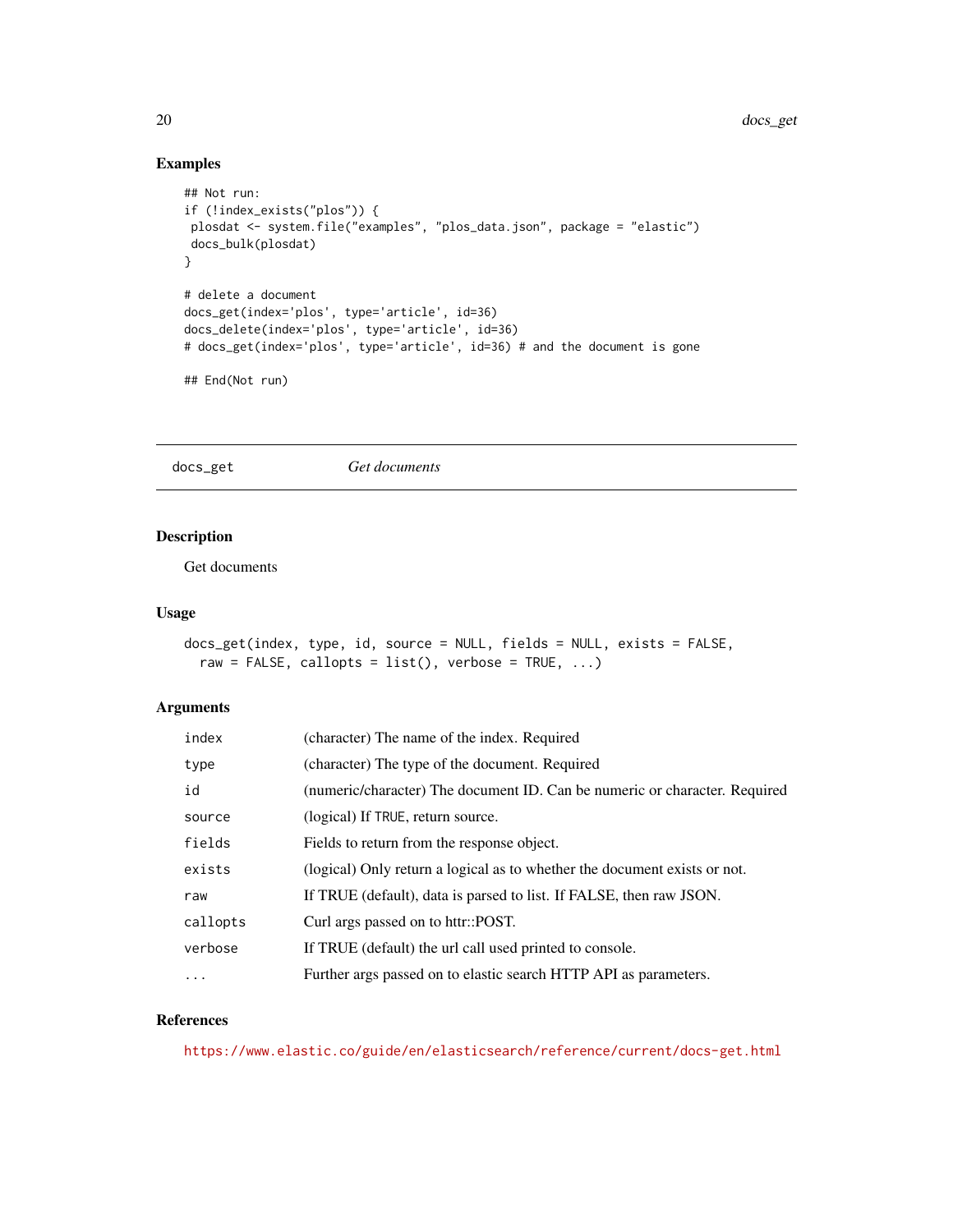### <span id="page-20-0"></span>docs\_mget 21

#### Examples

```
## Not run:
docs_get(index='shakespeare', type='line', id=10)
docs_get(index='shakespeare', type='line', id=12)
docs_get(index='shakespeare', type='line', id=12, source=TRUE)
# Get certain fields
if (gsub("\\.", "", ping()$version$number) < 500) {
  ### ES < v5
  docs_get(index='shakespeare', type='line', id=10, fields='play_name')
  docs_get(index='shakespeare', type='line', id=10,
   fields=c('play_name','speaker'))
} else {
  ### ES > v5
  docs_get(index='shakespeare', type='line', id=10, source='play_name')
  docs_get(index='shakespeare', type='line', id=10,
    source=c('play_name','speaker'))
}
# Just test for existence of the document
docs_get(index='plos', type='article', id=1, exists=TRUE)
docs_get(index='plos', type='article', id=123456, exists=TRUE)
## End(Not run)
```
<span id="page-20-1"></span>

docs\_mget *Get multiple documents via the multiple get API.*

### Description

Get multiple documents via the multiple get API.

#### Usage

```
docs_mget(index = NULL, type = NULL, ids = NULL, type_id = NULL,
  index_type_id = NULL, source = NULL, fields = NULL, raw = FALSE,
  callopts = list(), verbose = TRUE, ...)
```

| index         | Index. Required.                                                           |
|---------------|----------------------------------------------------------------------------|
| type          | Document type. Required.                                                   |
| ids           | More than one document id, see examples.                                   |
| type_id       | List of vectors of length 2, each with an element for type and id.         |
| index_type_id | List of vectors of length 3, each with an element for index, type, and id. |
| source        | (logical) If TRUE, return source.                                          |
| fields        | Fields to return from the response object.                                 |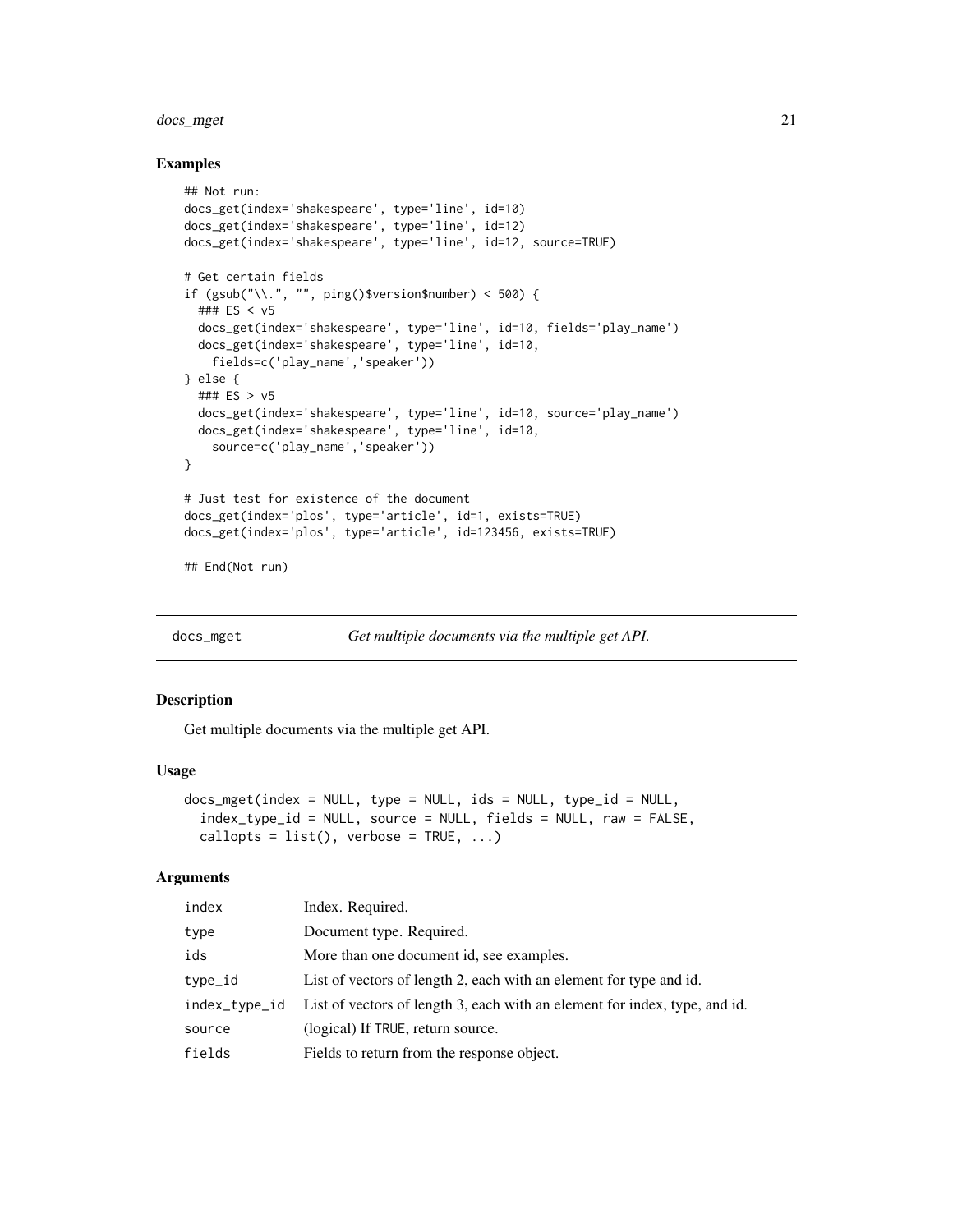| raw      | If TRUE (default), data is parsed to list. If FALSE, then raw JSON. |
|----------|---------------------------------------------------------------------|
| callopts | Curl args passed on to httr::POST.                                  |
| verbose  | If TRUE (default) the url call used printed to console.             |
| $\cdots$ | Further args passed on to elastic search HTTP API as parameters.    |

### Details

You can pass in one of three combinations of parameters:

- Pass in something for index, type, and id. This is the simplest, allowing retrieval from the same index, same type, and many ids.
- Pass in only index and type\_id this allows you to get multiple documents from the same index, but from different types.
- Pass in only index\_type\_id this is so that you can get multiple documents from different indexes and different types.

#### References

[https://www.elastic.co/guide/en/elasticsearch/reference/current/docs-multi-get.](https://www.elastic.co/guide/en/elasticsearch/reference/current/docs-multi-get.html) [html](https://www.elastic.co/guide/en/elasticsearch/reference/current/docs-multi-get.html)

```
## Not run:
connect()
if (!index_exists('plos')) {
  plosdat <- system.file("examples", "plos_data.json", package = "elastic")
  invisible(docs_bulk(plosdat))
}
# Same index and type
docs_mget(index="plos", type="article", ids=c(9,10))
tmp <- docs_mget(index="plos", type="article", ids=c(9, 10),
  raw=TRUE)
es_parse(tmp)
docs_mget(index="plos", type="article", ids=c(9, 10),
  source='title')
docs_mget(index="plos", type="article", ids=c(14, 19),
  source=TRUE)
# curl options
library("httr")
docs_mget(index="plos", type="article", ids=1:2, callopts=verbose())
# Same index, but different types
if (!index_exists('shakespeare')) {
  shakedat <- system.file("examples", "shakespeare_data.json", package = "elastic")
  invisible(docs_bulk(shakedat))
```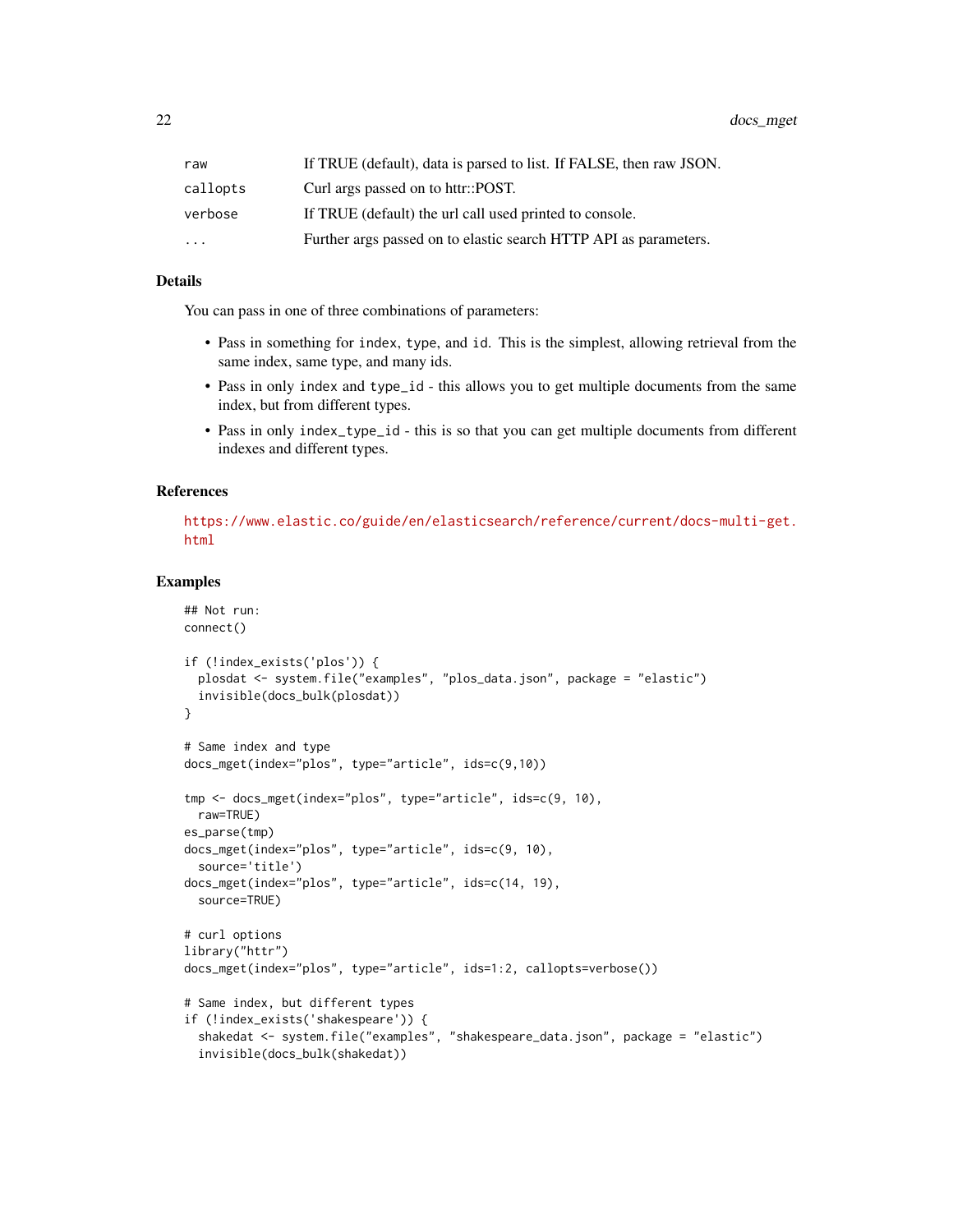### <span id="page-22-0"></span>docs\_update 23

```
}
docs_mget(index="shakespeare", type_id=list(c("scene",1), c("line",20)))
docs_mget(index="shakespeare", type_id=list(c("scene",1), c("line",20)),
  source='play_name')
# Different indices and different types pass in separately
docs_mget(index_type_id = list(
  c("shakespeare", "line", 20),
  c("plos", "article", 1)
 )
\sum## End(Not run)
```
docs\_update *Update a document*

#### Description

Update a document

#### Usage

```
docs_update(index, type, id, body, fields = NULL, source = NULL,
  version = NULL, version_type = NULL, routing = NULL, parent = NULL,
  timestamp = NULL, ttl = NULL, refresh = NULL, timeout = NULL,
  retry_on_conflict = NULL, wait_for_active_shards = NULL,
 detect\_noop = NULL, callopts = list(), ...)
```

| index        | (character) The name of the index. Required                                                                                                                                                             |
|--------------|---------------------------------------------------------------------------------------------------------------------------------------------------------------------------------------------------------|
| type         | (character) The type of the document. Required                                                                                                                                                          |
| id           | (numeric/character) The document ID. Can be numeric or character. Required                                                                                                                              |
| body         | The document, either a list or json                                                                                                                                                                     |
| fields       | A comma-separated list of fields to return in the response                                                                                                                                              |
| source       | Allows to control if and how the updated source should be returned in the re-<br>sponse. By default the updated source is not returned. See http://bit.ly/<br>2efm <sup>YiE</sup> filtering for details |
| version      | (character) Explicit version number for concurrency control                                                                                                                                             |
| version_type | (character) Specific version type. One of internal, external, external gte, or<br>force                                                                                                                 |
| routing      | (character) Specific routing value                                                                                                                                                                      |
| parent       | ID of the parent document. Is is only used for routing and when for the upsert<br>request                                                                                                               |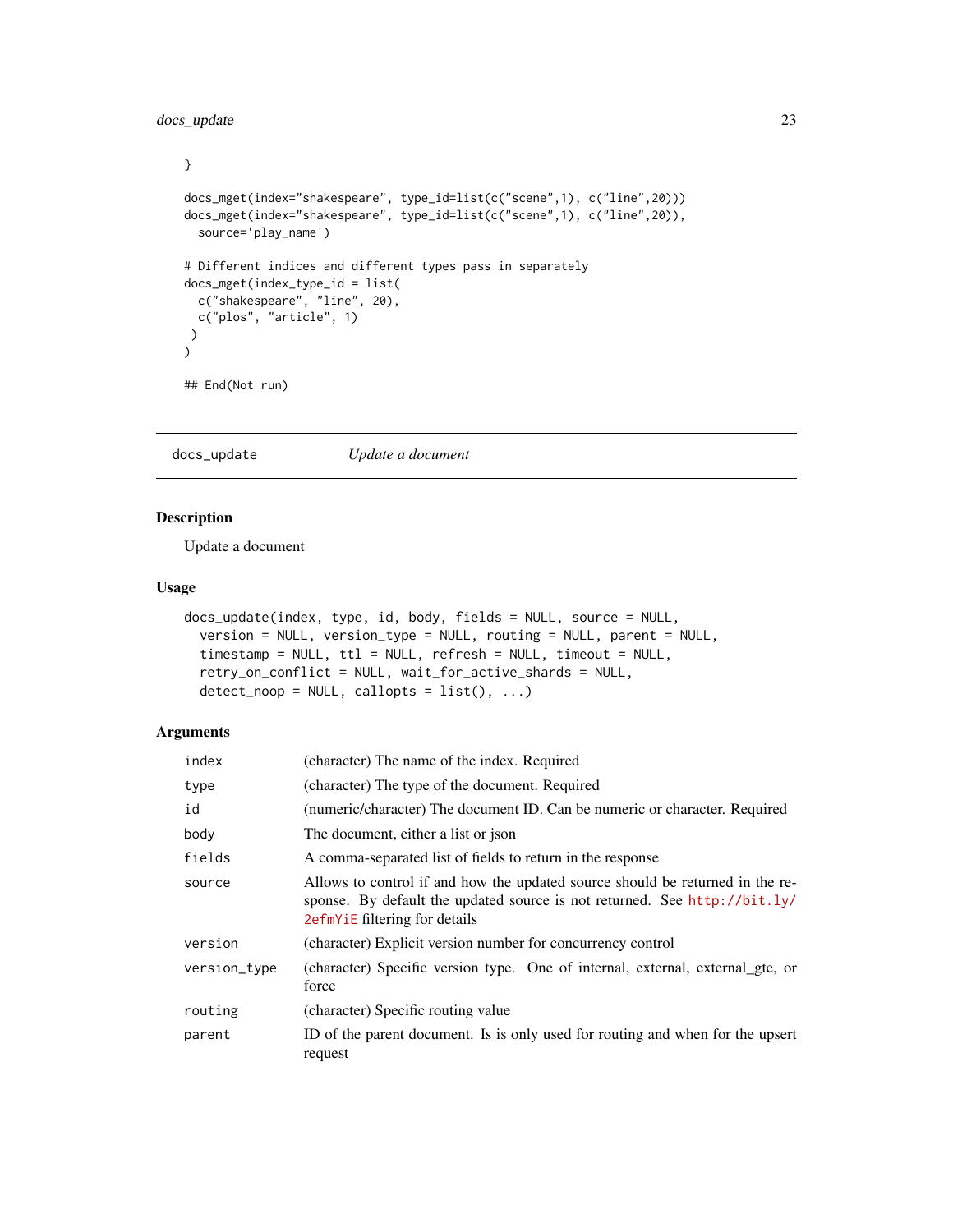| timestamp              | (date) Explicit timestamp for the document                                                                                                                                                                                                                                                                                                                                                                                                              |  |
|------------------------|---------------------------------------------------------------------------------------------------------------------------------------------------------------------------------------------------------------------------------------------------------------------------------------------------------------------------------------------------------------------------------------------------------------------------------------------------------|--|
| ttl                    | (aka "time to live") Expiration time for the document. Expired documents will<br>be expunged automatically. The expiration date that will be set for a document<br>with a provided ttl is relative to the timestamp of the document, meaning it can<br>be based on the time of indexing or on any time provided. The provided ttl must<br>be strictly positive and can be a number (in milliseconds) or any valid time value<br>$(e.g. 86400000, 1d)$ . |  |
| refresh                | Refresh the index after performing the operation. See http://bit.ly/2ezW9Zr<br>for details                                                                                                                                                                                                                                                                                                                                                              |  |
| timeout                | (character) Explicit operation timeout, e.g., 5m (for 5 minutes)                                                                                                                                                                                                                                                                                                                                                                                        |  |
| retry_on_conflict      |                                                                                                                                                                                                                                                                                                                                                                                                                                                         |  |
|                        | Specify how many times should the operation be retried when a conflict occurs<br>(detault: 0)                                                                                                                                                                                                                                                                                                                                                           |  |
| wait_for_active_shards |                                                                                                                                                                                                                                                                                                                                                                                                                                                         |  |
|                        | The number of shard copies required to be active before proceeding with the<br>update operation. See http://bit.ly/2fbqkZ1 for details.                                                                                                                                                                                                                                                                                                                 |  |
| detect_noop            | (logical) Specifying TRUE will cause Elasticsearch to check if there are changes<br>and, if there aren't, turn the update request into a noop.                                                                                                                                                                                                                                                                                                          |  |
| callopts               | Curl options passed on to POST                                                                                                                                                                                                                                                                                                                                                                                                                          |  |
| .                      | Further args to query DSL                                                                                                                                                                                                                                                                                                                                                                                                                               |  |

### References

<http://bit.ly/2eVYqLz>

```
## Not run:
connect()
if (!index_exists('plos')) {
  plosdat <- system.file("examples", "plos_data.json", package = "elastic")
 invisible(docs_bulk(plosdat))
}
docs_create(index='plos', type='article', id=1002,
body=list(id="12345", title="New title"))
# and the document is there now
docs_get(index='plos', type='article', id=1002)
# update the document
docs_update(index='plos', type='article', id=1002,
 body = list(doc = list(title = "Even newer title again")))
# get it again, notice changes
docs_get(index='plos', type='article', id=1002)
if (!index_exists('stuffthings')) {
 index_create("stuffthings")
}
docs_create(index='stuffthings', type='thing', id=1,
 body=list(name = "foo", what = "bar"))
```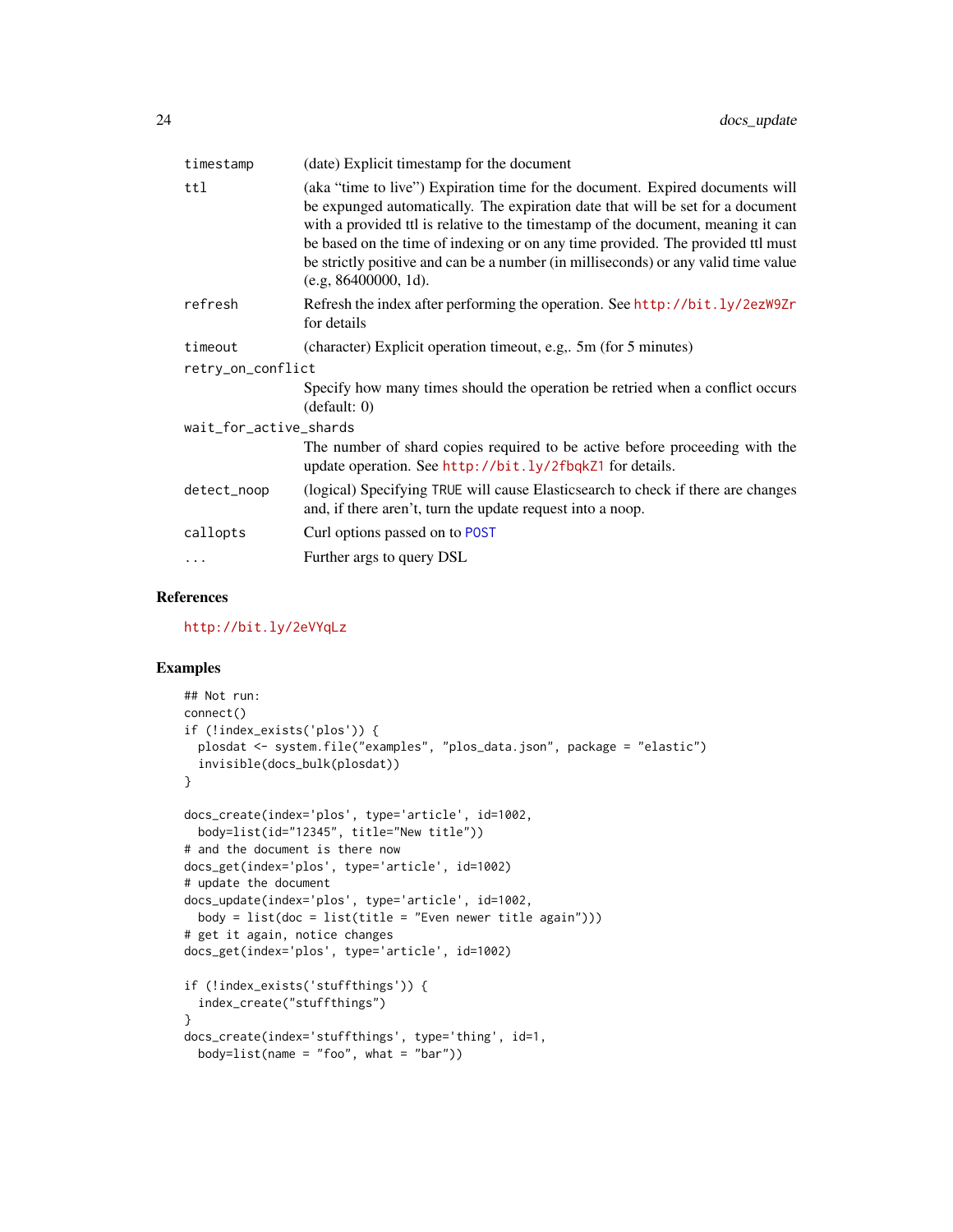#### <span id="page-24-0"></span>documents 25

```
docs_update(index='stuffthings', type='thing', id=1,
 body = listdoc = list(name = "hello", what = "bar")),
 source = 'name')
## End(Not run)
```
#### documents *Elasticsearch documents functions.*

### Description

Elasticsearch documents functions.

### Details

There are five functions to work directly with documents.

- [docs\\_get](#page-19-1)
- [docs\\_mget](#page-20-1)
- [docs\\_create](#page-17-1)
- [docs\\_delete](#page-18-1)
- [docs\\_bulk](#page-11-1)

```
## Not run:
# Get a document
# docs_get(index='plos', type='article', id=1)
# Get multiple documents
# docs_mget(index="shakespeare", type="line", id=c(9,10))
# Create a document
# docs_create(index='plos', type='article', id=35, body=list(id="12345", title="New title"))
# Delete a document
# docs_delete(index='plos', type='article', id=35)
# Bulk load documents
# plosdat <- system.file("examples", "plos_data.json", package = "elastic")
# docs_bulk(plosdat)
## End(Not run)
```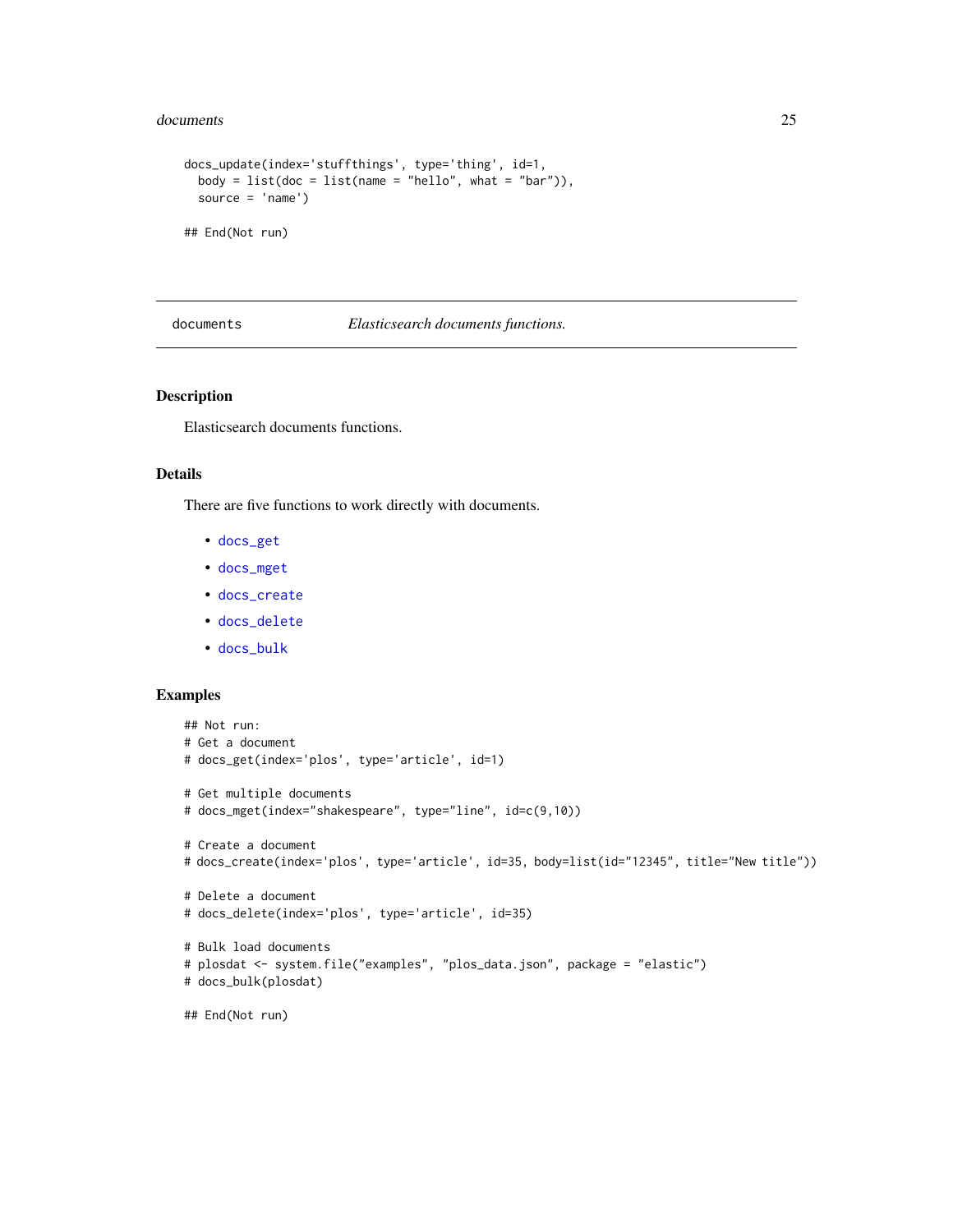<span id="page-25-0"></span>

### Description

elastic: An Elasticsearch R client.

### About

This package gives you access to local or remote Elasticsearch databases.

#### Quick start

If you're connecting to a Elasticsearch server already running, skip ahead to Search.

Install Elasticsearch (on OSX)

- Download zip or tar file from Elasticsearch see here for download: [https://www.elastic.](https://www.elastic.co/downloads/elasticsearch) [co/downloads/elasticsearch](https://www.elastic.co/downloads/elasticsearch)
- Unzip it: untar elasticsearch-2.3.5.tar.gz
- Move it: sudo mv elasticsearch-2.3.5 /usr/local (replace version with your version)
- Navigate to /usr/local: cd /usr/local
- Add shortcut: sudo ln -s elasticsearch-2.3.5 elasticsearch (replace version with your version)

For help on other platforms, see [https://www.elastic.co/guide/en/elasticsearch/referenc](https://www.elastic.co/guide/en/elasticsearch/reference/current/_installation.html)e/ [current/\\_installation.html](https://www.elastic.co/guide/en/elasticsearch/reference/current/_installation.html)

### Start Elasticsearch

- Navigate to elasticsearch: cd /usr/local/elasticsearch
- Start elasticsearch: bin/elasticsearch

#### Initialization:

The function [connect](#page-8-1) is used before doing anything else to set the connection details to your remote or local elasticsearch store. The details created by [connect](#page-8-1) are written to your options for the current session, and are used by elastic functions.

### Search:

The main way to search Elasticsearch is via the [Search](#page-51-1) function. E.g.:

Search()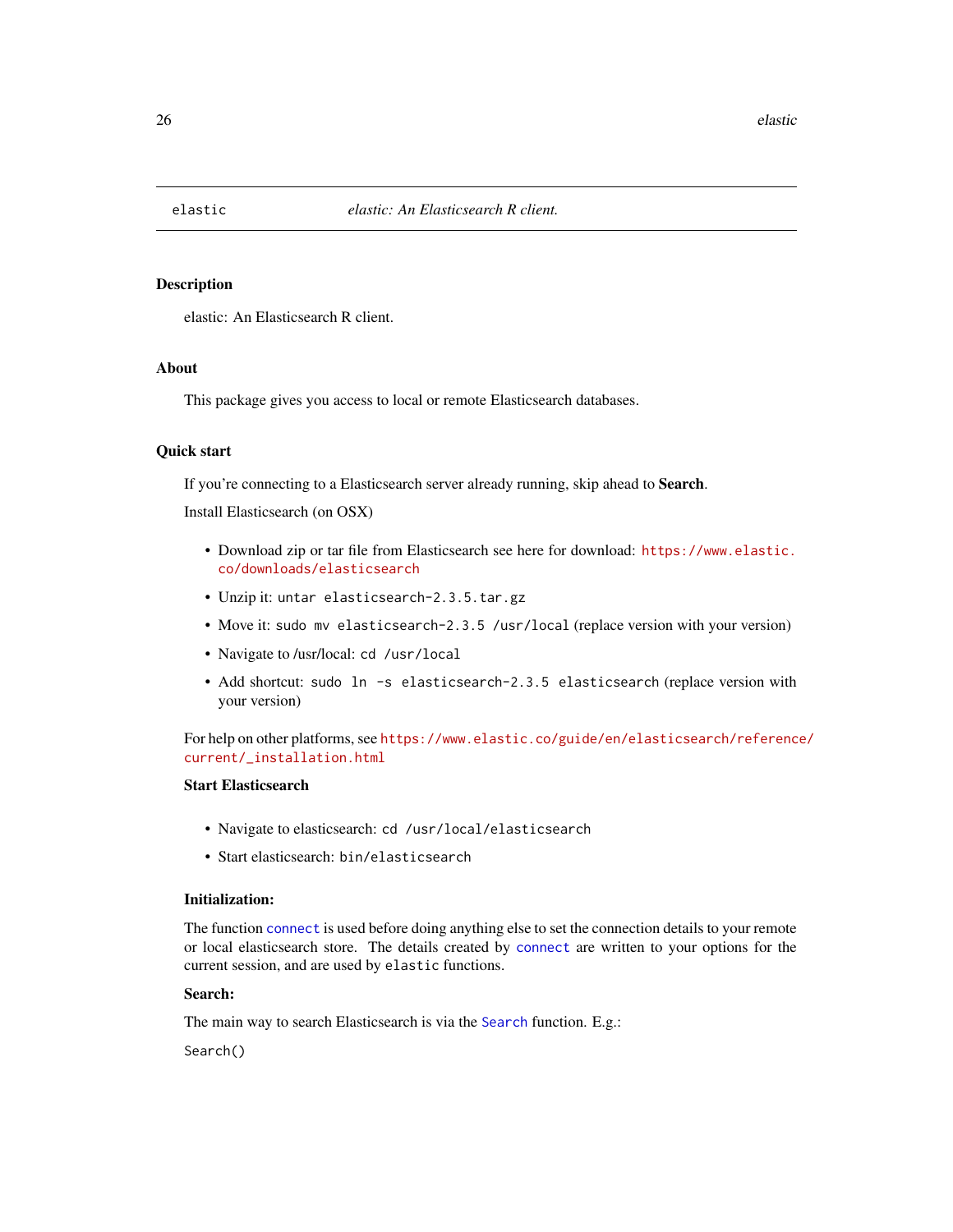### <span id="page-26-0"></span>elastic-defunct 27

#### **Security**

Elasticsearch is insecure out of the box! If you are running Elasticsearch locally on your own machine without exposing a port to the outside world, no worries, but if you install on a server with a public IP address, take the necessary precautions. There are a few options:

- Shield <https://www.elastic.co/products/shield> This is a paid product so probably only applicable to enterprise users
- DIY security there are a variety of techniques for securing your Elasticsearch. I collected a number of resources in a blog post at <http://recology.info/2015/02/secure-elasticsearch/>

#### Elasticsearch changes

As of Elasticsearch v2:

- You can no longer create fields with dots in the name.
- Type names may not start with a dot (other than the special .percolator type)
- Type names may not be longer than 255 characters
- Types may no longer be deleted
- Queries and filters have been merged all filter clauses are now query clauses. Instead, query clauses can now be used in query context or in filter context. See examples in [Search](#page-51-1) or [Search\\_uri](#page-70-1)

#### index names

The following are illegal characters, and can not be used in index names or types:  $\setminus$ ,  $\setminus$ ,  $\star$ ,  $\cdot$ ,  $\lt$ ,  $\gt$ ,  $\setminus$ , , (comma). double quote and whitespace are also illegal.

#### Author(s)

Scott Chamberlain <myrmecocystus@gmail.com>

elastic-defunct *Defunct functions in elastic*

### **Description**

- [mlt](#page-0-0): The MLT API has been removed, use More Like This Query via [Search](#page-51-1)
- [nodes\\_shutdown](#page-0-0): The \_shutdown API has been removed. Instead, setup Elasticsearch to run as a service (see Running as a Service on Linux ([https://www.elastic.co/guide/en/](https://www.elastic.co/guide/en/elasticsearch/reference/2.0/setup-service.html) [elasticsearch/reference/2.0/setup-service.html](https://www.elastic.co/guide/en/elasticsearch/reference/2.0/setup-service.html)) or Running as a Service on Windows ([https://www.elastic.co/guide/en/elasticsearch/reference/2.0/setup-serv](https://www.elastic.co/guide/en/elasticsearch/reference/2.0/setup-service-win.html)ice-win. [html](https://www.elastic.co/guide/en/elasticsearch/reference/2.0/setup-service-win.html))) or use the -p command line option to write the PID to a file.
- [index\\_status](#page-0-0): \_status route for the index API has been removed. Replaced with the Indices Stats and Indices Recovery APIs.
- [mapping\\_delete](#page-0-0): Elasticsearch dropped this route in their API. Instead of deleting a mapping, delete the index and recreate with a new mapping.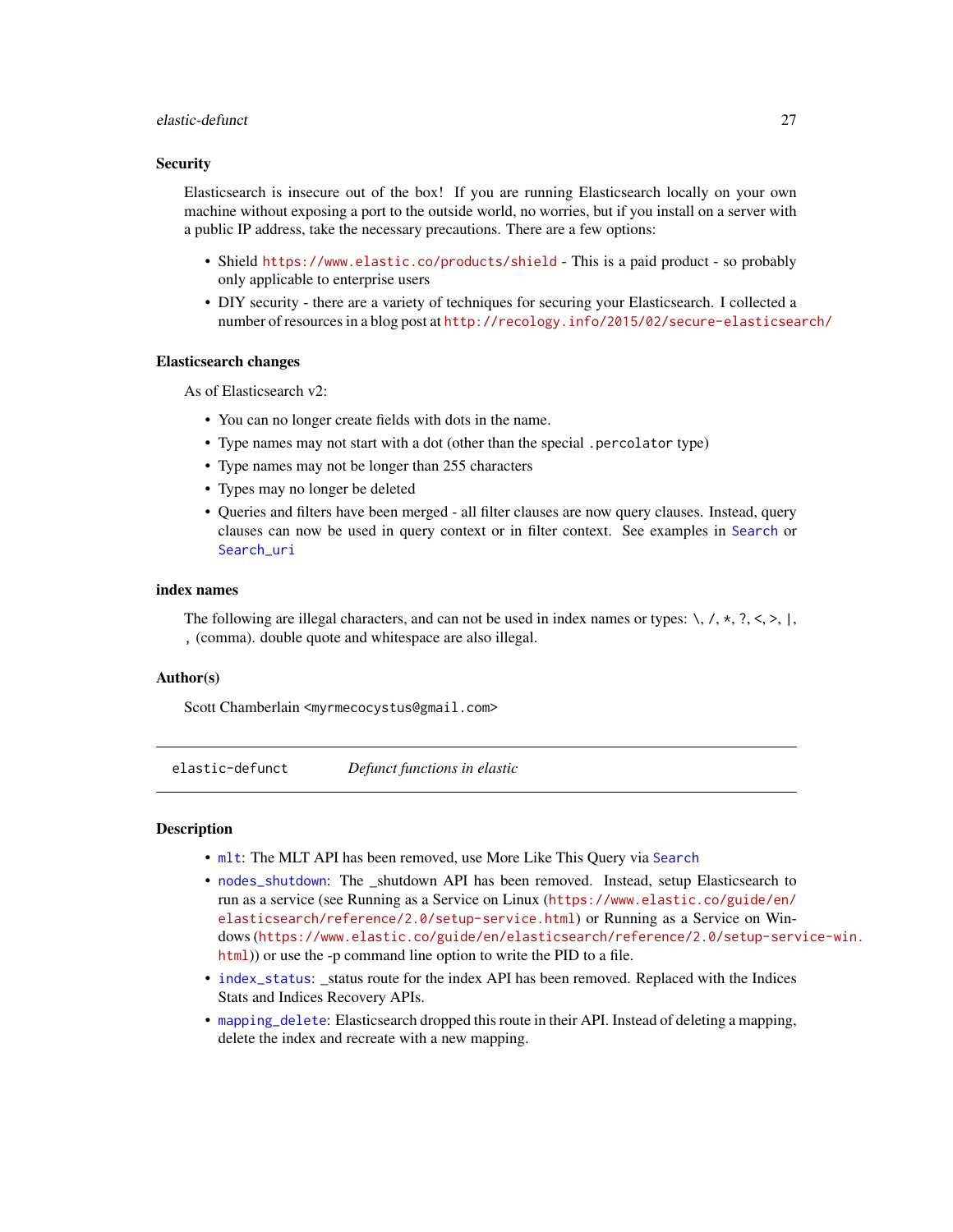<span id="page-27-0"></span>

### Description

Explain a search query.

### Usage

```
explain(index = NULL, type = NULL, id = NULL, source2 = NULL,
 fields = NULL, routing = NULL, parent = NULL, preference = NULL,
 source = NULL, q = NULL, df = NULL, analyzer = NULL,analyze_wildcard = NULL, lowercase_expanded_terms = NULL,
  lenient = NULL, default_operator = NULL, source_exclude = NULL,
  source_include = NULL, body = NULL, raw = FALSE, ...)
```

| index                    | Only one index                                                                                                                                                                                                                                                                       |  |
|--------------------------|--------------------------------------------------------------------------------------------------------------------------------------------------------------------------------------------------------------------------------------------------------------------------------------|--|
| type                     | Only one document type                                                                                                                                                                                                                                                               |  |
| id                       | Document id, only one                                                                                                                                                                                                                                                                |  |
| source2                  | (logical) Set to TRUE to retrieve the _source of the document explained. You<br>can also retrieve part of the document by using source_include $\&$ source_exclude<br>(see Get API for more details). This matches the _source term, but we want to<br>avoid the leading underscore. |  |
| fields                   | Allows to control which stored fields to return as part of the document explained.                                                                                                                                                                                                   |  |
| routing                  | Controls the routing in the case the routing was used during indexing.                                                                                                                                                                                                               |  |
| parent                   | Same effect as setting the routing parameter.                                                                                                                                                                                                                                        |  |
| preference               | Controls on which shard the explain is executed.                                                                                                                                                                                                                                     |  |
| source                   | Allows the data of the request to be put in the query string of the url.                                                                                                                                                                                                             |  |
| q                        | The query string (maps to the query_string query).                                                                                                                                                                                                                                   |  |
| df                       | The default field to use when no field prefix is defined within the query. Defaults<br>to all field.                                                                                                                                                                                 |  |
| analyzer                 | The analyzer name to be used when analyzing the query string. Defaults to the<br>analyzer of the _all field.                                                                                                                                                                         |  |
| analyze_wildcard         |                                                                                                                                                                                                                                                                                      |  |
|                          | (logical) Should wildcard and prefix queries be analyzed or not. Default: FALSE                                                                                                                                                                                                      |  |
| lowercase_expanded_terms |                                                                                                                                                                                                                                                                                      |  |
|                          | Should terms be automatically lowercased or not. Default: TRUE                                                                                                                                                                                                                       |  |
| lenient                  | If set to true will cause format based failures (like providing text to a numeric<br>field) to be ignored. Default: FALSE                                                                                                                                                            |  |
| default_operator         |                                                                                                                                                                                                                                                                                      |  |
|                          | The default operator to be used, can be AND or OR. Defaults to OR.                                                                                                                                                                                                                   |  |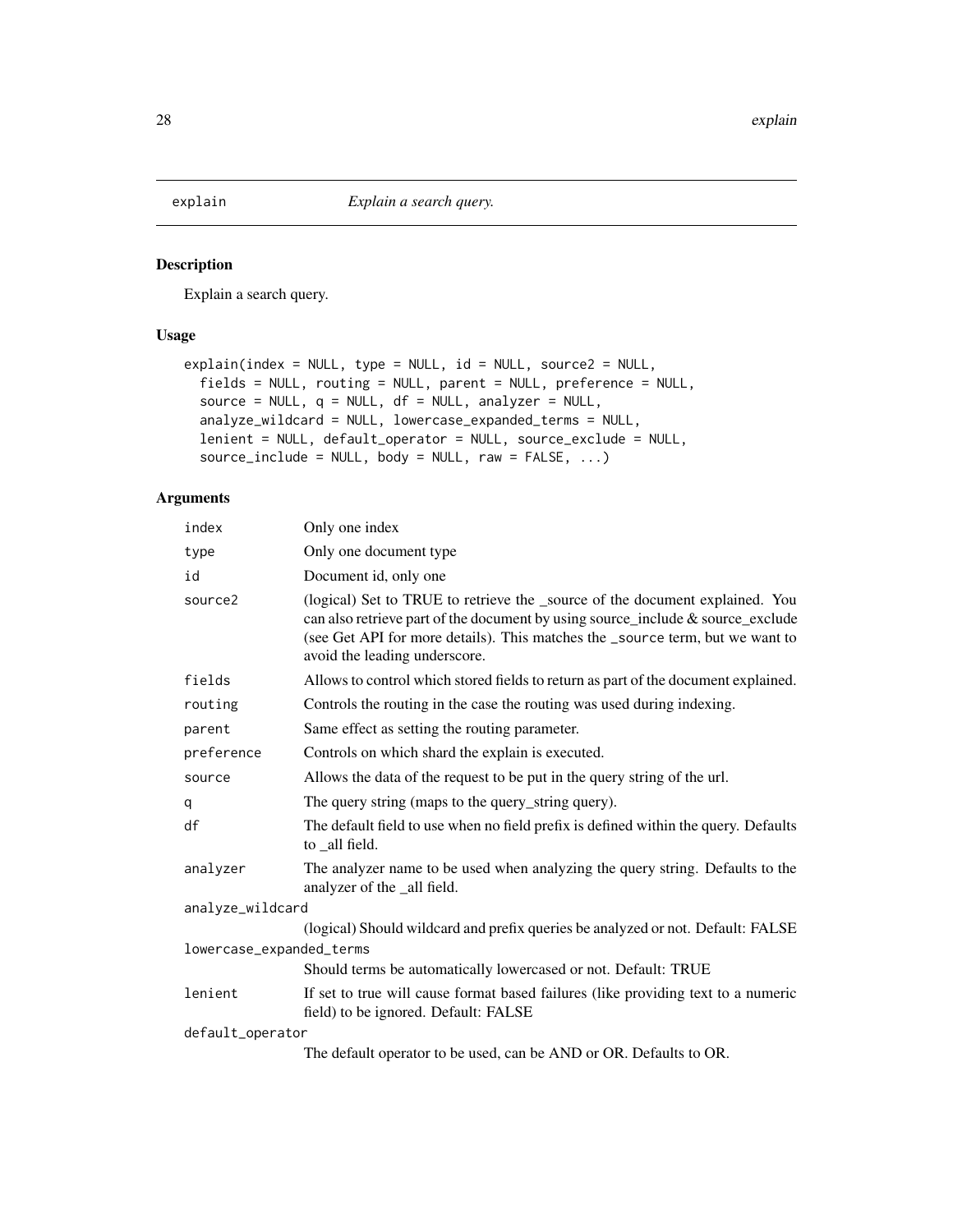#### <span id="page-28-0"></span>field\_stats 29

|          | source_exclude A vector of fields to exclude from the returned source2 field            |
|----------|-----------------------------------------------------------------------------------------|
|          | source_include A vector of fields to extract and return from the source2 field          |
| body     | The query definition using the Query DSL. This is passed in the body of the<br>request. |
| raw      | If TRUE (default), data is parsed to list. If FALSE, then raw JSON.                     |
| $\cdots$ | Curl args passed on to GET                                                              |

### References

[https://www.elastic.co/guide/en/elasticsearch/reference/current/search-explain.](https://www.elastic.co/guide/en/elasticsearch/reference/current/search-explain.html) [html](https://www.elastic.co/guide/en/elasticsearch/reference/current/search-explain.html)

### Examples

```
## Not run:
explain(index = "plos", type = "article", id = 14, q = "abstract:used")
body \leq - '{
 "query": {
   "term": { "abstract": "used" }
}
}'
explain(index = "plos", type = "article", id = 14, body=body)
## End(Not run)
```
field\_stats *Search field statistics*

### Description

Search field statistics

#### Usage

```
field_stats(fields = NULL, index = NULL, level = "cluster",
 body = list(), raw = FALSE, asdf = FALSE, ...)
```

| fields | A list of fields to compute stats for. Required.                                                                                                  |
|--------|---------------------------------------------------------------------------------------------------------------------------------------------------|
| index  | Index name, one or more                                                                                                                           |
| level  | Defines if field stats should be returned on a per index level or on a cluster wide<br>level. Valid values are 'indices' and 'cluster' (default). |
| body   | Ouery, either a list or ison.                                                                                                                     |
| raw    | (logical) Get raw JSON back or not.                                                                                                               |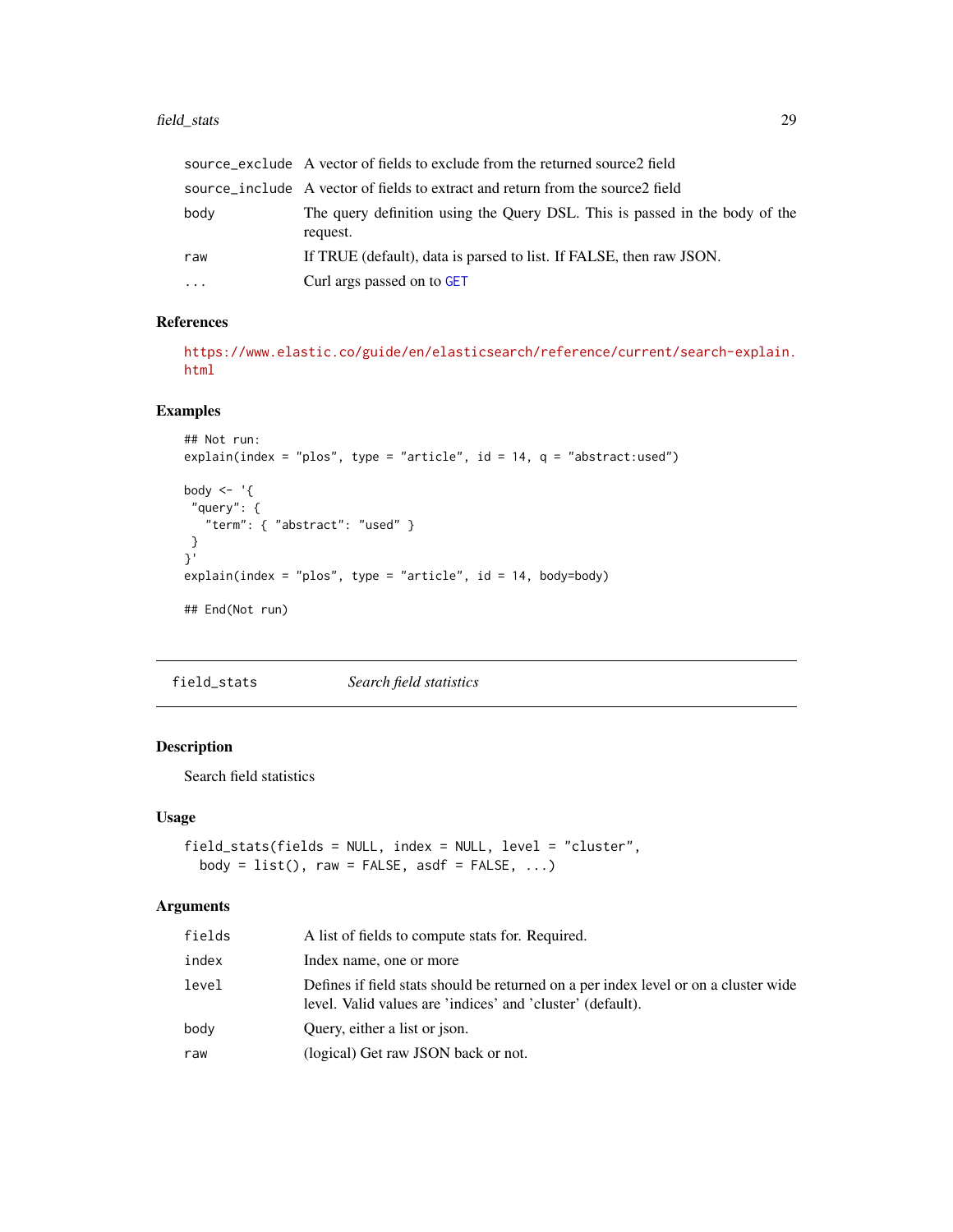<span id="page-29-0"></span>

| asdf                 | (logical) If TRUE, use from JSON to parse JSON directly to a data.frame. If FALSE<br>(Default), list output is given. |
|----------------------|-----------------------------------------------------------------------------------------------------------------------|
| $\ddot{\phantom{0}}$ | Curl args passed on to POST                                                                                           |

#### Details

The field stats api allows you to get statistical properties of a field without executing a search, but looking up measurements that are natively available in the Lucene index. This can be useful to explore a dataset which you don't know much about. For example, this allows creating a histogram aggregation with meaningful intervals based on the min/max range of values.

The field stats api by defaults executes on all indices, but can execute on specific indices too.

#### See Also

[Search\\_uri](#page-70-1) [Search](#page-51-1) [msearch](#page-38-1)

#### Examples

```
## Not run:
connect()
ff <- c("scientificName", "continent", "decimalLatitude", "play_name", "speech_number")
field_stats("play_name")
field_stats("play_name", level = "cluster")
field_stats(ff, level = "indices")
field_stats(ff)
field_stats(ff, index = c("gbif", "shakespeare"))
# can also pass a body, just as with Search()
# field_stats(body = list(fields = "rating")) # doesn't work
field_stats(body = '{ "fields": ["scientificName"] }', index = "gbif")
body \leq - '{
   "fields" : ["scientificName", "decimalLatitude"]
}'
field_stats(body = body, level = "indices", index = "gbif")
## End(Not run)
```
index *Index API operations*

#### <span id="page-29-1"></span>Description

Index API operations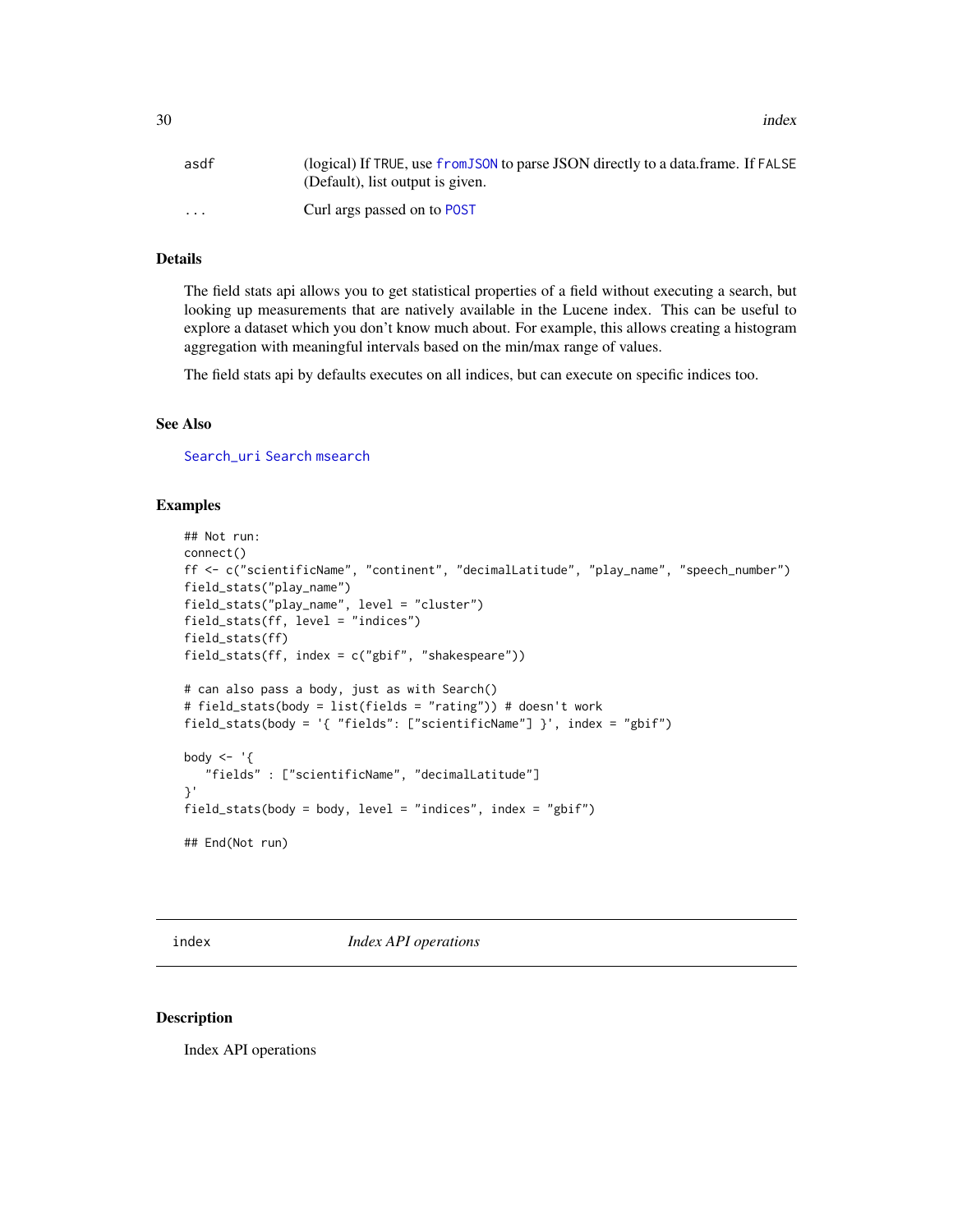index 31

### Usage

```
index_get(index = NULL, features = NULL, raw = FALSE, verbose = TRUE,
  ...)
index_exists(index, ...)
index_delete(index, raw = FALSE, verbose = TRUE, ...)
index_create(index = NULL, body = NULL, raw = FALSE, verbose = TRUE,
  ...)
index_recreate(index = NULL, body = NULL, raw = FALSE, verbose = TRUE,
  ...)
index_close(index, ...)
index_open(index, ...)
index_stats(index = NULL, metric = NULL, completion_fields = NULL,
  fielddata_fields = NULL, fields = NULL, groups = NULL,
 level = "indices", ...)index_settings(index = "_all", ...)index_settings_update(index = NULL, body, ...)
index_segments(index = NULL, ...)
index_recovery(index = NULL, detailed = FALSE, active_only = FALSE, ...)
index_optimize(index = NULL, max_num_segments = NULL,
 only_expunge_deletes = FALSE, flush = TRUE, wait_for_merge = TRUE, ...)
index_upgrade(index = NULL, wait_for_completion = FALSE, ...)
index_analyze(text = NULL, field = NULL, index = NULL, analyzer = NULL,
  tokenizer = NULL, filters = NULL, char_filters = NULL, body = list(),
  ...)
index_flush(index = NULL, force = FALSE, full = FALSE,
 wait_if_ongoing = FALSE, ...)index_clear_cache(index = NULL, filter = FALSE, filter_keys = NULL,
  fielddata = FALSE, query_cache = FALSE, id_cache = FALSE, ...)
```
### Arguments

index (character) A character vector of index names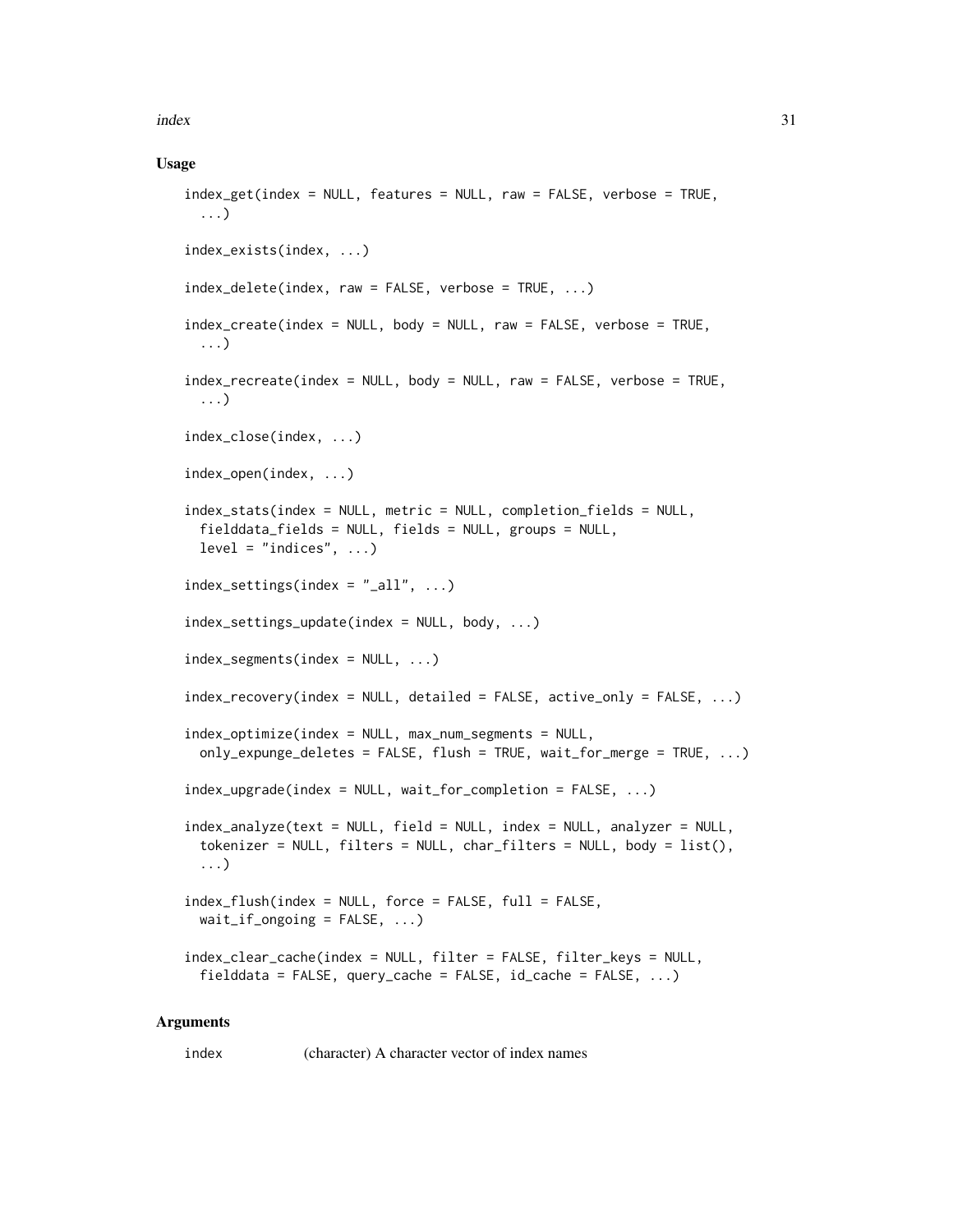| features             | (character) A character vector of features. One or more of settings, mappings,<br>warmers or aliases                                                                                                                                                        |
|----------------------|-------------------------------------------------------------------------------------------------------------------------------------------------------------------------------------------------------------------------------------------------------------|
| raw                  | If TRUE (default), data is parsed to list. If FALSE, then raw JSON.                                                                                                                                                                                         |
| verbose              | If TRUE (default) the url call used printed to console.                                                                                                                                                                                                     |
| $\cdots$             | Curl args passed on to POST, GET, PUT, HEAD, or DELETE                                                                                                                                                                                                      |
| body                 | Query, either a list or json.                                                                                                                                                                                                                               |
| metric               | (character) A character vector of metrics to display. Possible values: "_all",<br>"completion", "docs", "fielddata", "filter_cache", "flush", "get", "id_cache", "in-<br>dexing", "merge", "percolate", "refresh", "search", "segments", "store", "warmer". |
| completion_fields    |                                                                                                                                                                                                                                                             |
|                      | (character) A character vector of fields for completion metric (supports wild-<br>cards)                                                                                                                                                                    |
| fielddata_fields     |                                                                                                                                                                                                                                                             |
|                      | (character) A character vector of fields for fielddata metric (supports wildcards)                                                                                                                                                                          |
| fields               | (character) Fields to add.                                                                                                                                                                                                                                  |
| groups               | (character) A character vector of search groups for search statistics.                                                                                                                                                                                      |
| level                | (character) Return stats aggregated on "cluster", "indices" (default) or "shards"                                                                                                                                                                           |
| detailed             | (logical) Whether to display detailed information about shard recovery. Default:<br><b>FALSE</b>                                                                                                                                                            |
| active_only          | (logical) Display only those recoveries that are currently on-going. Default:<br><b>FALSE</b>                                                                                                                                                               |
| max_num_segments     |                                                                                                                                                                                                                                                             |
|                      | (character) The number of segments the index should be merged into. Default:<br>"dynamic"                                                                                                                                                                   |
| only_expunge_deletes |                                                                                                                                                                                                                                                             |
|                      | (logical) Specify whether the operation should only expunge deleted documents                                                                                                                                                                               |
| flush                | (logical) Specify whether the index should be flushed after performing the oper-<br>ation. Default: TRUE                                                                                                                                                    |
| wait_for_merge       | (logical) Specify whether the request should block until the merge process is<br>finished. Default: TRUE                                                                                                                                                    |
| wait_for_completion  |                                                                                                                                                                                                                                                             |
|                      | (logical) Should the request wait for the upgrade to complete. Default: FALSE                                                                                                                                                                               |
| text                 | The text on which the analysis should be performed (when request body is not<br>used)                                                                                                                                                                       |
| field                | Use the analyzer configured for this field (instead of passing the analyzer name)                                                                                                                                                                           |
| analyzer             | The name of the analyzer to use                                                                                                                                                                                                                             |
| tokenizer            | The name of the tokenizer to use for the analysis                                                                                                                                                                                                           |
| filters              | A character vector of filters to use for the analysis                                                                                                                                                                                                       |
| char_filters         | A character vector of character filters to use for the analysis                                                                                                                                                                                             |
| force                | (logical) Whether a flush should be forced even if it is not necessarily needed ie.<br>if no changes will be committed to the index.                                                                                                                        |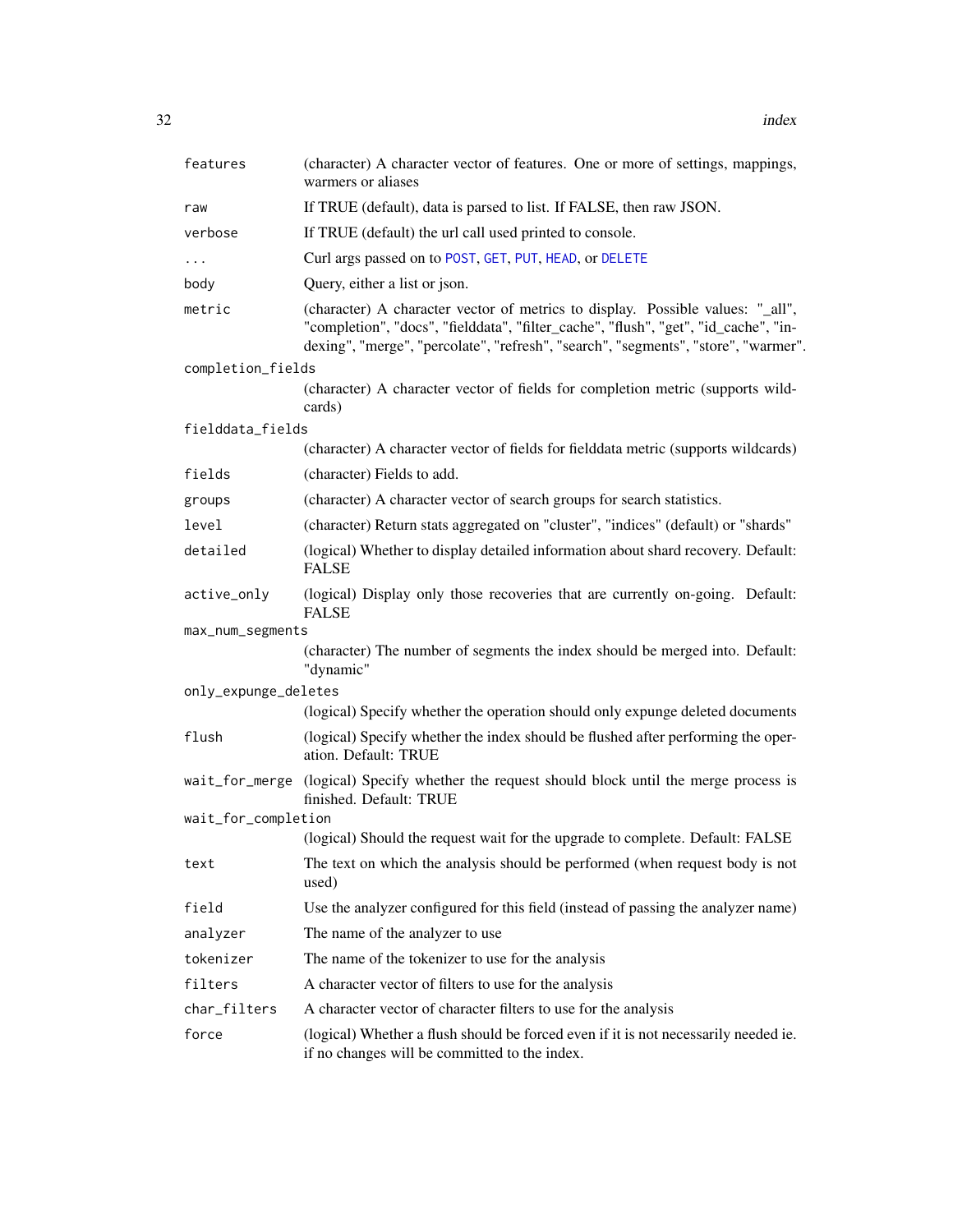index 33

| full            | (logical) If set to TRUE a new index writer is created and settings that have been<br>changed related to the index writer will be refreshed.                                                                                                                                                |
|-----------------|---------------------------------------------------------------------------------------------------------------------------------------------------------------------------------------------------------------------------------------------------------------------------------------------|
| wait_if_ongoing |                                                                                                                                                                                                                                                                                             |
|                 | If TRUE, the flush operation will block until the flush can be executed if an-<br>other flush operation is already executing. The default is false and will cause an<br>exception to be thrown on the shard level if another flush operation is already<br>running. $[1.4.0. \text{Beta1}]$ |
| filter          | (logical) Clear filter caches                                                                                                                                                                                                                                                               |
| filter_keys     | (character) A vector of keys to clear when using the filter_cache parameter<br>(default: all)                                                                                                                                                                                               |
| fielddata       | (logical) Clear field data                                                                                                                                                                                                                                                                  |
| query_cache     | (logical) Clear query caches                                                                                                                                                                                                                                                                |
| id_cache        | (logical) Clear ID caches for parent/child                                                                                                                                                                                                                                                  |
|                 |                                                                                                                                                                                                                                                                                             |

#### **Details**

index\_analyze: [https://www.elastic.co/guide/en/elasticsearch/reference/current/in](https://www.elastic.co/guide/en/elasticsearch/reference/current/indices-analyze.html)dices-analyze. [html](https://www.elastic.co/guide/en/elasticsearch/reference/current/indices-analyze.html) This method can accept a string of text in the body, but this function passes it as a parameter in a GET request to simplify.

index\_flush: [https://www.elastic.co/guide/en/elasticsearch/reference/current/indic](https://www.elastic.co/guide/en/elasticsearch/reference/current/indices-flush.html)es-flush. [html](https://www.elastic.co/guide/en/elasticsearch/reference/current/indices-flush.html) From the ES website: The flush process of an index basically frees memory from the index by flushing data to the index storage and clearing the internal transaction log. By default, Elasticsearch uses memory heuristics in order to automatically trigger flush operations as required in order to clear memory.

index\_status: The API endpoint for this function was deprecated in Elasticsearch v1.2.0, and will likely be removed soon. Use [index\\_recovery](#page-29-1) instead.

index\_settings\_update: There are a lot of options you can change with this function. See https://www.elastic.co/guide/en/ela update-settings.html for all the options.

#### Author(s)

Scott Chamberlain <myrmecocystus@gmail.com>

#### References

<https://www.elastic.co/guide/en/elasticsearch/reference/current/indices.html>

#### Examples

```
## Not run:
# get information on an index
index_get(index='shakespeare')
index_get(index='shakespeare', features=c('settings','mappings'))
index_get(index='shakespeare', features='aliases')
index_get(index='shakespeare', features='warmers')
```
# check for index existence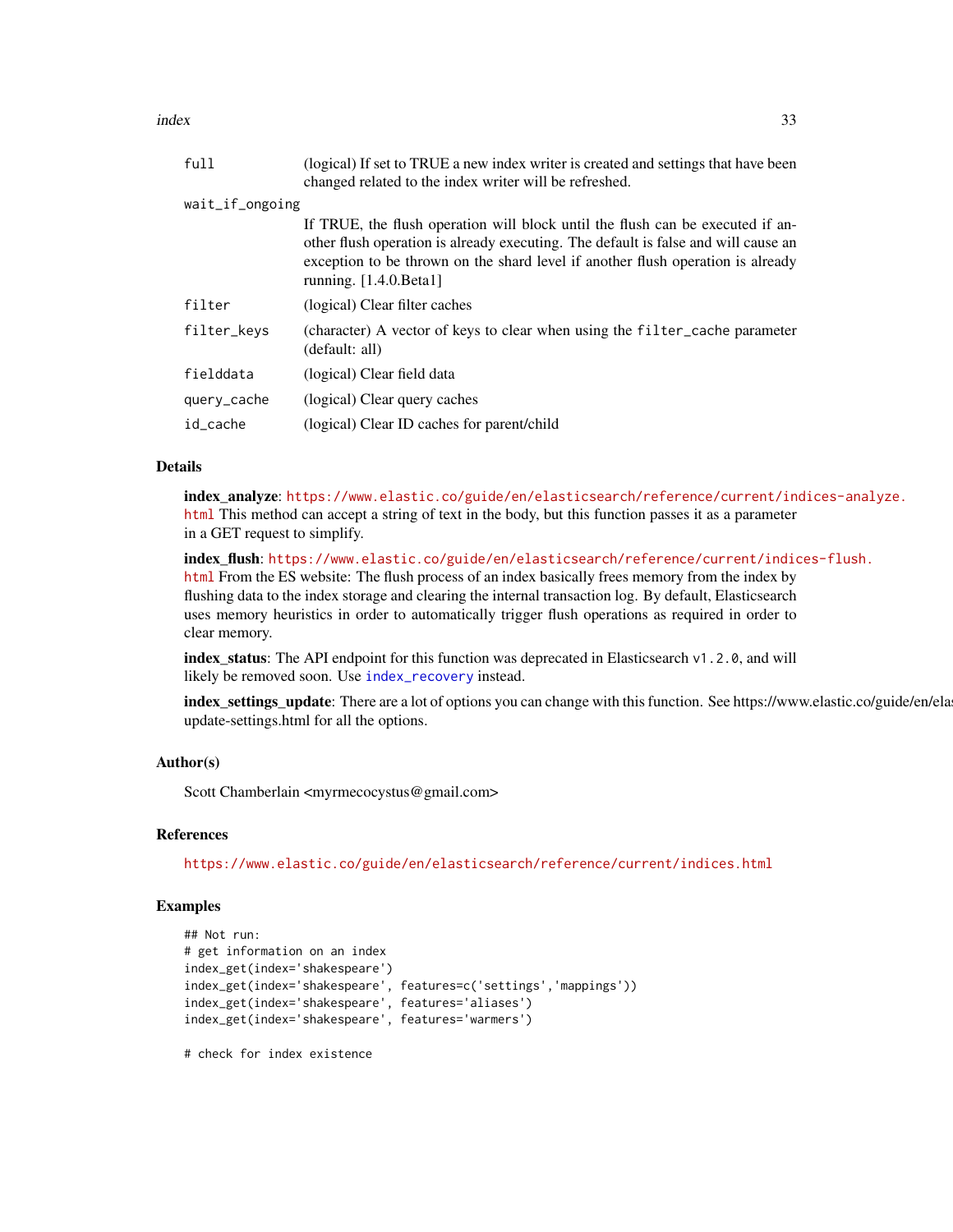```
index_exists(index='shakespeare')
index_exists(index='plos')
# create an index
if (index_exists('twitter')) index_delete('twitter')
index_create(index='twitter')
if (index_exists('things')) index_delete('things')
index_create(index='things')
if (index_exists('plos')) index_delete('plos')
index_create(index='plos')
# re-create an index
index_recreate("deer")
index_recreate("deer", verbose = FALSE)
# delete an index
if (index_exists('plos')) index_delete(index='plos')
## with a body
body <- '{
 "settings" : {
  "index" : <math>\{"number_of_shards" : 3,
    "number_of_replicas" : 2
   }
 }
}'
if (index_exists('alsothat')) index_delete('alsothat')
index_create(index='alsothat', body=body)
## with mappings
body <- '{
 "mappings": {
  "record": {
     "properties": {
       "location" : {"type" : "geo_point"}
      }
  }
 }
}'
if (!index_exists('gbifnewgeo')) index_create(index='gbifnewgeo', body=body)
gbifgeo <- system.file("examples", "gbif_geosmall.json", package = "elastic")
docs_bulk(gbifgeo)
# close an index
index_create('plos')
index_close('plos')
# open an index
index_open('plos')
# Get stats on an index
index_stats('plos')
```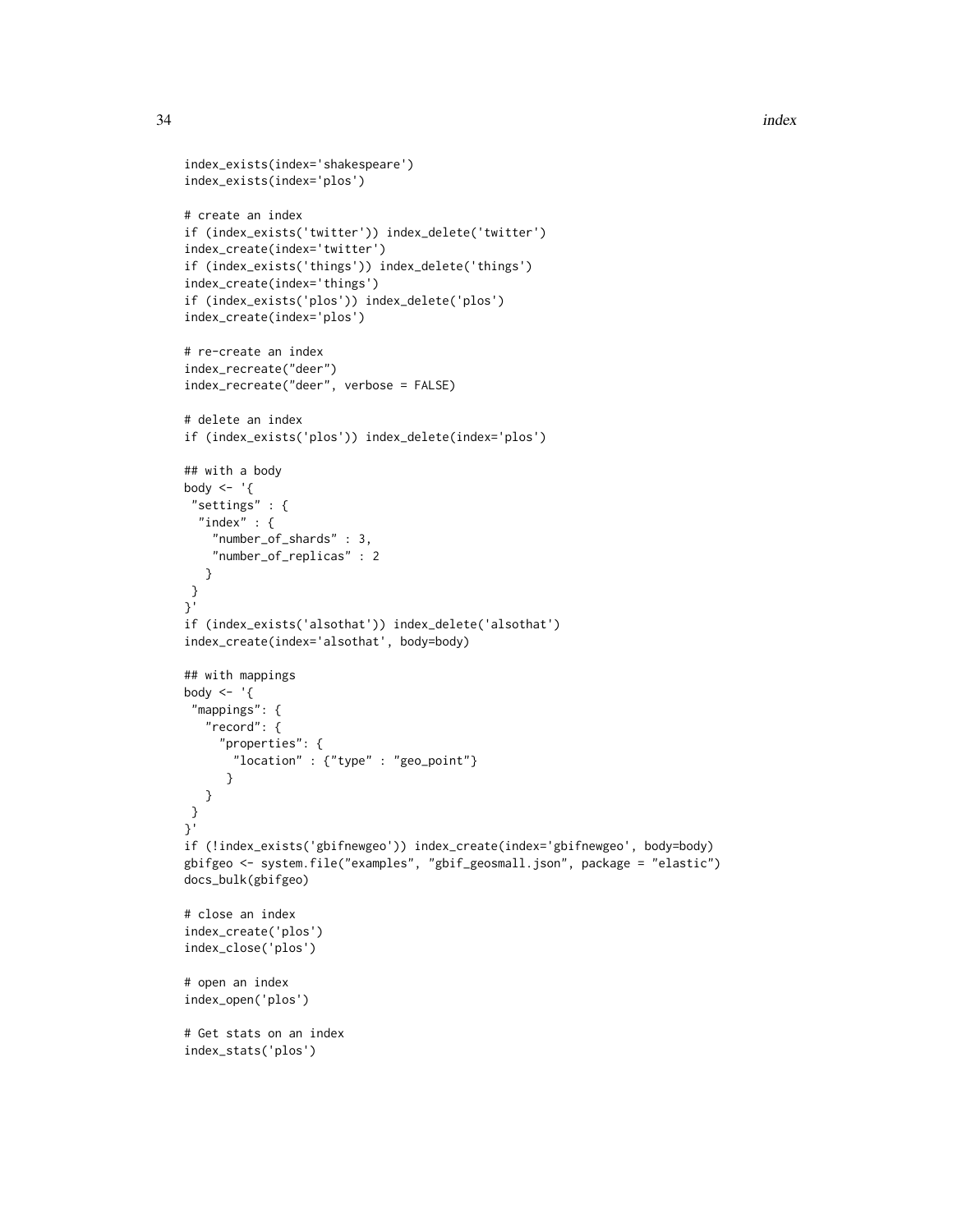```
index_stats(c('plos','gbif'))
index_stats(c('plos','gbif'), metric='refresh')
index_stats(metric = "indices")
index_stats('shakespeare', metric='completion')
index_stats('shakespeare', metric='completion', completion_fields = "completion")
index_stats('shakespeare', metric='fielddata')
index_stats('shakespeare', metric='fielddata', fielddata_fields = "evictions")
index_stats('plos', level="indices")
index_stats('plos', level="cluster")
index_stats('plos', level="shards")
# Get segments information that a Lucene index (shard level) is built with
index_segments()
index_segments('plos')
index_segments(c('plos','gbif'))
# Get recovery information that provides insight into on-going index shard recoveries
index_recovery()
index_recovery('plos')
index_recovery(c('plos','gbif'))
index_recovery("plos", detailed = TRUE)
index_recovery("plos", active_only = TRUE)
# Optimize an index, or many indices
index_optimize('plos')
index_optimize(c('plos','gbif'))
# Upgrade one or more indices to the latest format. The upgrade process converts any
# segments written with previous formats.
index_upgrade('plos')
index_upgrade(c('plos','gbif'))
# Performs the analysis process on a text and return the tokens breakdown of the text.
index_analyze(text = 'this is a test', analyzer='standard')
index_analyze(text = 'this is a test', analyzer='whitespace')
index_analyze(text = 'this is a test', analyzer='stop')
index_analyze(text = 'this is a test', tokenizer='keyword', filters='lowercase')
index_analyze(text = 'this is a test', tokenizer='keyword', filters='lowercase',
   char_filters='html_strip')
index_analyze(text = 'this is a test', index = 'plos')
index_analyze(text = 'this is a test', index = 'shakespeare')
index_analyze(text = 'this is a test', index = 'shakespeare', config=verbose())
## NGram tokenizer
body \leq - '{
        "settings" : {
             "analysis" : {
                 "analyzer" : {
                     "my_ngram_analyzer" : {
                         "tokenizer" : "my_ngram_tokenizer"
                     }
                 },
                 "tokenizer" : {
```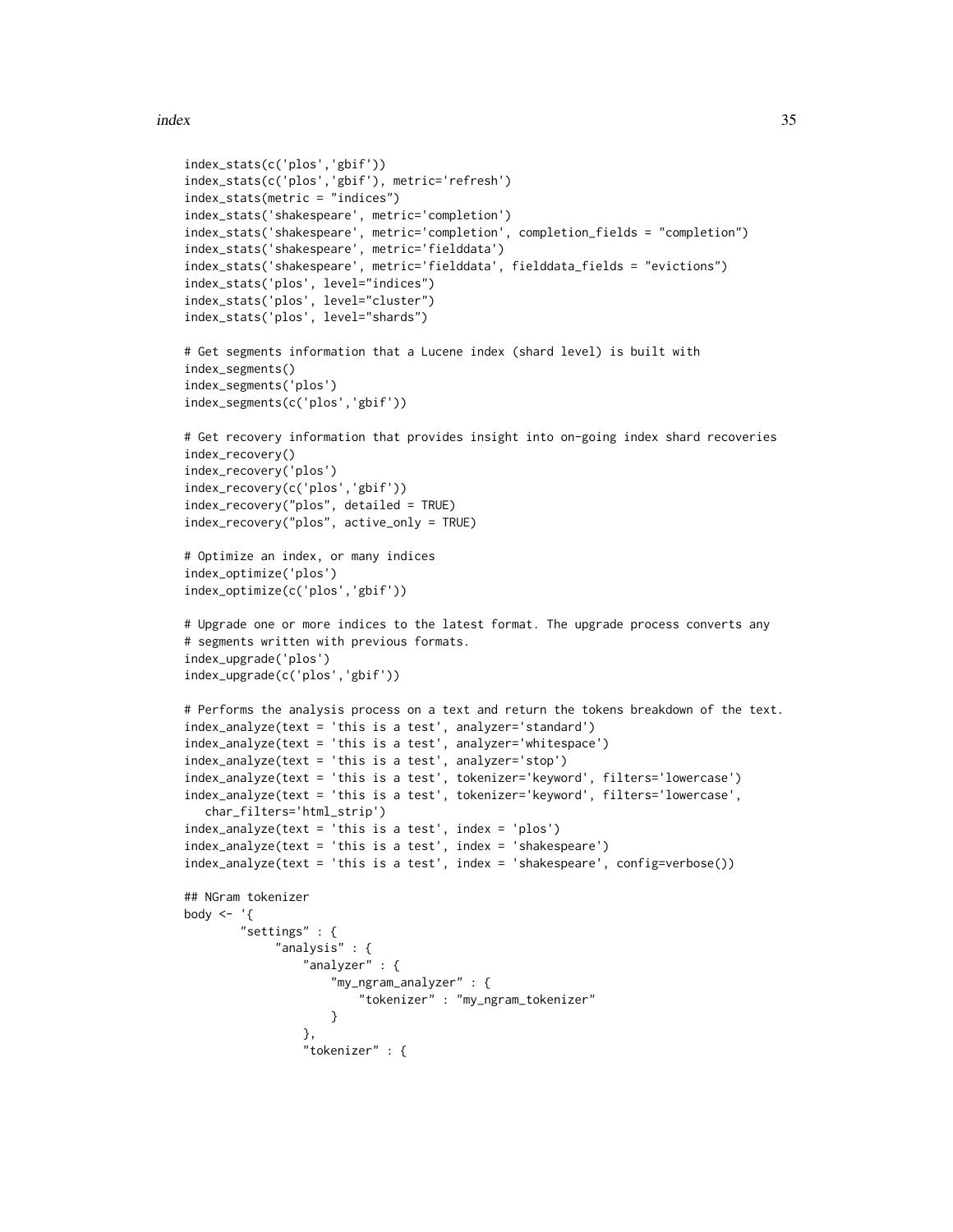```
"my_ngram_tokenizer" : {
                         "type" : "nGram",
                         "min_gram" : "2",
                         "max\_gram" :: "3","token_chars": [ "letter", "digit" ]
                     }
                 }
             }
      }
}'
if(index_exists("shakespeare2")) {
   index_delete("shakespeare2")
}
tokenizer_set(index = "shakespeare2", body=body)
index_analyze(text = "art thouh", index = "shakespeare2", analyzer='my_ngram_analyzer')
# Explicitly flush one or more indices.
index_flush(index = "plos")
index_flush(index = "shakespeare")
index_flush(index = c("plos","shakespeare"))
index_flush(index = "plos", wait_if_ongoing = TRUE)
library('httr')
index_flush(index = "plos", config=verbose())
# Clear either all caches or specific cached associated with one ore more indices.
index_clear_cache()
index_clear_cache(index = "plos")
index_clear_cache(index = "shakespeare")
index_clear_cache(index = c("plos","shakespeare"))
index_clear_cache(filter = TRUE)
library('httr')
index_clear_cache(config=verbose())
# Index settings
## get settings
index_settings()
index_settings("_all")
index_settings('gbif')
index_settings(c('gbif','plos'))
index_settings('*s')
## update settings
if (index_exists('foobar')) index_delete('foobar')
index_create("foobar")
settings <- list(index = list(number_of_replicas = 4))
index_settings_update("foobar", body = settings)
index_get("foobar")$foobar$settings
## End(Not run)
```
info *Get the basic info from the current cluster*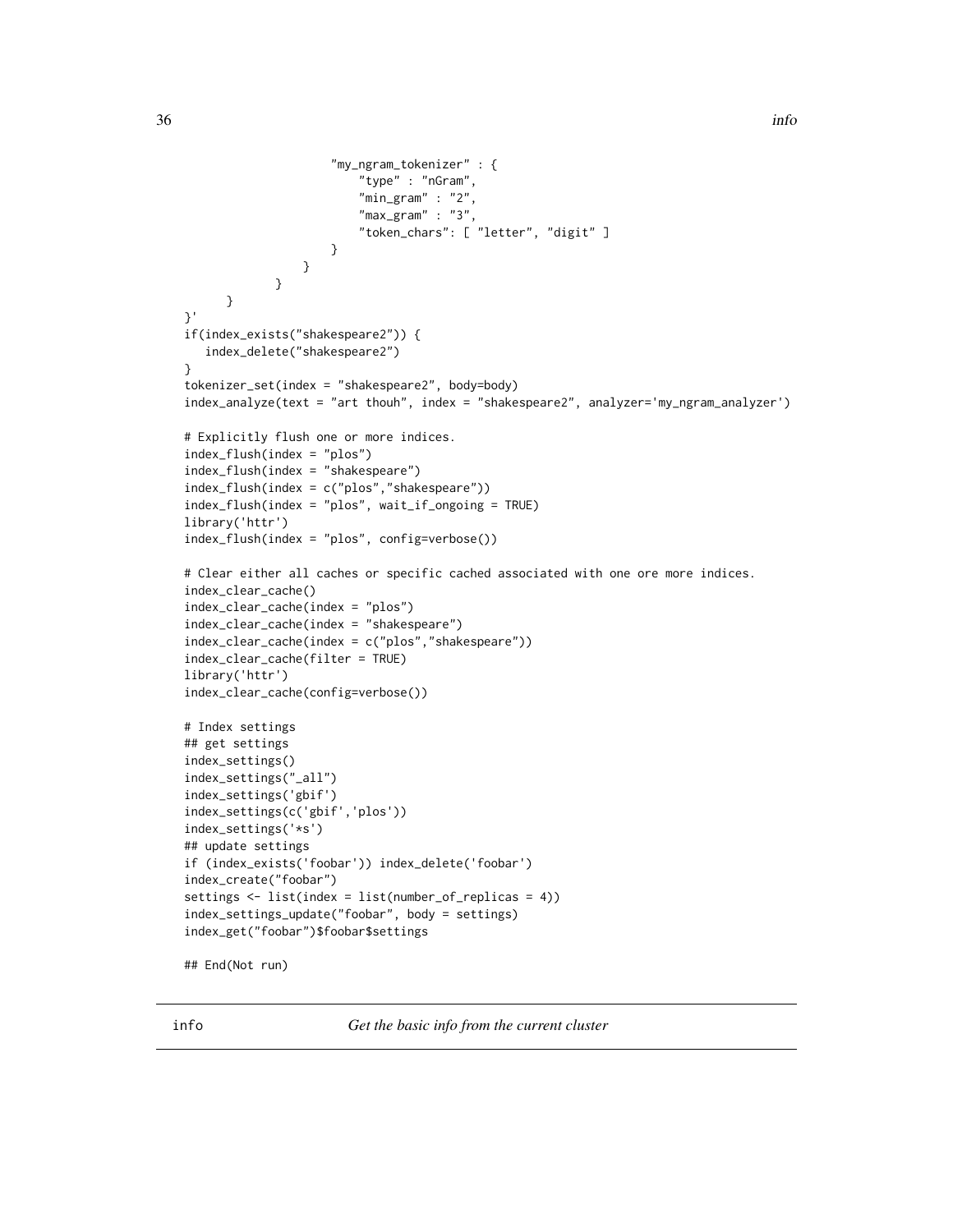#### mapping 37

# Description

Get the basic info from the current cluster

### Usage

info(...)

## Arguments

... Further args passed on to print for the es\_conn class.

## Examples

## Not run: connect() info()

## End(Not run)

## mapping *Mapping management*

## Description

Mapping management

### Usage

```
mapping_create(index, type, body, ...)
mapping\_get(index = NULL, type = NULL, ...)field_mapping_get(index = NULL, type = NULL, field,
  include_defaults = FALSE, ...)
```
# type\_exists(index, type, ...)

## Arguments

| index            | (character) An index                                  |
|------------------|-------------------------------------------------------|
| type             | (character) A document type                           |
| body             | (list) Either a list or json, representing the query. |
|                  | Curl options passed on to HEAD or other http verbs    |
| field            | (character) One or more field names                   |
| include_defaults |                                                       |
|                  | (logical) Whather to return default volues            |

(logical) Whether to return default values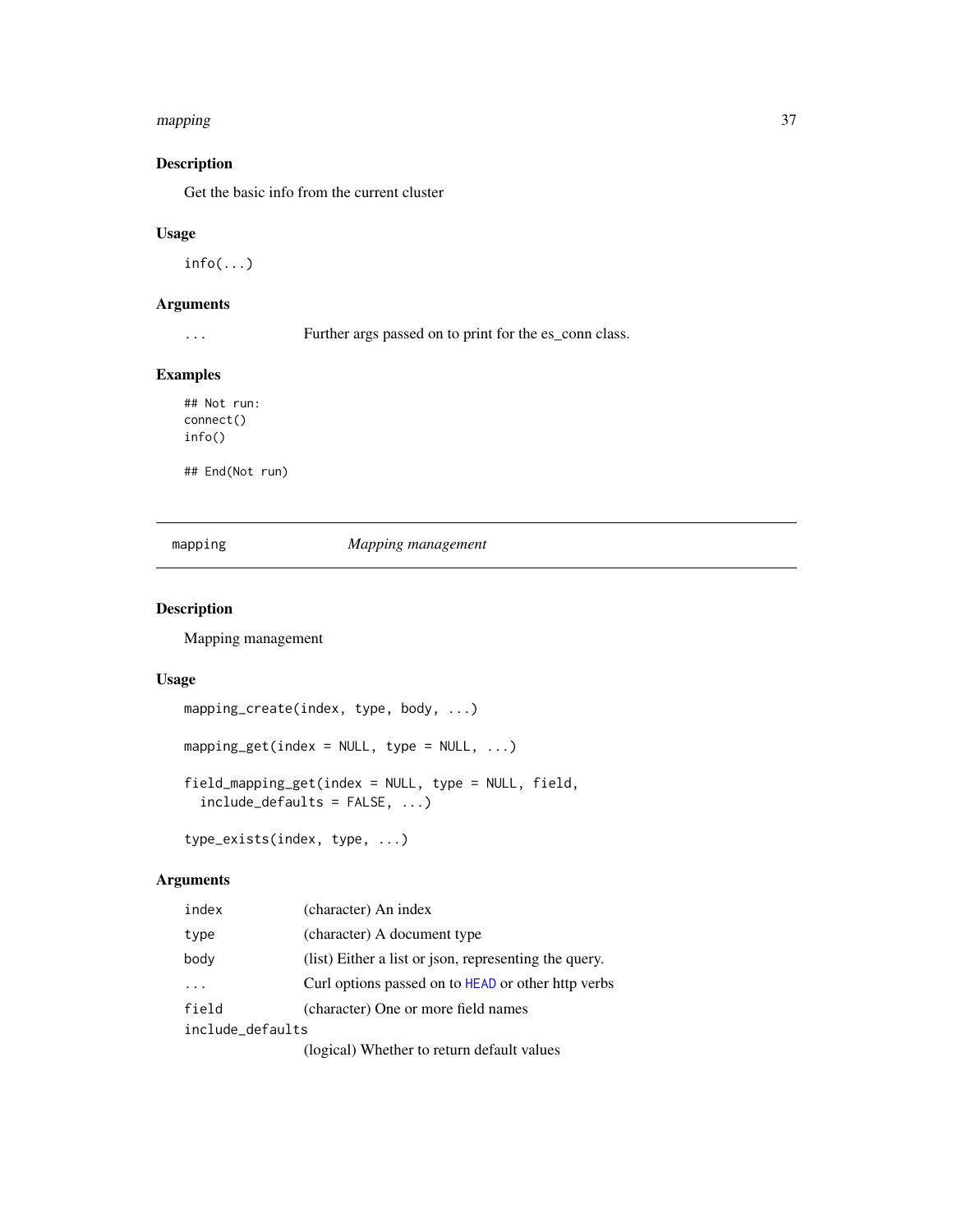### Details

Find documentation for each function at:

- mapping create [https://www.elastic.co/guide/en/elasticsearch/reference/curre](https://www.elastic.co/guide/en/elasticsearch/reference/current/indices-put-mapping.html)nt/ [indices-put-mapping.html](https://www.elastic.co/guide/en/elasticsearch/reference/current/indices-put-mapping.html)
- type\_exists [https://www.elastic.co/guide/en/elasticsearch/reference/current/](https://www.elastic.co/guide/en/elasticsearch/reference/current/indices-types-exists.html) [indices-types-exists.html](https://www.elastic.co/guide/en/elasticsearch/reference/current/indices-types-exists.html)
- mapping\_delete FUNCTION DEFUNCT instead of deleting mapping, delete index and recreate index with new mapping
- mapping\_get [https://www.elastic.co/guide/en/elasticsearch/reference/current](https://www.elastic.co/guide/en/elasticsearch/reference/current/indices-get-mapping.html)/ [indices-get-mapping.html](https://www.elastic.co/guide/en/elasticsearch/reference/current/indices-get-mapping.html)
- field\_mapping\_get [https://www.elastic.co/guide/en/elasticsearch/reference/cur](https://www.elastic.co/guide/en/elasticsearch/reference/current/indices-get-field-mapping.html)rent/ [indices-get-field-mapping.html](https://www.elastic.co/guide/en/elasticsearch/reference/current/indices-get-field-mapping.html)

```
## Not run:
# Used to check if a type/types exists in an index/indices
type_exists(index = "plos", type = "article")
type_exists(index = "plos", type = "articles")
type_exists(index = "shakespeare", type = "line")
# The put mapping API allows to register specific mapping definition for a specific type.
## a good mapping body
body <- list(citation = list(properties = list(
journal = list(type="string"),
year = list(type="long")
)))
if (!index_exists("plos")) index_create("plos")
mapping_create(index = "plos", type = "citation", body=body)
### or as json
body \leq - '{
  "citation": {
    "properties": {
      "journal": { "type": "string" },
      "year": { "type": "long" }
}}}'
mapping_create(index = "plos", type = "citation", body=body)
mapping_get("plos", "citation")
## A bad mapping body
body <- list(things = list(properties = list(
  journal = list("string")
)))
# mapping_create(index = "plos", type = "things", body=body)
# Get mappings
mapping_get('_all')
mapping_get(index = "plos")
```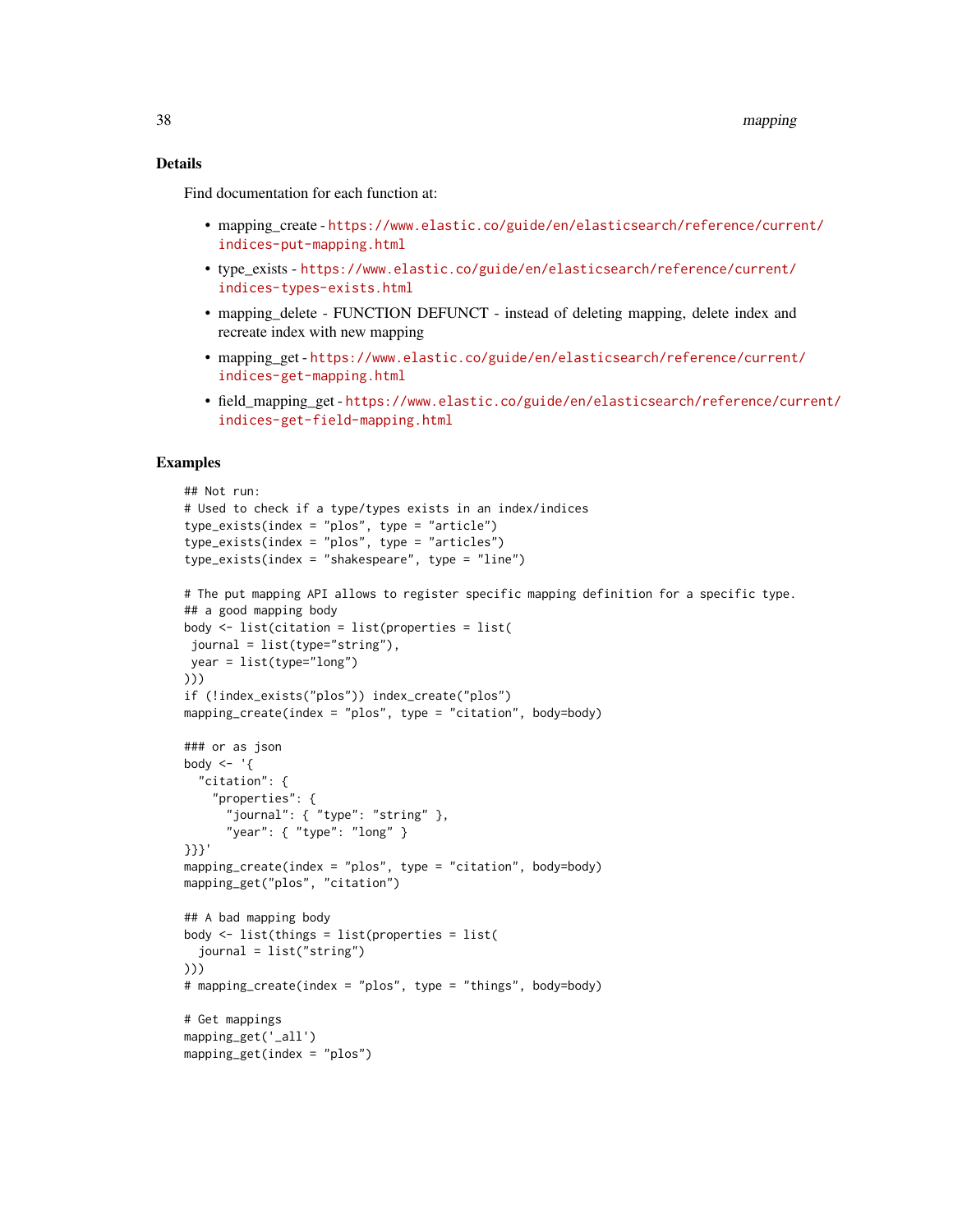#### msearch 39

```
mapping_get(index = c("shakespeare","plos"))
mapping_get(index = "shakespeare", type = "act")
mapping_get(index = "shakespeare", type = c("act","line"))
# Get field mappings
plosdat <- system.file("examples", "plos_data.json", package = "elastic")
docs_bulk(plosdat)
field_mapping_get(index = "_all", type=c('article', 'line'), field = "text")
field_mapping_get(index = "plos", type = "article", field = "title")
field_mapping_get(index = "plos", type = "article", field = "*")
field_mapping_get(index = "plos", type = "article", field = "title", include_defaults = TRUE)
field_mapping_get(type = c("article","record"), field = c("title","class"))
field_mapping_get(type = "a*", field = "t*")
# Create geospatial mapping
file <- system.file("examples", "gbif_geopoint.json", package = "elastic")
docs_bulk(file)
body \leq - '{
 "properties" : {
   "location" : { "type" : "geo_point" }
}
}'
mapping_create("gbifgeopoint", "record", body = body)
## End(Not run)
```
<span id="page-38-0"></span>msearch *Multi-search*

#### Description

Performs multiple searches, defined in a file

### Usage

 $msearch(x, raw = FALSE, asdf = FALSE, ...)$ 

### Arguments

| X        | (character) A file path                                                                                               |
|----------|-----------------------------------------------------------------------------------------------------------------------|
| raw      | (logical) Get raw JSON back or not.                                                                                   |
| asdf     | (logical) If TRUE, use from JSON to parse JSON directly to a data.frame. If FALSE<br>(Default), list output is given. |
| $\cdots$ | Curl args passed on to POST                                                                                           |

#### Details

This function behaves similarly to [docs\\_bulk](#page-11-0) - performs searches based on queries defined in a file.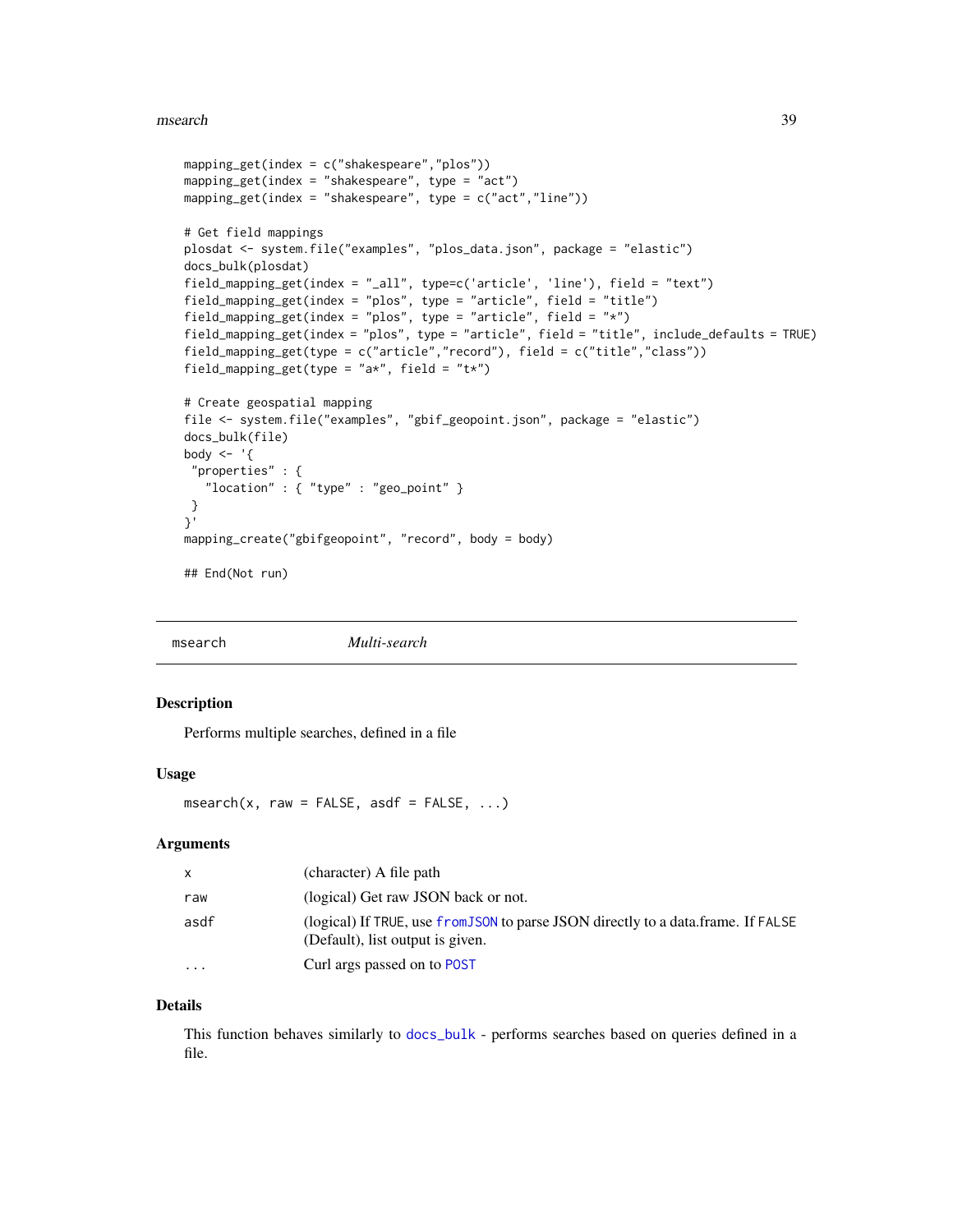## See Also

[Search\\_uri](#page-70-0) [Search](#page-51-0)

### Examples

```
## Not run:
connect()
msearch1 <- system.file("examples", "msearch_eg1.json", package = "elastic")
readLines(msearch1)
msearch(msearch1)
cat('{'index" : "shakespeace"'}', file = "~/mysearch.join", sep = "\\n")cat('{'query" : {'match_all" : {'}}, "from" : 0, "size" : 5}', sep = "\n",file = " mysearch.json", append = TRUE)
msearch("~/mysearch.json")
## End(Not run)
```
mtermvectors *Multi Termvectors*

### Description

Multi Termvectors

## Usage

```
mtermvectors(index = NULL, type = NULL, ids = NULL, body = list(),
 pretty = TRUE, field_statistics = TRUE, fields = NULL, offsets = TRUE,
 parent = NULL, payloads = TRUE, positions = TRUE,
 preference = "random", realtime = TRUE, routing = NULL,
  term_statistics = FALSE, version = NULL, version_type = NULL, ...)
```
## Arguments

| index            | (character) The index in which the document resides.                                                                                        |  |
|------------------|---------------------------------------------------------------------------------------------------------------------------------------------|--|
| type             | (character) The type of the document.                                                                                                       |  |
| ids              | (character) One or more document ids                                                                                                        |  |
| body             | (character) Define parameters and or supply a document to get termvectors for                                                               |  |
| pretty           | (logical) pretty print. Default: TRUE                                                                                                       |  |
| field_statistics |                                                                                                                                             |  |
|                  | (character) Specifies if document count, sum of document frequencies and sum<br>of total term frequencies should be returned. Default: TRUE |  |
| fields           | (character) A comma-separated list of fields to return.                                                                                     |  |
| offsets          | (character) Specifies if term offsets should be returned. Default: TRUE                                                                     |  |
| parent           | (character) Parent id of documents.                                                                                                         |  |
|                  |                                                                                                                                             |  |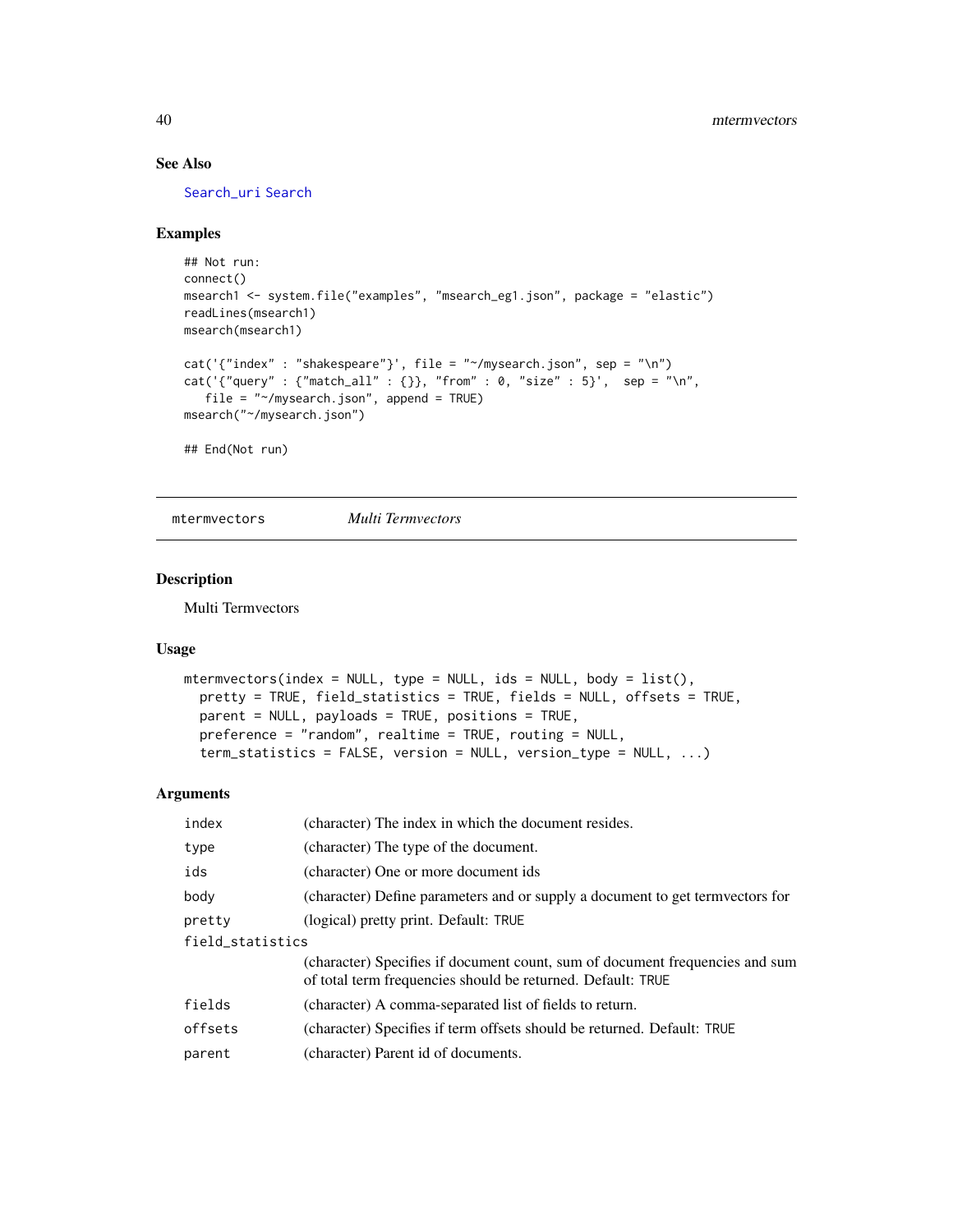### mtermvectors 41

| payloads        | (character) Specifies if term payloads should be returned. Default: TRUE                                   |  |
|-----------------|------------------------------------------------------------------------------------------------------------|--|
| positions       | (character) Specifies if term positions should be returned. Default: TRUE                                  |  |
| preference      | (character) Specify the node or shard the operation should be performed on (De-<br>fault: random).         |  |
| realtime        | (character) Specifies if request is real-time as opposed to near-real-time (De-<br>fault: TRUE).           |  |
| routing         | (character) Specific routing value.                                                                        |  |
| term_statistics |                                                                                                            |  |
|                 | (character) Specifies if total term frequency and document frequency should be<br>returned. Default: FALSE |  |
| version         | (character) Explicit version number for concurrency control                                                |  |
| version_type    | (character) Specific version type, valid choices are: 'internal', 'external', 'exter-<br>nal_gte', 'force' |  |
| $\ddotsc$       | Curl args passed on to POST                                                                                |  |

### Details

Multi termvectors API allows to get multiple termvectors based on an index, type and id.

#### References

[https://www.elastic.co/guide/en/elasticsearch/reference/current/docs-multi-termv](https://www.elastic.co/guide/en/elasticsearch/reference/current/docs-multi-termvectors.html)ectors. [html](https://www.elastic.co/guide/en/elasticsearch/reference/current/docs-multi-termvectors.html)

```
## Not run:
connect()
if (!index_exists('omdb')) {
  omdb <- system.file("examples", "omdb.json", package = "elastic")
  docs_bulk(omdb)
}
# no index or type given
body <- '{
   "docs": [
      {
         "_index": "omdb",
         "_type": "omdb",
         "_id": "AVXdx8Eqg_0Z_tpMDyP_",
         "term_statistics": true
     },
      {
         "_index": "omdb",
         "_type": "omdb",
         "_id": "AVXdx8Eqg_0Z_tpMDyQ1",
         "fields": [
            "Plot"
         ]
```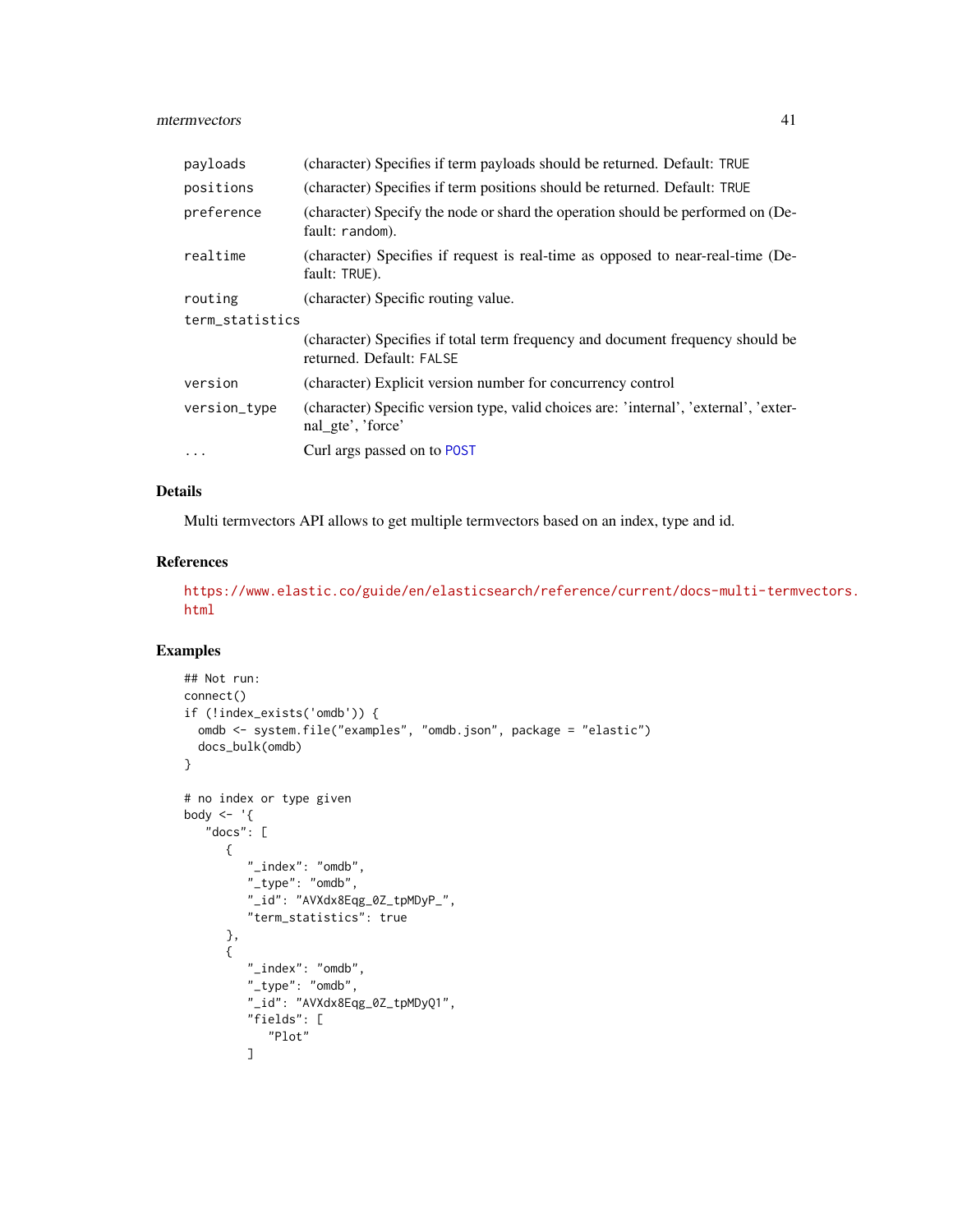```
}
  ]
}'
mtermvectors(body = body)
# index given, but not type
body \leq - '{
   "docs": [
      {
        "_type": "omdb",
         "_id": "AVXdx8Eqg_0Z_tpMDyP_",
         "fields": [
            "Plot"
         ],
         "term_statistics": true
      },
      {
         "_type": "omdb",
         "_id": "AVXdx8Eqg_0Z_tpMDyQ1",
         "fields": [
            "Title"
         ]
      }
  ]
}'
mtermvectors('omdb', body = body)
# index and type given
body <- '{
   "docs": [
      {
         "_id": "AVXdx8Eqg_0Z_tpMDyP_",
         "fields": [
            "Plot"
         ],
         "term_statistics": true
      },
      {
         "_id": "AVXdx8Eqg_0Z_tpMDyQ1"
      }
  ]
}'
mtermvectors('omdb', 'omdb', body = body)
# index and type given, parameters same, so can simplify
body \leq - '{
    "ids" : ["AVXdx8Eqg_0Z_tpMDyP_", "AVXdx8Eqg_0Z_tpMDyQ1"],
    "parameters": {
        "fields": [
            "Plot"
        ],
        "term_statistics": true
    }
```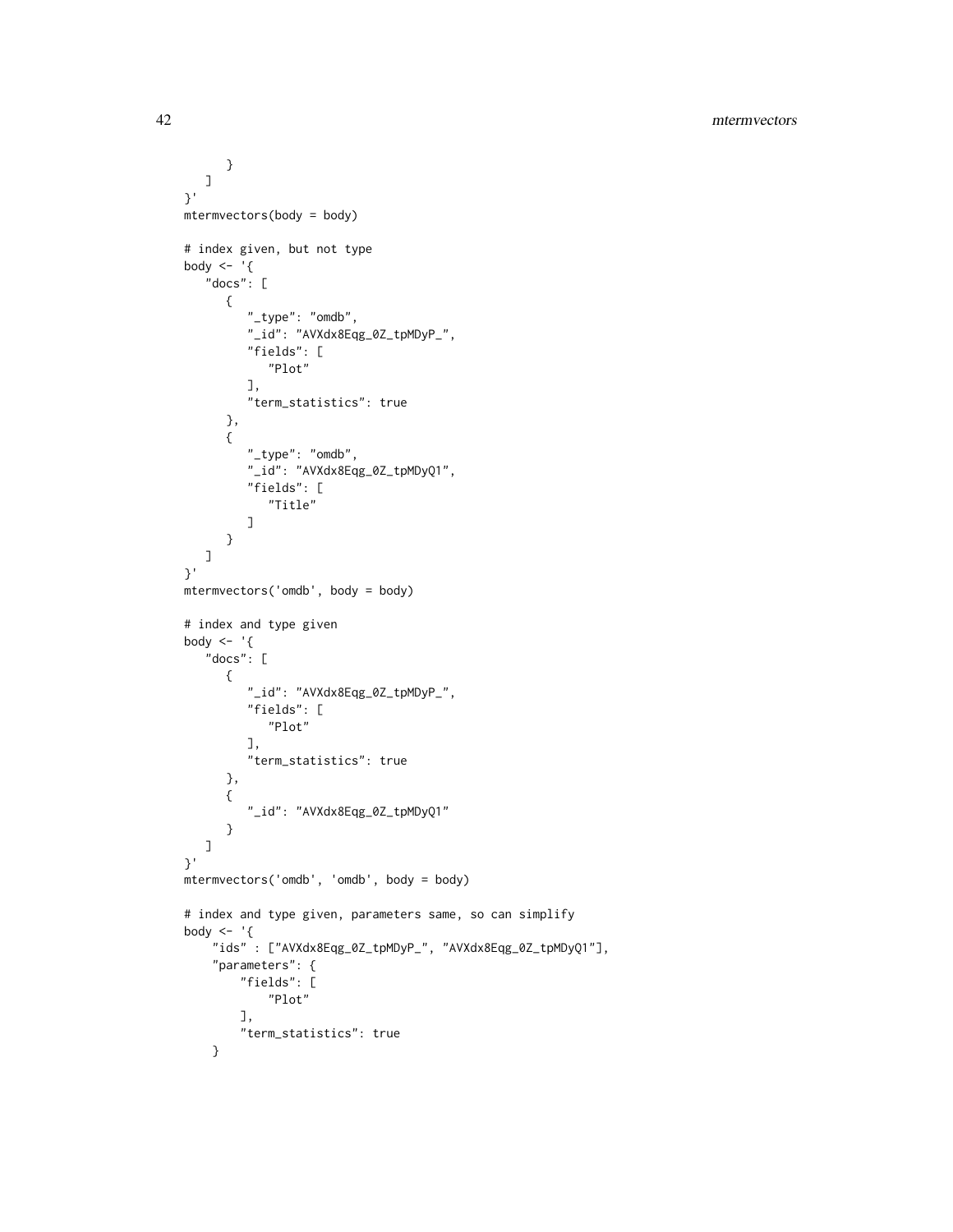nodes and the set of the set of the set of the set of the set of the set of the set of the set of the set of the set of the set of the set of the set of the set of the set of the set of the set of the set of the set of the

```
}'
mtermvectors('omdb', 'omdb', body = body)
# you can give user provided documents via the 'docs' parameter
## though you have to give index and type that exist in your Elasticsearch instance
body \leq - '{
   "docs": [
      {
         "_index": "omdb",
         "_type": "omdb",
         "doc" : {
            "Director" : "John Doe",
            "Plot" : "twitter test test test"
         }
      },
      {
         "_index": "omdb",
         "_type": "omdb",
         "doc" : {
           "Director" : "Jane Doe",
           "Plot" : "Another twitter test ..."
         }
      }
  ]
}'
mtermvectors(body = body)
## End(Not run)
```
nodes *Elasticsearch nodes endpoints.*

## <span id="page-42-0"></span>Description

Elasticsearch nodes endpoints.

#### Usage

```
nodes_stats(node = NULL, metric = NULL, raw = FALSE, fields = NULL,
  verbose = TRUE, ...)nodes_info(node = NULL, metric = NULL, raw = FALSE, verbose = TRUE, ...)
nodes_hot_threads(node = NULL, metric = NULL, threads = 3,
  interval = "500ms", type = NULL, raw = FALSE, verbose = TRUE, ...)
```
### Arguments

node The node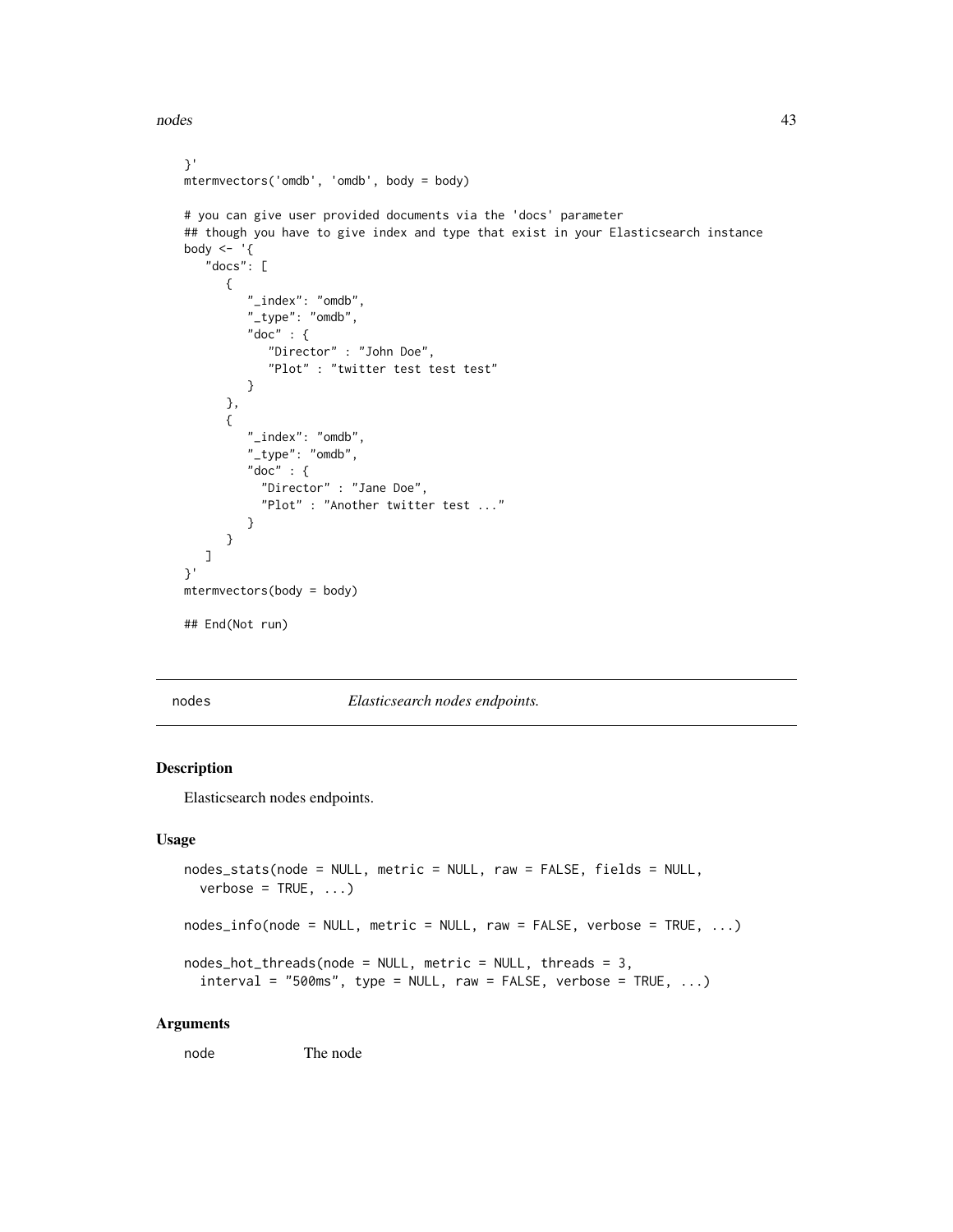44 nodes

| metric     | A metric to get                                                                                                                     |
|------------|-------------------------------------------------------------------------------------------------------------------------------------|
| raw        | If TRUE (default), data is parsed to list. If FALSE, then raw JSON.                                                                 |
| fields     | You can get information about field data memory usage on node level or on<br>index level                                            |
| verbose    | If TRUE (default) the url call used printed to console                                                                              |
| $\ddots$ . | Curl args passed on to GET                                                                                                          |
| threads    | (character) Number of hot threads to provide. Default: 3                                                                            |
| interval   | (character) The interval to do the second sampling of threads. Default: 500ms                                                       |
| type       | (character) The type to sample, defaults to cpu, but supports wait and block to<br>see hot threads that are in wait or block state. |

### Details

### [https://www.elastic.co/guide/en/elasticsearch/reference/current/cluster-nodes-st](https://www.elastic.co/guide/en/elasticsearch/reference/current/cluster-nodes-stats.html)ats. [html](https://www.elastic.co/guide/en/elasticsearch/reference/current/cluster-nodes-stats.html)

By default, all stats are returned. You can limit this by combining any of indices, os, process, jvm, network, transport, http, fs, breaker and thread\_pool. With the metric parameter you can select zero or more of:

- indices Indices stats about size, document count, indexing and deletion times, search times, field cache size, merges and flushes
- os retrieve information that concern the operating system
- fs File system information, data path, free disk space, read/write stats
- http HTTP connection information
- jvm JVM stats, memory pool information, garbage collection, buffer pools
- network TCP information
- os Operating system stats, load average, cpu, mem, swap
- process Process statistics, memory consumption, cpu usage, open file descriptors
- thread\_pool Statistics about each thread pool, including current size, queue and rejected tasks
- transport Transport statistics about sent and received bytes in cluster communication
- breaker Statistics about the field data circuit breaker

[nodes\\_hot\\_threads](#page-42-0) returns plain text, so [cat](#page-3-0) is used to print to the console.

```
## Not run:
(out <- nodes_stats())
nodes_stats(node = names(out$nodes))
nodes_stats(metric='get')
nodes_stats(metric='jvm')
nodes_stats(metric=c('os','process'))
nodes_info()
nodes_info(metric='process')
```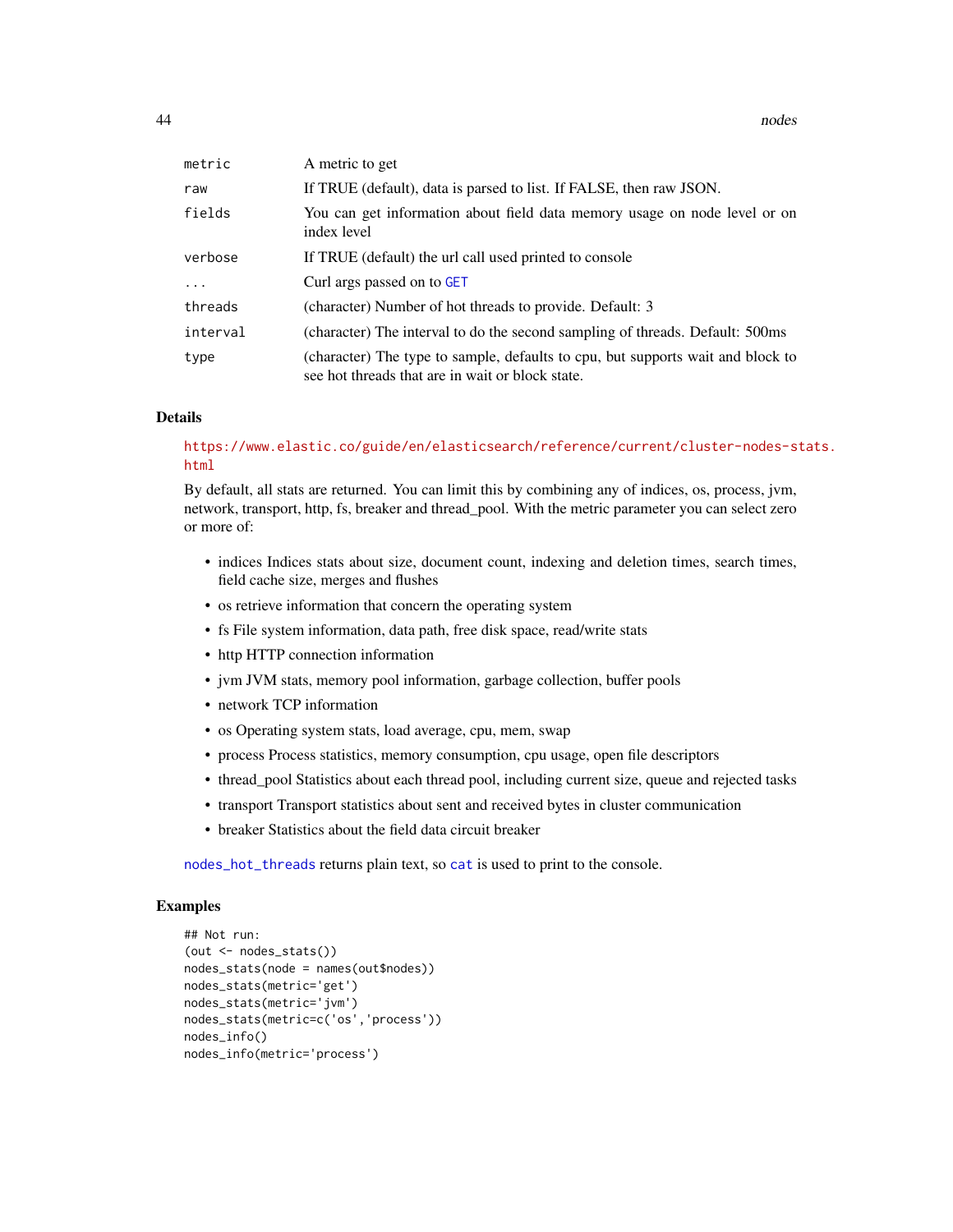#### percolate the set of the set of the set of the set of the set of the set of the set of the set of the set of the set of the set of the set of the set of the set of the set of the set of the set of the set of the set of the

```
nodes_info(metric='jvm')
nodes_info(metric='http')
nodes_info(metric='network')
nodes_hot_threads()
```
## End(Not run)

<span id="page-44-0"></span>percolate *Percolater*

## Description

Store queries into an index then, via the percolate API, define documents to retrieve these queries.

## Usage

```
percolate_register(index, type = NULL, id, body = list(), routing = NULL,
 preference = NULL, ignore_unavailable = NULL, percolate_format = NULL,
  ...)
percolate_match(index, type = NULL, body, routing = NULL,
 preference = NULL, ignore_unavailable = NULL, percolate_format = NULL,
  ...)
percolate_list(index, ...)
percolate_count(index, type, body, ...)
percolate_delete(index, id)
```
#### Arguments

| index              | Index name. Required                                                                                                                                                                                                                                                                                                                                                                                                                                                      |
|--------------------|---------------------------------------------------------------------------------------------------------------------------------------------------------------------------------------------------------------------------------------------------------------------------------------------------------------------------------------------------------------------------------------------------------------------------------------------------------------------------|
| type               | Document type                                                                                                                                                                                                                                                                                                                                                                                                                                                             |
| id                 | A precolator id. Required                                                                                                                                                                                                                                                                                                                                                                                                                                                 |
| body               | Body json, or R list.                                                                                                                                                                                                                                                                                                                                                                                                                                                     |
| routing            | (character) In case the percolate queries are partitioned by a custom routing<br>value, that routing option makes sure that the percolate request only gets exe-<br>cuted on the shard where the routing value is partitioned to. This means that the<br>percolate request only gets executed on one shard instead of all shards. Multiple<br>values can be specified as a comma separated string, in that case the request can<br>be be executed on more than one shard. |
| preference         | (character) Controls which shard replicas are preferred to execute the request<br>on. Works the same as in the search API.                                                                                                                                                                                                                                                                                                                                                |
| ignore_unavailable |                                                                                                                                                                                                                                                                                                                                                                                                                                                                           |
|                    | (logical) Controls if missing concrete indices should silently be ignored. Same<br>as is in the search API.                                                                                                                                                                                                                                                                                                                                                               |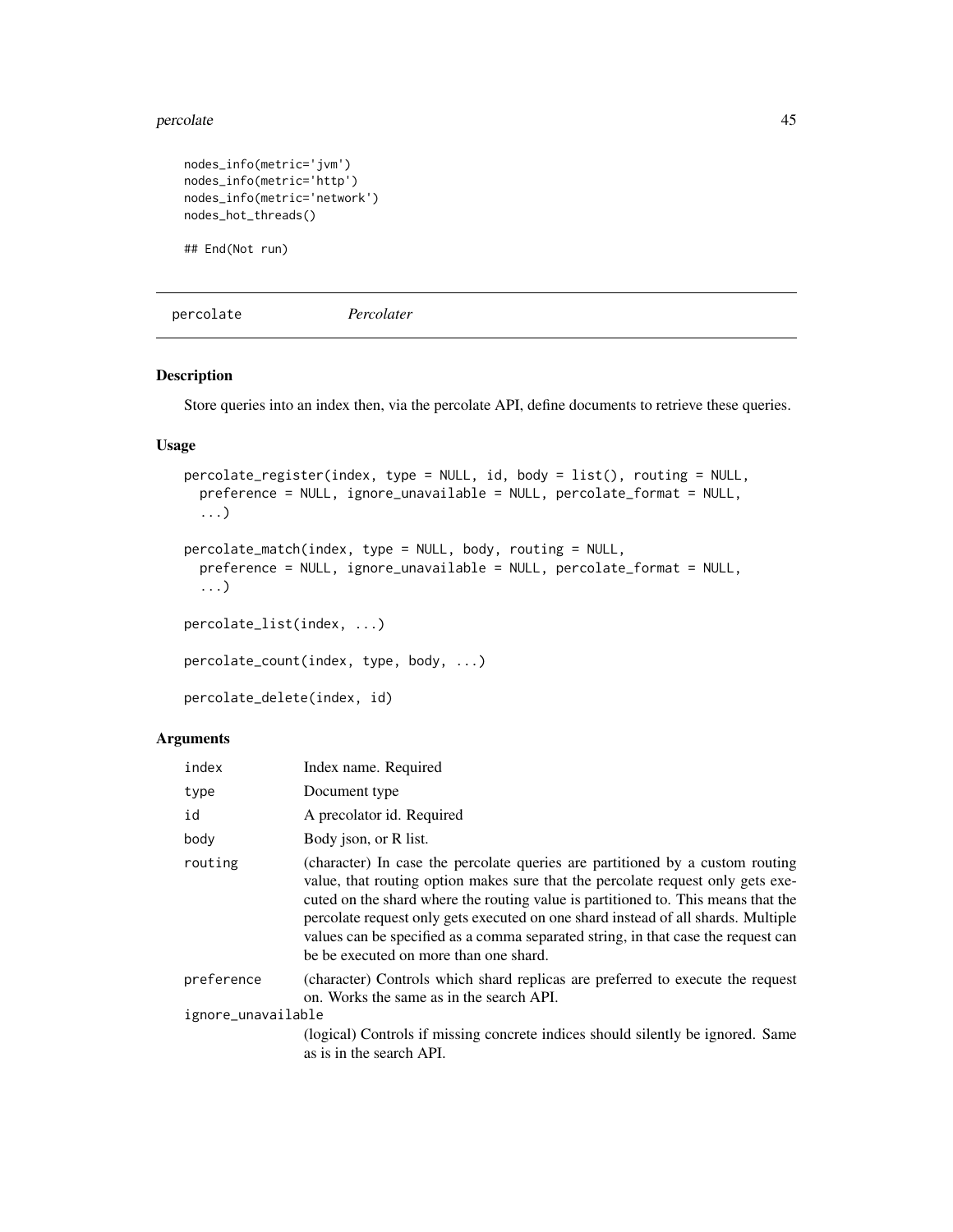#### percolate\_format

(character) If ids is specified then the matches array in the percolate response will contain a string array of the matching ids instead of an array of objects. This can be useful to reduce the amount of data being send back to the client. Obviously if there are two percolator queries with same id from different indices there is no way to find out which percolator query belongs to what index. Any other value to percolate\_format will be ignored.

... Curl options. Or in percolate\_list function, further args passed on to [Search](#page-51-0)

#### Details

Additional body options, pass those in the body. These aren't query string parameters:

- filter Reduces the number queries to execute during percolating. Only the percolator queries that match with the filter will be included in the percolate execution. The filter option works in near realtime, so a refresh needs to have occurred for the filter to included the latest percolate queries.
- query Same as the filter option, but also the score is computed. The computed scores can then be used by the track\_scores and sort option.
- size Defines to maximum number of matches (percolate queries) to be returned. Defaults to unlimited.
- track\_scores Whether the \_score is included for each match. The \_score is based on the query and represents how the query matched the percolate query's metadata, not how the document (that is being percolated) matched the query. The query option is required for this option. Defaults to false.
- sort Define a sort specification like in the search API. Currently only sorting score reverse (default relevancy) is supported. Other sort fields will throw an exception. The size and query option are required for this setting. Like track\_score the score is based on the query and represents how the query matched to the percolate query's metadata and not how the document being percolated matched to the query.
- aggs Allows aggregation definitions to be included. The aggregations are based on the matching percolator queries, look at the aggregation documentation on how to define aggregations.
- highlight Allows highlight definitions to be included. The document being percolated is being highlight for each matching query. This allows you to see how each match is highlighting the document being percolated. See highlight documentation on how to define highlights. The size option is required for highlighting, the performance of highlighting in the percolate API depends of how many matches are being highlighted.

#### References

[https://www.elastic.co/guide/en/elasticsearch/reference/current/search-percolate](https://www.elastic.co/guide/en/elasticsearch/reference/current/search-percolate.html). [html](https://www.elastic.co/guide/en/elasticsearch/reference/current/search-percolate.html)

### Examples

## Not run: # typical usage ## create an index first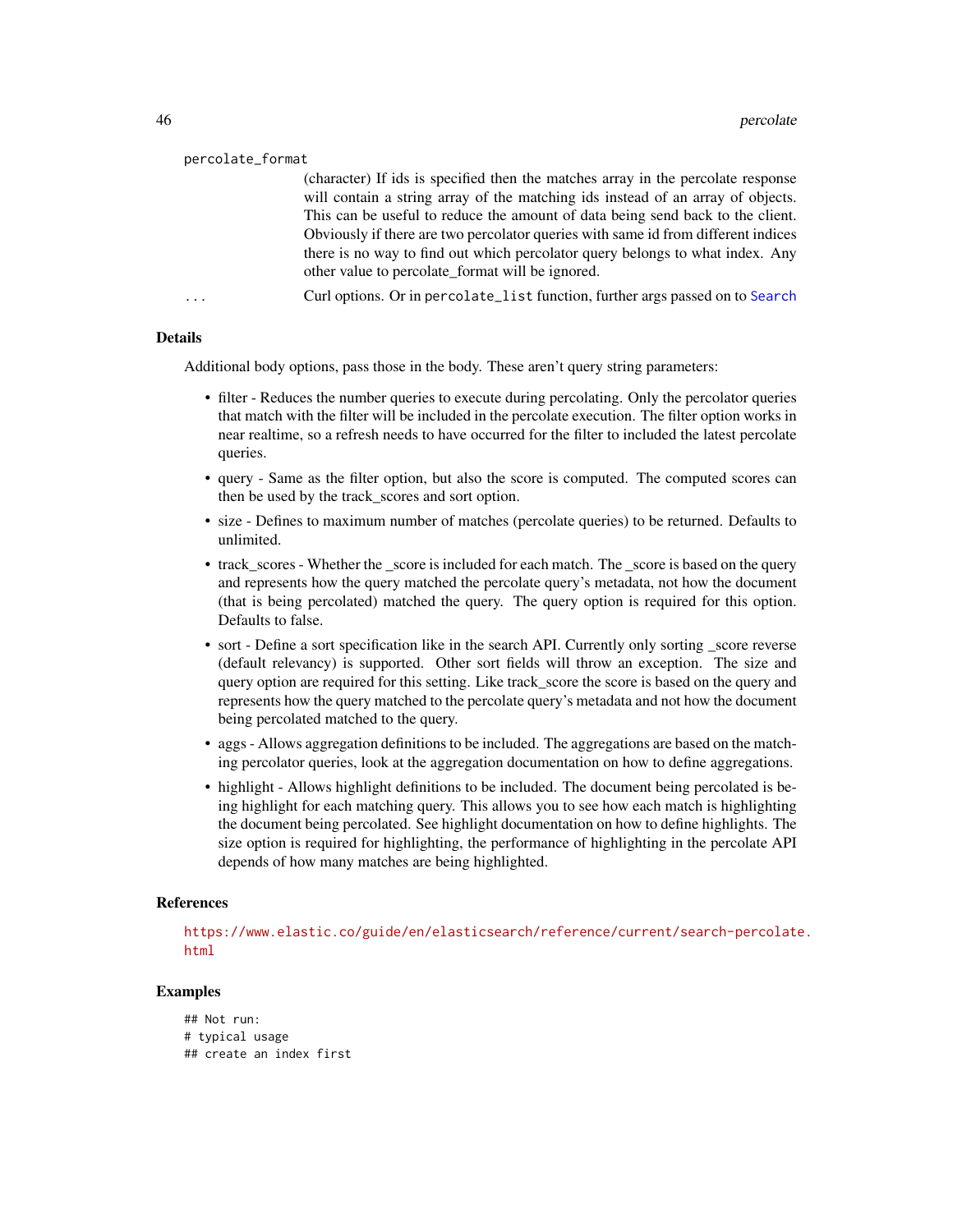#### percolate the contract of the contract of the contract of the contract of the contract of the contract of the contract of the contract of the contract of the contract of the contract of the contract of the contract of the

```
index_delete("myindex")
mapping <- '{
  "mappings": {
    "mytype": {
      "properties": {
        "message": {
          "type": "string"
        },
        "name": f"type": "string"
        }
      }
    }
 }
}'
index_create("myindex", body = mapping)
## register a percolator
perc\_body = '"query" : {
    "match" : {
     "message" : "bonsai tree"
    }
}
}'
percolate_register(index = "myindex", id = 1, body = perc_body)
## register another
perc_body2 <- '{
  "query" : {
    "match" : {
     "name" : "jane doe"
    }
 }
}'
percolate_register(index = "myindex", id = 2, body = perc_body2)
## match a document to a percolator
doc <- '{
  "doc" : \{"message" : "A new bonsai tree in the office"
  }
}'
percolate_match(index = "myindex", type = "mytype", body = doc, config = verbose())
## List percolators - for an index, no type, can't do across indices
percolate_list(index = "myindex")$hits$hits
## Percolate counter
percolate_count(index = "myindex", type = "mytype", body = doc)$total
## delete a percolator
percolate_delete(index = "myindex", id = 2)
```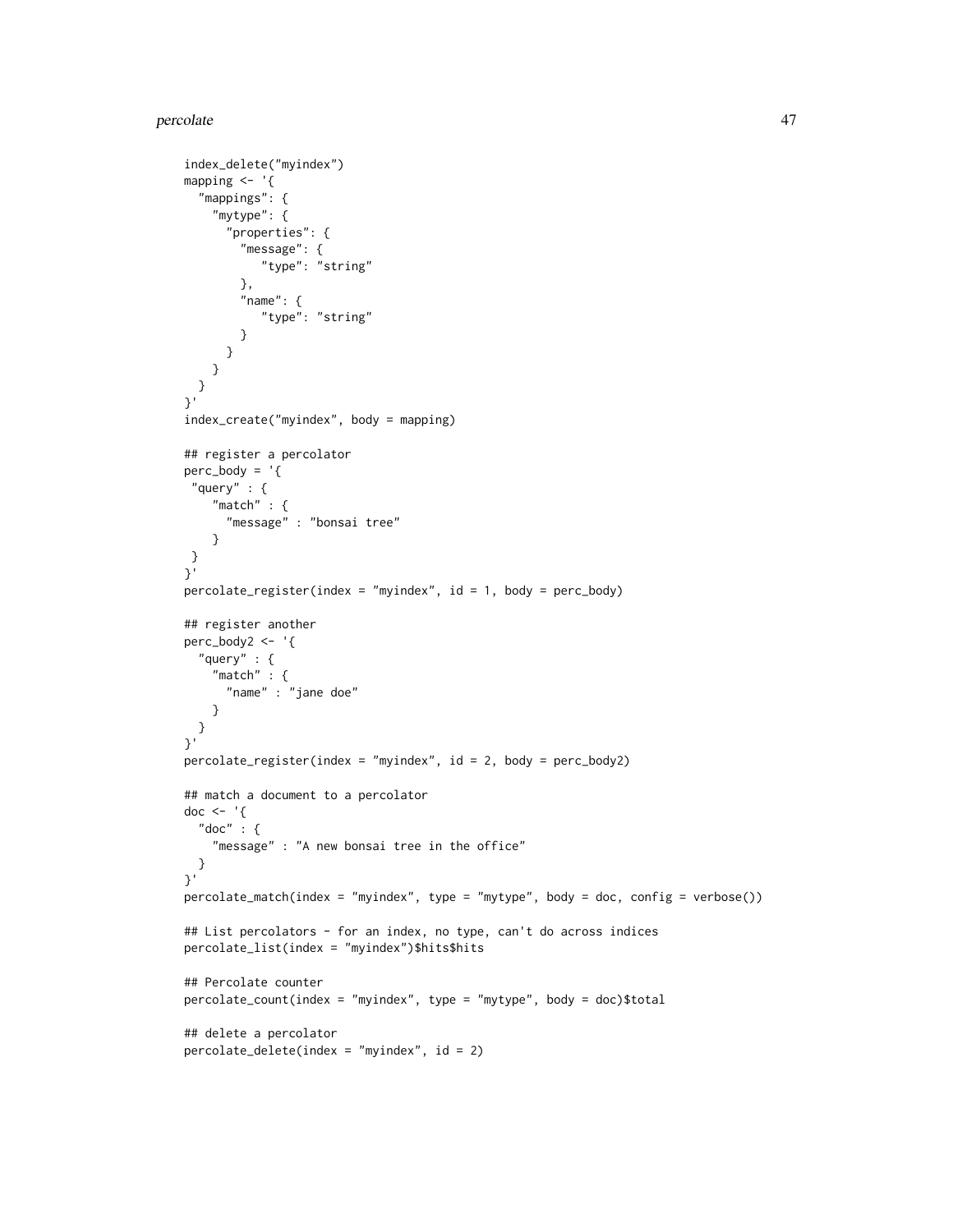# multi percolate ## not working yet

## End(Not run)

# ping *Ping an Elasticsearch server.*

# Description

Ping an Elasticsearch server.

## Usage

ping(...)

# Arguments

... Curl args passed on to [GET](#page-0-0)

## See Also

[connect](#page-8-0)

# Examples

## Not run: ping()

## End(Not run)

<span id="page-47-0"></span>preference *Preferences.*

# Description

Preferences.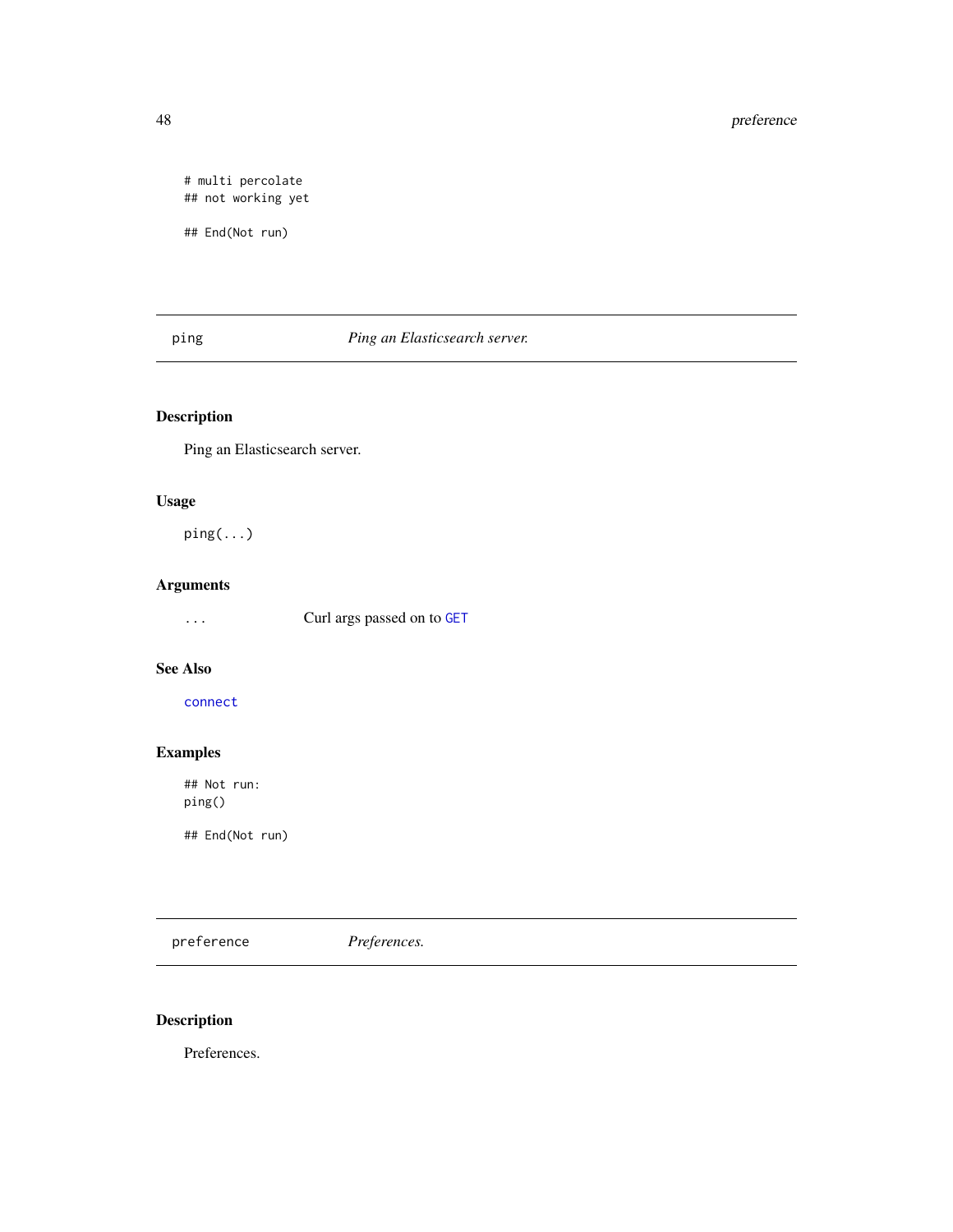scroll the contract of the contract of the contract of the contract of the contract of the contract of the contract of the contract of the contract of the contract of the contract of the contract of the contract of the con

### Details

- \_primary The operation will go and be executed only on the primary shards.
- \_primary\_first The operation will go and be executed on the primary shard, and if not available (failover), will execute on other shards.
- \_local The operation will prefer to be executed on a local allocated shard if possible.
- \_only\_node:xyz Restricts the search to execute only on a node with the provided node id (xyz) in this case).
- \_prefer\_node:xyz Prefers execution on the node with the provided node id (xyz in this case) if applicable.
- \_shards:2,3 Restricts the operation to the specified shards. (2 and 3 in this case). This preference can be combined with other preferences but it has to appear first: \_shards:2,3;\_primary
- Custom (string) value A custom value will be used to guarantee that the same shards will be used for the same custom value. This can help with "jumping values" when hitting different shards in different refresh states. A sample value can be something like the web session id, or the user name.

<span id="page-48-0"></span>scroll *Scroll search function*

### Description

Scroll search function

#### Usage

```
scroll(scroll_id, scroll = "1m", raw = FALSE, ...)
```
 $scroll\_clear(scroll\_id = NULL, all = FALSE, ...)$ 

### Arguments

| (character) For scroll, a single scroll id; for scroll_clear, one or more scroll<br>id's                                                      |
|-----------------------------------------------------------------------------------------------------------------------------------------------|
| (character) Specify how long a consistent view of the index should be main-<br>tained for scrolled search, e.g., "30s", "1m". See units-time. |
| (logical) If TRUE (default), data is parsed to list. If FALSE, then raw JSON.                                                                 |
| Curl args passed on to POST                                                                                                                   |
| (logical) If TRUE (default) then all search contexts cleared. If FALSE, scroll id's<br>must be passed to scroll_id                            |
|                                                                                                                                               |

### Details

Scores will be zero for all documents that are returned from a scroll request. Dems da rules.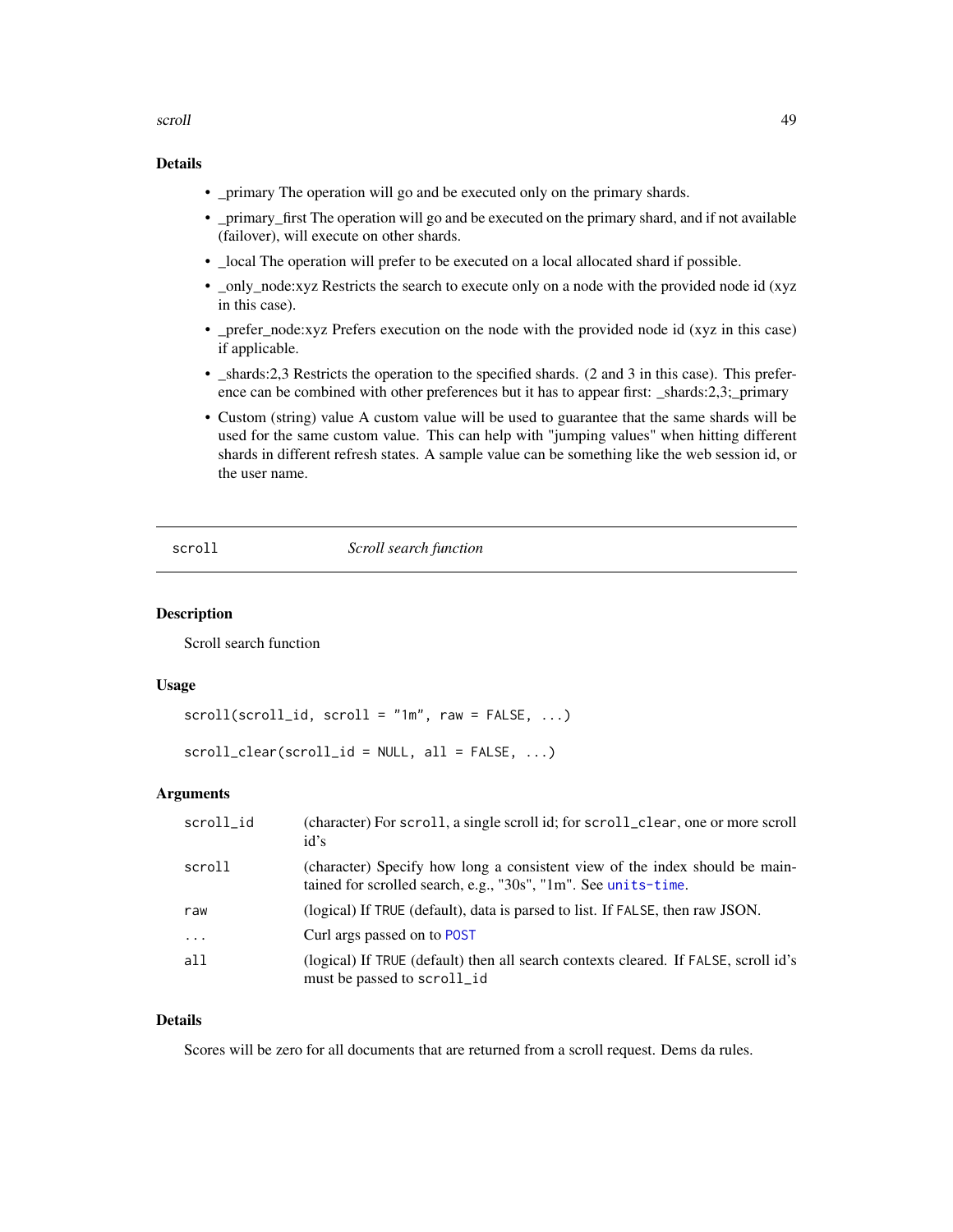#### Clear scroll

Search context are automatically removed when the scroll timeout has been exceeded. Keeping scrolls open has a cost, so scrolls should be explicitly cleared as soon as the scroll is not being used anymore using scroll\_clear

### Sliced scrolling

See the example in this man file.

### References

[https://www.elastic.co/guide/en/elasticsearch/reference/current/search-request-s](https://www.elastic.co/guide/en/elasticsearch/reference/current/search-request-scroll.html)croll. [html](https://www.elastic.co/guide/en/elasticsearch/reference/current/search-request-scroll.html)

#### See Also

[Search](#page-51-0)

```
## Not run:
# Get a scroll_id
res <- Search(index = 'shakespeare', q="a*", scroll="1m")
res$`_scroll_id`
# Setting search_type=scan turns off sorting of results, is faster
res <- Search(index = 'shakespeare', q="a*", scroll="1m", search_type = "scan")
res$`_scroll_id`
# Pass scroll_id to scroll function
scroll(scroll_id = res$`_scroll_id`)
# Get all results - one approach is to use a while loop
res <- Search(index = 'shakespeare', q="a*", scroll="5m", search_type = "scan")
out \leftarrow list()
hits <-1while(hits != 0){
  res <- scroll(scroll_id = res$`_scroll_id`)
 hits <- length(res$hits$hits)
 if(hits > 0)
   out <- c(out, res$hits$hits)
}
length(out)
out[[1]]
# clear scroll
## individual scroll id
res <- Search(index = 'shakespeare', q="a*", scroll="5m", search_type = "scan")
scroll_clear(scroll_id = res$`_scroll_id`)
## many scroll ids
```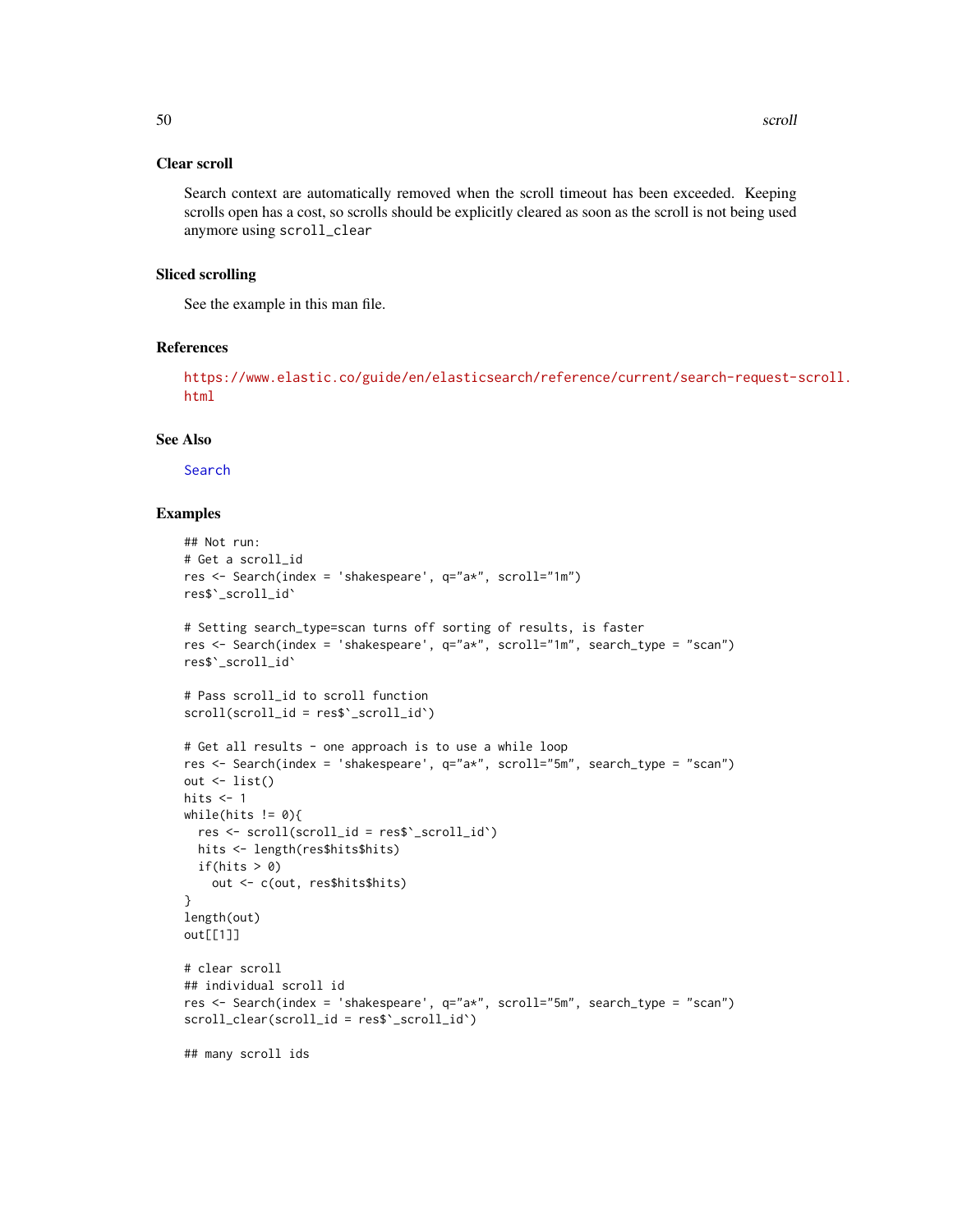```
res1 <- Search(index = 'shakespeare', q="c*", scroll="5m", search_type = "scan")
res2 <- Search(index = 'shakespeare', q="d*", scroll="5m", search_type = "scan")
nodes_stats(metric = "indices")$nodes[[1]]$indices$search$open_contexts
scroll_clear(scroll_id = c(res1$`_scroll_id`, res2$`_scroll_id`))
nodes_stats(metric = "indices")$nodes[[1]]$indices$search$open_contexts
## all scroll ids
res1 <- Search(index = 'shakespeare', q="f*", scroll="1m", search_type = "scan")
res2 <- Search(index = 'shakespeare', q="g*", scroll="1m", search_type = "scan")
res3 <- Search(index = 'shakespeare', q="k*", scroll="1m", search_type = "scan")
scroll_clear(all = TRUE)
## sliced scrolling
body1 \leq - '{
  "slice": {
   "id": \; \emptyset,"max": 2
  },
  "query": {
    "match" : \{"text_entry" : "a*"
   }
 }
}'
body2 <- '{
  "slice": {
   "id": 1,
    "max": 2
  },
  "query": {
    "match" : {
     "text_entry" : "a*"
   }
 }
}'
res1 <- Search(index = 'shakespeare', scroll="1m", body = body1)
res2 <- Search(index = 'shakespeare', scroll="1m", body = body2)
scroll(scroll_id = res1$`_scroll_id`)
scroll(scroll_id = res2$`_scroll_id`)
out1 \leftarrow list()hits \leq -1while(hits != 0){
 tmp1 <- scroll(scroll_id = res1$`_scroll_id`)
 hits <- length(tmp1$hits$hits)
 if(hits > 0)
    out1 <- c(out1, tmp1$hits$hits)
}
out2 <- list()
hits <-1
```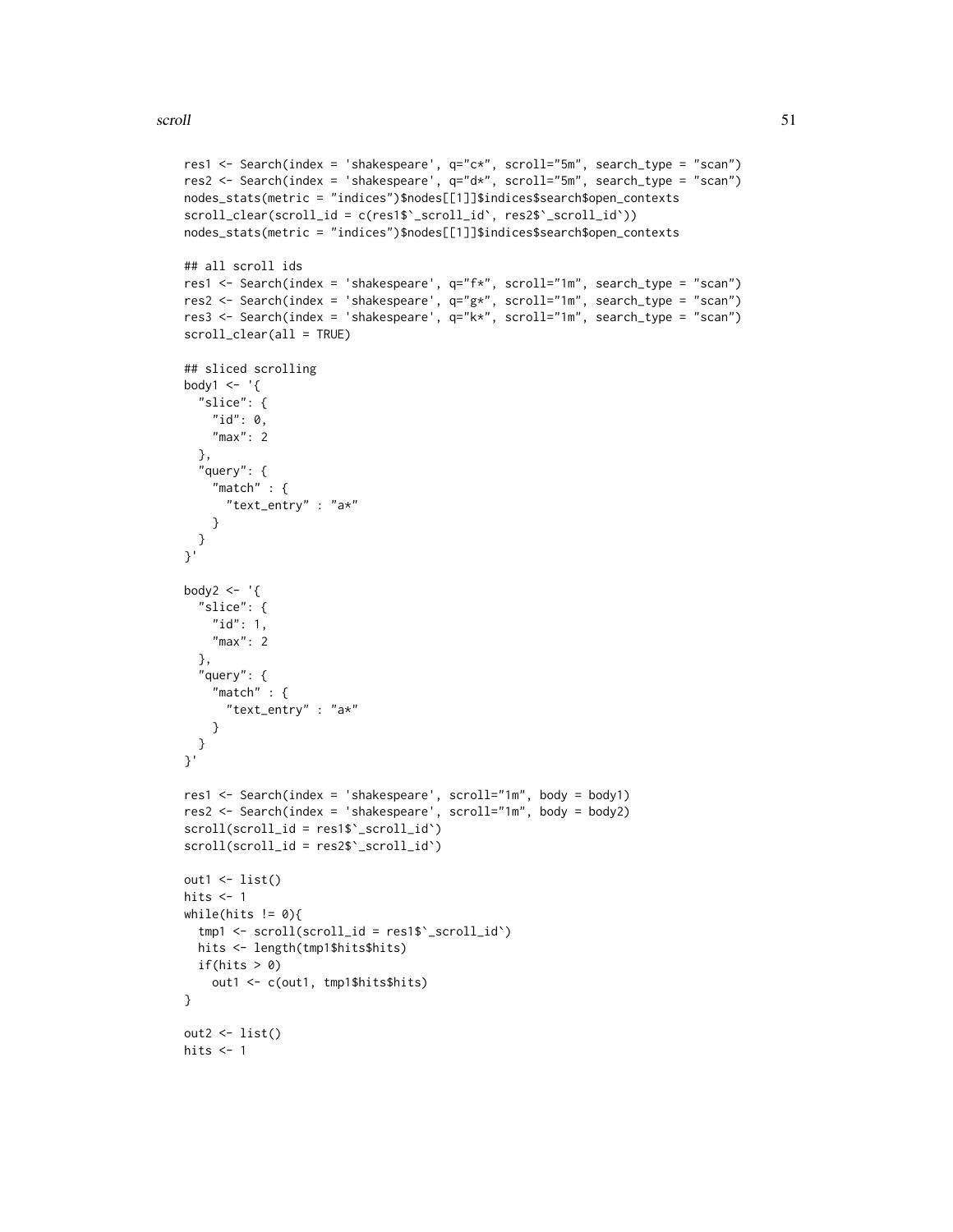#### 52 Search 2007 Search 2007 Search 2007 Search 2007 Search 2007 Search 2007 Search 2007 Search 2007 Search 2007 Search 2007 Search 2007 Search 2007 Search 2007 Search 2007 Search 2007 Search 2007 Search 2007 Search 2007 Sea

```
while(hits != 0){
  tmp2 <- scroll(scroll_id = res2$`_scroll_id`)
  hits <- length(tmp2$hits$hits)
 if(hits > 0)
   out2 <- c(out2, tmp2$hits$hits)
}
c(
lapply(out1, "[[", "_source"),
lapply(out2, "[[", "_source")
)
## End(Not run)
```
<span id="page-51-0"></span>

Search *Full text search of Elasticsearch*

### Description

Full text search of Elasticsearch

### Usage

```
Search(index = NULL, type = NULL, q = NULL, df = NULL,
  analyzer = NULL, default_operator = NULL, explain = NULL,
  source = NULL, fields = NULL, sort = NULL, track_scores = NULL,
  timeout = NULL, terminate_after = NULL, from = NULL, size = NULL,
  search_type = NULL, lowercase_expanded_terms = NULL,
  analyze_wildcard = NULL, version = FALSE, lenient = FALSE,
 body = list(), raw = FALSE, asdf = FALSE, scroll = NULL,
  search\_path = "\_search", ...)
```
#### Arguments

| index            | Index name, one or more                                                                                                                                                                                                                  |  |
|------------------|------------------------------------------------------------------------------------------------------------------------------------------------------------------------------------------------------------------------------------------|--|
| type             | Document type                                                                                                                                                                                                                            |  |
| q                | The query string (maps to the query_string query, see Query String Query for<br>more details). See https://www.elastic.co/guide/en/elasticsearch/reference/current/query-<br>dsl-query-string-query.html for documentation and examples. |  |
| df               | (character) The default field to use when no field prefix is defined within the<br>query.                                                                                                                                                |  |
| analyzer         | (character) The analyzer name to be used when analyzing the query string.                                                                                                                                                                |  |
| default_operator |                                                                                                                                                                                                                                          |  |
|                  | (character) The default operator to be used, can be AND or OR. Default: OR                                                                                                                                                               |  |
| explain          | (logical) For each hit, contain an explanation of how scoring of the hits was<br>computed. Default: FALSE                                                                                                                                |  |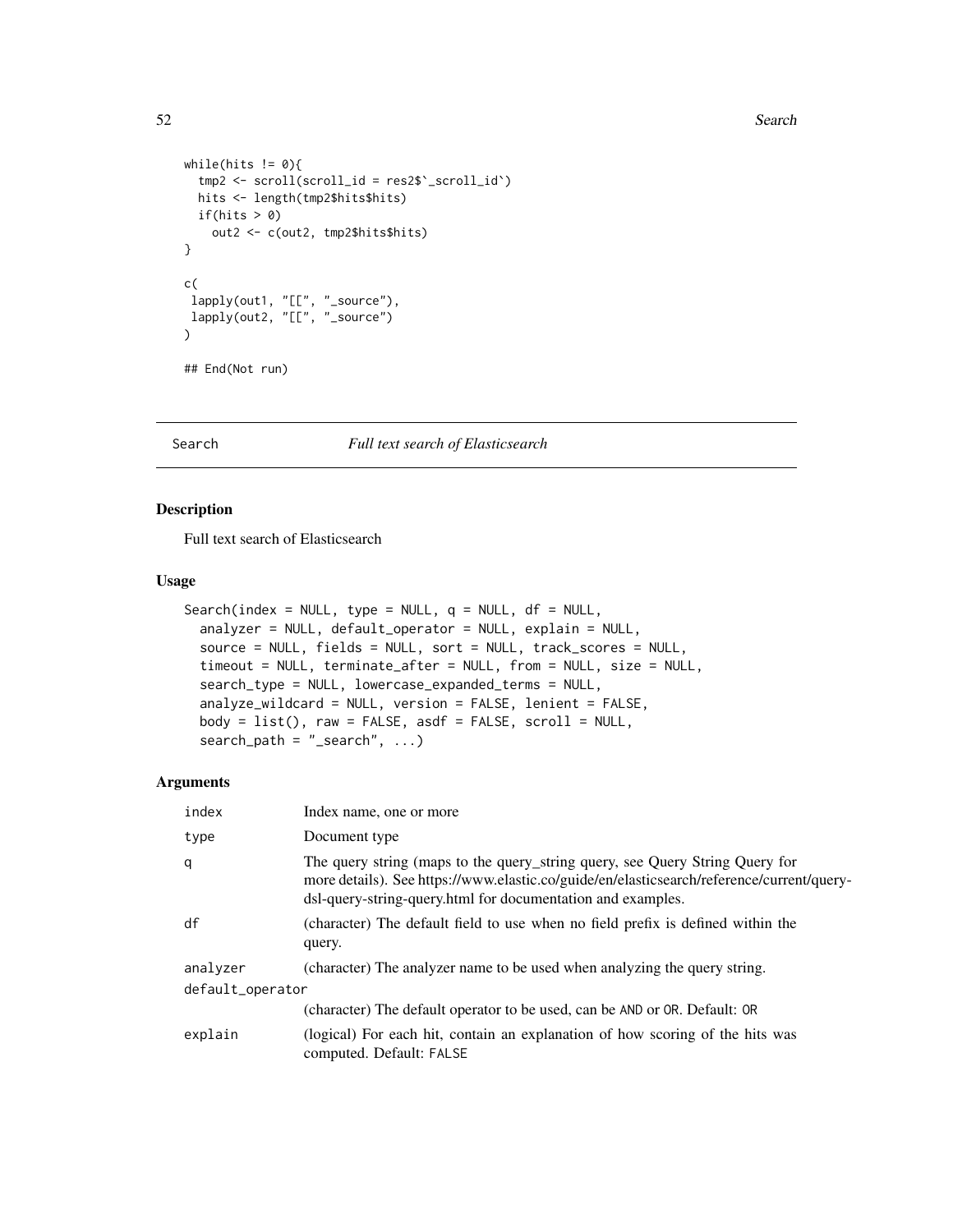| source                   | (logical) Set to FALSE to disable retrieval of the _source field. You can also<br>retrieve part of the document by using _source_include & _source_exclude<br>(see the body documentation for more details). You can also include a comma-<br>delimited string of fields from the source document that you want back. See also<br>the fields parameter |
|--------------------------|--------------------------------------------------------------------------------------------------------------------------------------------------------------------------------------------------------------------------------------------------------------------------------------------------------------------------------------------------------|
| fields                   | (character) The selective stored fields of the document to return for each hit. Not<br>specifying any value will cause no fields to return. Note that in Elasticsearch v5<br>and greater, fields parameter has changed to stored_fields, which is not on by<br>default. You can however, pass fields to source parameter                               |
| sort                     | (character) Sorting to perform. Can either be in the form of fieldName, or<br>fieldName: asc/fieldName: desc. The fieldName can either be an actual field<br>within the document, or the special _score name to indicate sorting based on<br>scores. There can be several sort parameters (order is important).                                        |
| track_scores             | (logical) When sorting, set to TRUE in order to still track scores and return them<br>as part of each hit.                                                                                                                                                                                                                                             |
| timeout                  | (numeric) A search timeout, bounding the search request to be executed within<br>the specified time value and bail with the hits accumulated up to that point when<br>expired. Default: no timeout.                                                                                                                                                    |
| terminate_after          |                                                                                                                                                                                                                                                                                                                                                        |
|                          | (numeric) The maximum number of documents to collect for each shard, upon<br>reaching which the query execution will terminate early. If set, the response will<br>have a boolean field terminated_early to indicate whether the query execution<br>has actually terminated_early. Defaults to no terminate_after.                                     |
| from                     | (character) The starting from index of the hits to return. Pass in as a character<br>string to avoid problems with large number conversion to scientific notation.<br>Default: 0                                                                                                                                                                       |
| size                     | (character) The number of hits to return. Pass in as a character string to avoid<br>problems with large number conversion to scientific notation. Default: 10. The<br>default maximum is 10,000 - however, you can change this default maximum by<br>changing the index.max_result_window index level parameter.                                       |
| search_type              | (character) The type of the search operation to perform. Can be query_then_fetch<br>(default) or dfs_query_then_fetch. Types scan and count are deprecated.<br>See http://bit.ly/19Am9xP for more details on the different types of search<br>that can be performed.                                                                                   |
| lowercase_expanded_terms |                                                                                                                                                                                                                                                                                                                                                        |
|                          | (logical) Should terms be automatically lowercased or not. Default: TRUE.                                                                                                                                                                                                                                                                              |
| analyze_wildcard         |                                                                                                                                                                                                                                                                                                                                                        |
|                          | (logical) Should wildcard and prefix queries be analyzed or not. Default: FALSE.                                                                                                                                                                                                                                                                       |
| version                  | (logical) Print the document version with each document.                                                                                                                                                                                                                                                                                               |
| lenient                  | If TRUE will cause format based failures (like providing text to a numeric field)<br>to be ignored. Default: FALSE                                                                                                                                                                                                                                     |
| body                     | Query, either a list or json.                                                                                                                                                                                                                                                                                                                          |
| raw                      | (logical) If FALSE (default), data is parsed to list. If TRUE, then raw JSON re-<br>turned                                                                                                                                                                                                                                                             |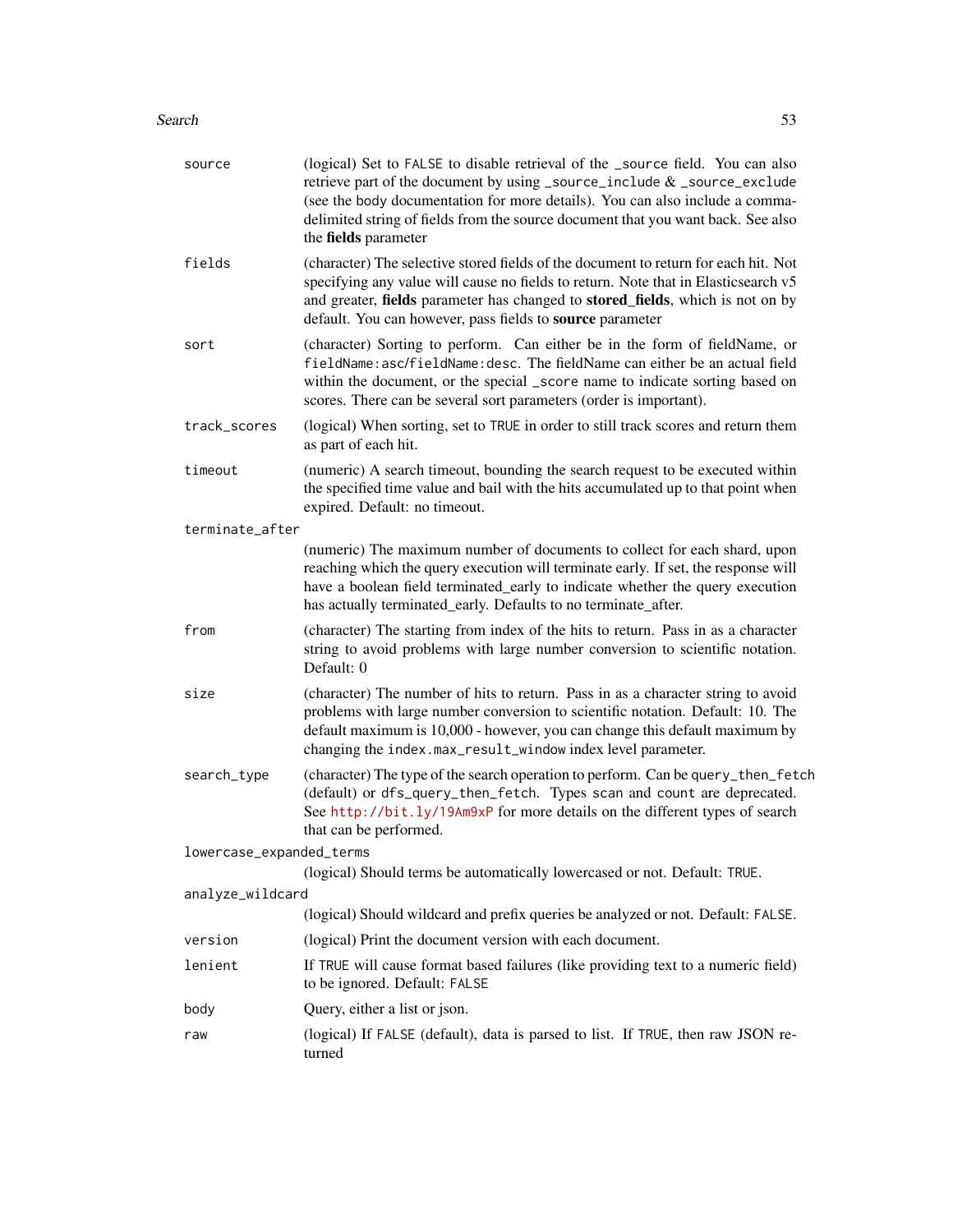| asdf        | (logical) If TRUE, use from JSON to parse JSON directly to a data.frame. If FALSE<br>(Default), list output is given.                                                                      |
|-------------|--------------------------------------------------------------------------------------------------------------------------------------------------------------------------------------------|
| scroll      | (character) Specify how long a consistent view of the index should be main-<br>tained for scrolled search, e.g., "30s", "1m". See units-time.                                              |
| search_path | (character) The path to use for searching. Default to _search, but in some cases<br>you may already have that in the base url set using connect, in which case you<br>can set this to NULL |
| $\cdots$    | Curl args passed on to POST                                                                                                                                                                |
|             |                                                                                                                                                                                            |

## Details

This function name has the "S" capitalized to avoid conflict with the function base::search. I hate mixing cases, as I think it confuses users, but in this case it seems neccessary.

### References

<https://www.elastic.co/guide/en/elasticsearch/reference/current/search-search.html> <https://www.elastic.co/guide/en/elasticsearch/reference/current/query-dsl.html>

### See Also

[Search\\_uri](#page-70-0) [Search\\_template](#page-68-0) [scroll](#page-48-0) [count](#page-10-0) [validate](#page-78-1)

```
## Not run:
if (!index_exists("shakespeare")) {
 shakespeare <- system.file("examples", "shakespeare_data.json", package = "elastic")
 docs_bulk(shakespeare)
}
# URI string queries
Search(index="shakespeare")
Search(index="shakespeare", type="act")
Search(index="shakespeare", type="scene")
Search(index="shakespeare", type="line")
## Return certain fields
if (gsub("\\.", "", ping()$version$number) < 500) {
 ### ES < v5
 Search(index="shakespeare", fields=c('play_name','speaker'))
} else {
 ### ES > v5
 Search(index="shakespeare", body = '{
  "_source": ["play_name", "speaker"]
 }')
}
## Search multiple indices
Search(index = "gbif")$hits$total
Search(index = "shakespeare")$hits$total
```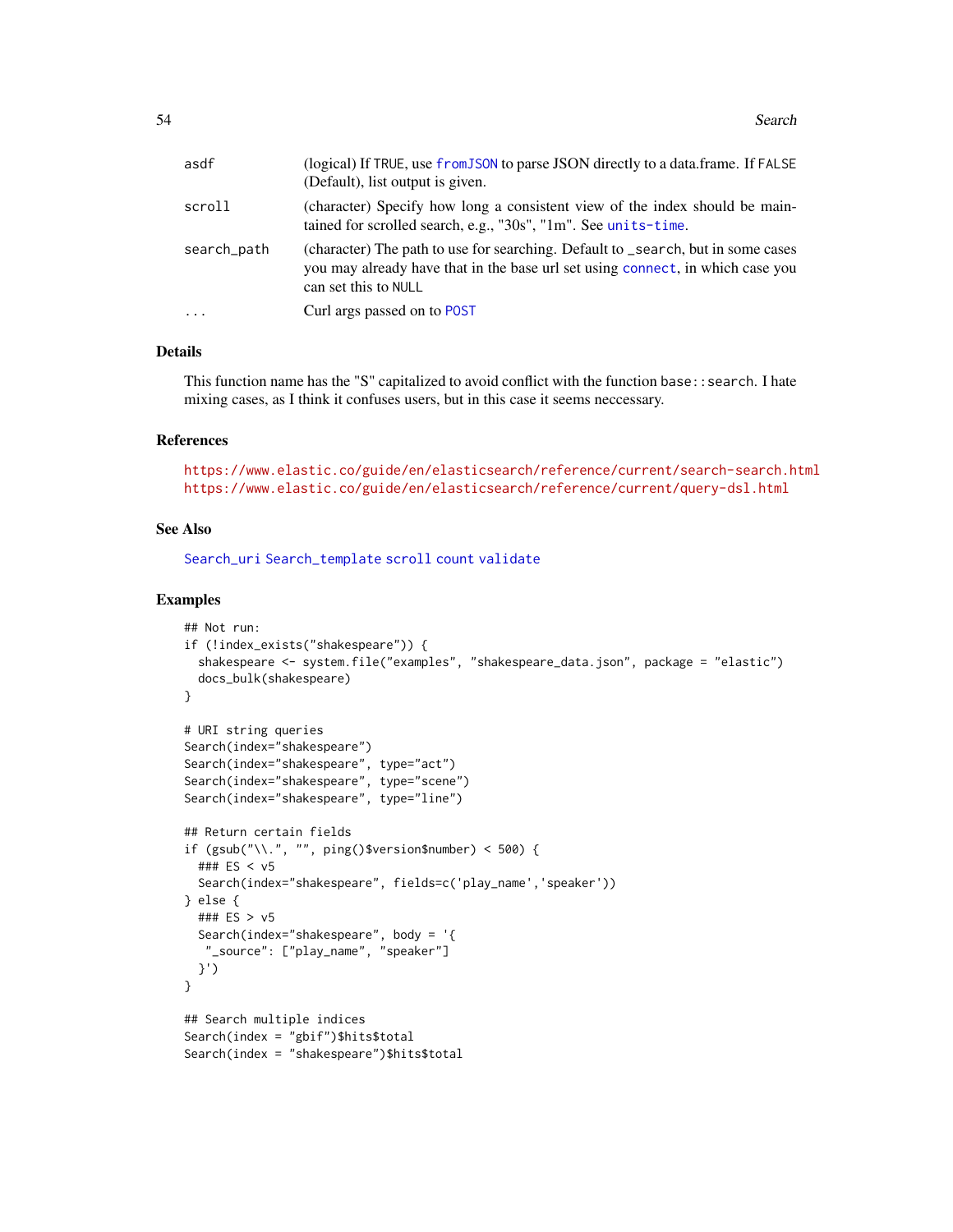```
Search(index = c("gbif", "shakespeare"))$hits$total
## search_type
Search(index="shakespeare", search_type = "query_then_fetch")
Search(index="shakespeare", search_type = "dfs_query_then_fetch")
### search type "scan" is gone - use scroll instead
Search(index="shakespeare", scroll = "2m")
### search type "count" is gone - use size=0 instead
Search(index="shakespeare", size = 0)$hits$total
## search exists check
### use size set to 0 and terminate_after set to 1
### if there are > 0 hits, then there are matching documents
Search(index="shakespeare", type="act", size = 0, terminate_after = 1)
## sorting
Search(index="shakespeare", type="act", sort="text_entry")
if (gsub("\\.", "", ping()$version$number) < 500) {
 Search(index="shakespeare", type="act", sort="speaker:desc",
   fields='speaker')
 Search(index="shakespeare", type="act",
    sort=c("speaker:desc","play_name:asc"), fields=c('speaker','play_name'))
}
## paging
if (gsub("\\.", "", ping()$version$number) < 500) {
 Search(index="shakespeare", size=1, fields='text_entry')$hits$hits
 Search(index="shakespeare", size=1, from=1, fields='text_entry')$hits$hits
}
## queries
### Search in all fields
Search(index="shakespeare", type="act", q="york")
### Searchin specific fields
Search(index="shakespeare", type="act", q="speaker:KING HENRY IV")$hits$total
### Exact phrase search by wrapping in quotes
Search(index="shakespeare", type="act", q='speaker:"KING HENRY IV"')$hits$total
### can specify operators between multiple words parenthetically
Search(index="shakespeare", type="act", q="speaker:(HENRY OR ARCHBISHOP)")$hits$total
### where the field line_number has no value (or is missing)
Search(index="shakespeare", q="_missing_:line_number")$hits$total
### where the field line_number has any non-null value
Search(index="shakespeare", q="_exists_:line_number")$hits$total
### wildcards, either * or ?
Search(index="shakespeare", q="*ay")$hits$total
Search(index="shakespeare", q="m?y")$hits$total
```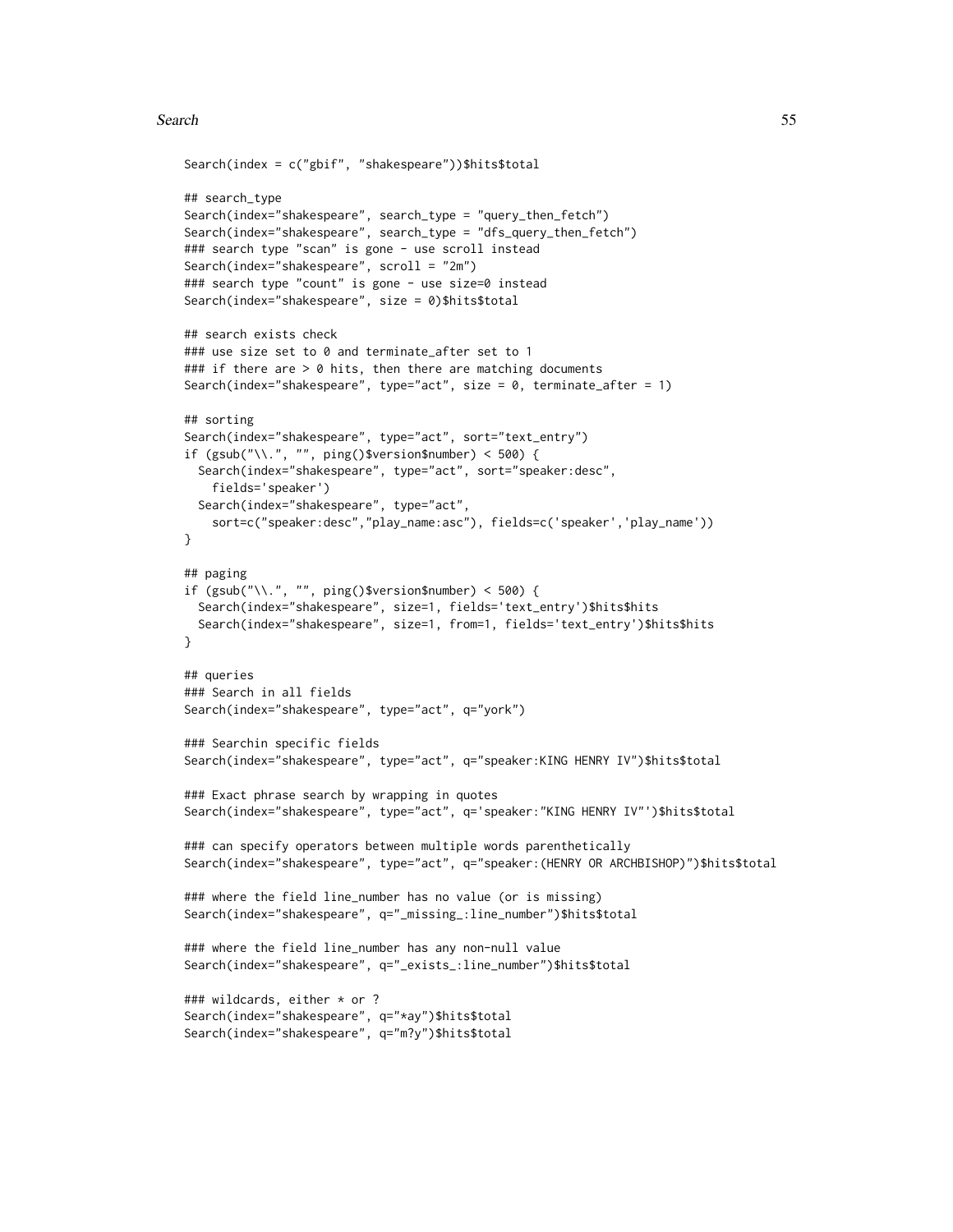```
### regular expressions, wrapped in forward slashes
Search(index="shakespeare", q="text_entry:/[a-z]/")$hits$total
### fuzziness
Search(index="shakespeare", q="text_entry:ma~")$hits$total
Search(index="shakespeare", q="text_entry:the~2")$hits$total
Search(index="shakespeare", q="text_entry:the~1")$hits$total
### Proximity searches
Search(index="shakespeare", q='text_entry:"as hath"~5')$hits$total
Search(index="shakespeare", q='text_entry:"as hath"~10')$hits$total
### Ranges, here where line_id value is between 10 and 20
Search(index="shakespeare", q="line_id:[10 TO 20]")$hits$total
### Grouping
Search(index="shakespeare", q="(hath OR as) AND the")$hits$total
# Limit number of hits returned with the size parameter
Search(index="shakespeare", size=1)
# Give explanation of search in result
Search(index="shakespeare", size=1, explain=TRUE)
## terminate query after x documents found
## setting to 1 gives back one document for each shard
Search(index="shakespeare", terminate_after=1)
## or set to other number
Search(index="shakespeare", terminate_after=2)
## Get version number for each document
Search(index="shakespeare", version=TRUE, size=2)
## Get raw data
Search(index="shakespeare", type="scene", raw=TRUE)
## Curl debugging
library('httr')
out <- Search(index="shakespeare", type="line", config=verbose())
# Query DSL searches - queries sent in the body of the request
## Pass in as an R list
aggs <- list(aggs = list(stats = list(terms = list(field = "text_entry"))))
Search(index="shakespeare", body=aggs)
## or pass in as json query with newlines, easy to read
aggs \leftarrow '{
    "aggs": {
       "stats" : {
            "terms" : {
```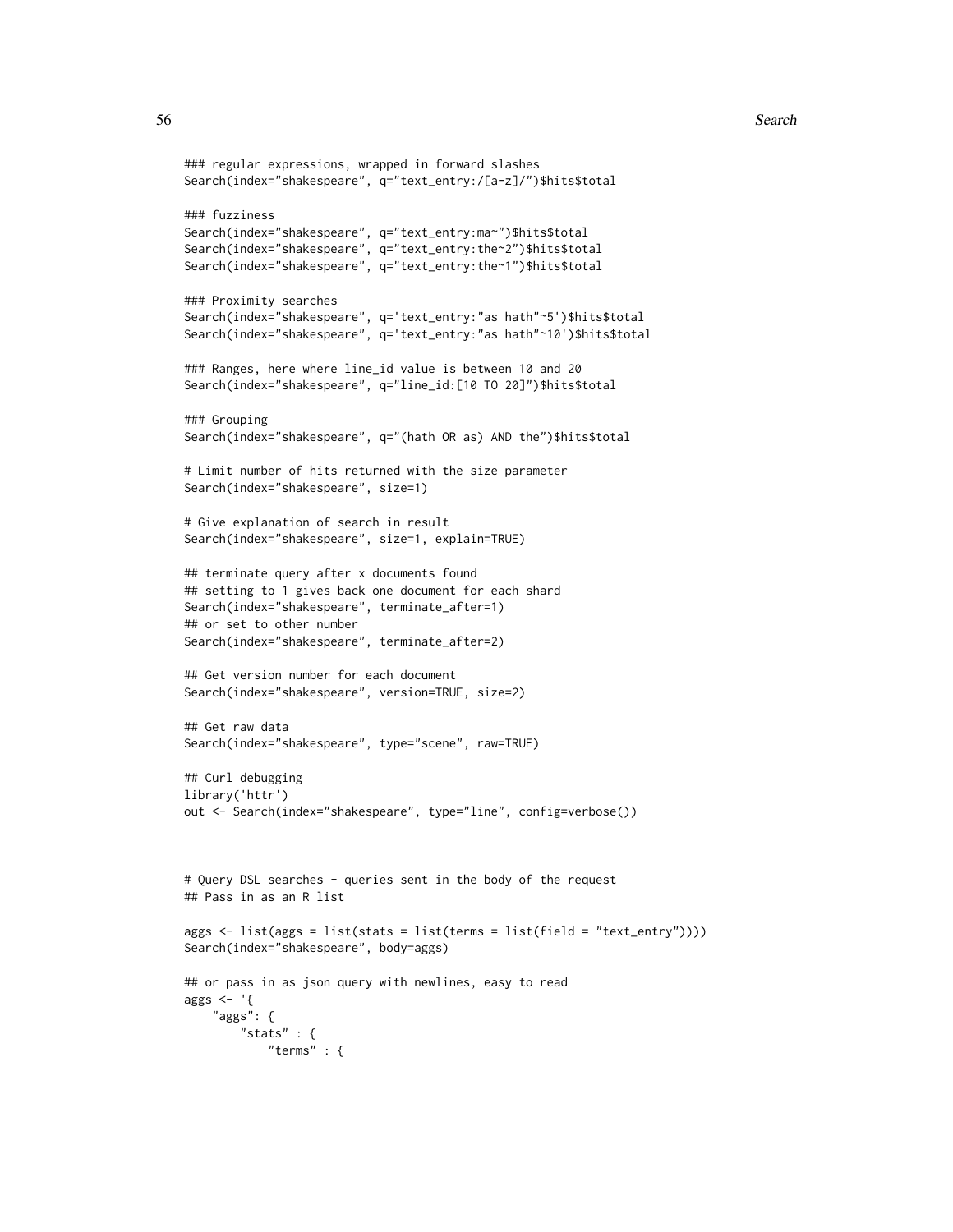```
"field" : "text_entry"
            }
       }
   }
}'
Search(index="shakespeare", body=aggs)
## or pass in collapsed json string
aggs <- '{"aggs":{"stats":{"terms":{"field":"text_entry"}}}}'
Search(index="shakespeare", body=aggs)
## Aggregations
### Histograms
aggs <- '{
    "aggs": {
        "latbuckets" : {
           "histogram" : {
               "field" : "decimalLatitude",
               "interval" : 5
           }
        }
   }
}'
Search(index="gbif", body=aggs, size=0)
### Histograms w/ more options
aggs <- '{
   "aggs": {
        "latbuckets" : {
           "histogram" : {
               "field" : "decimalLatitude",
               "interval" : 5,
               "min_doc_count" : 0,
               "extended_bounds" : {
                   "min" : -90,
                   "max" : 90
               }
           }
        }
   }
}'
Search(index="gbif", body=aggs, size=0)
### Ordering the buckets by their doc_count - ascending:
aggs \leftarrow '{
    "aggs": {
        "latbuckets" : {
           "histogram" : {
               "field" : "decimalLatitude",
               "interval" : 5,
               "min_doc_count" : 0,
               "extended_bounds" : {
```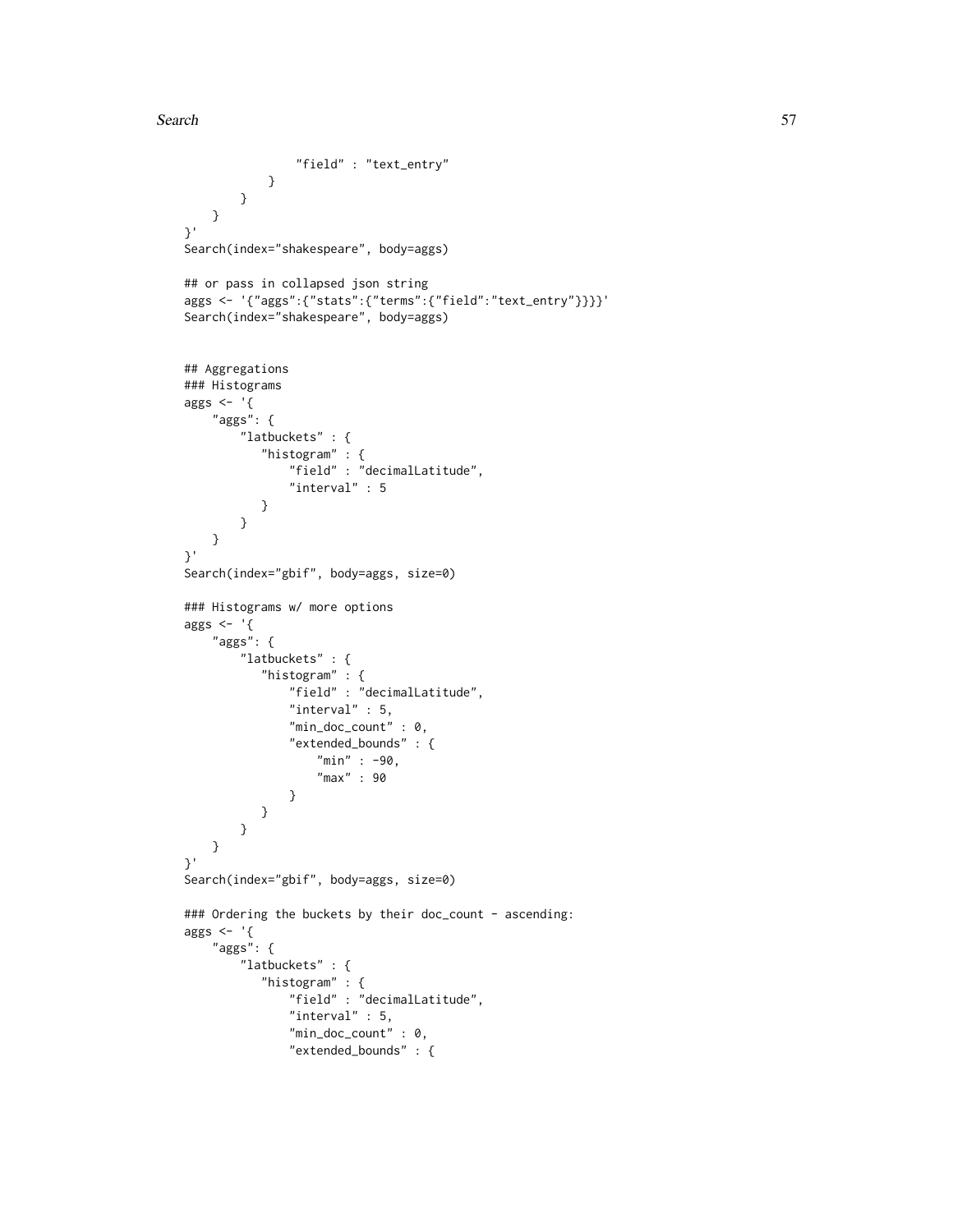```
"min" : -90,
                   "max" : 90
               },
               "order" : {
                   "_count" : "desc"
               }
          }
       }
   }
}'
out <- Search(index="gbif", body=aggs, size=0)
lapply(out$aggregations$latbuckets$buckets, data.frame)
### By default, the buckets are returned as an ordered array. It is also possible to
### request the response as a hash instead keyed by the buckets keys:
aggs <- '{
    "aggs": {
        "latbuckets" : {
           "histogram" : {
               "field" : "decimalLatitude",
               "interval" : 10,
               "keyed" : true
           }
        }
   }
}'
Search(index="gbif", body=aggs, size=0)
# match query
match <- '{"query": {"match" : {"text_entry" : "Two Gentlemen"}}}'
Search(index="shakespeare", body=match)
# multi-match (multiple fields that is) query
mmatch <- '{"query": {"multi_match" : {"query" : "henry", "fields": ["text_entry","play_name"]}}}'
Search(index="shakespeare", body=mmatch)
# bool query
mmatch < - '{
 "query": {
   "bool" :"must_not" : {
       "range" : {
         "speech_number" : {
           "from" : 1, "to": 5
}}}}}}'
Search(index="shakespeare", body=mmatch)
# Boosting query
boost \leq - '{
 "query" : {
  "boosting" : {
      "positive" : {
          "term" : {
```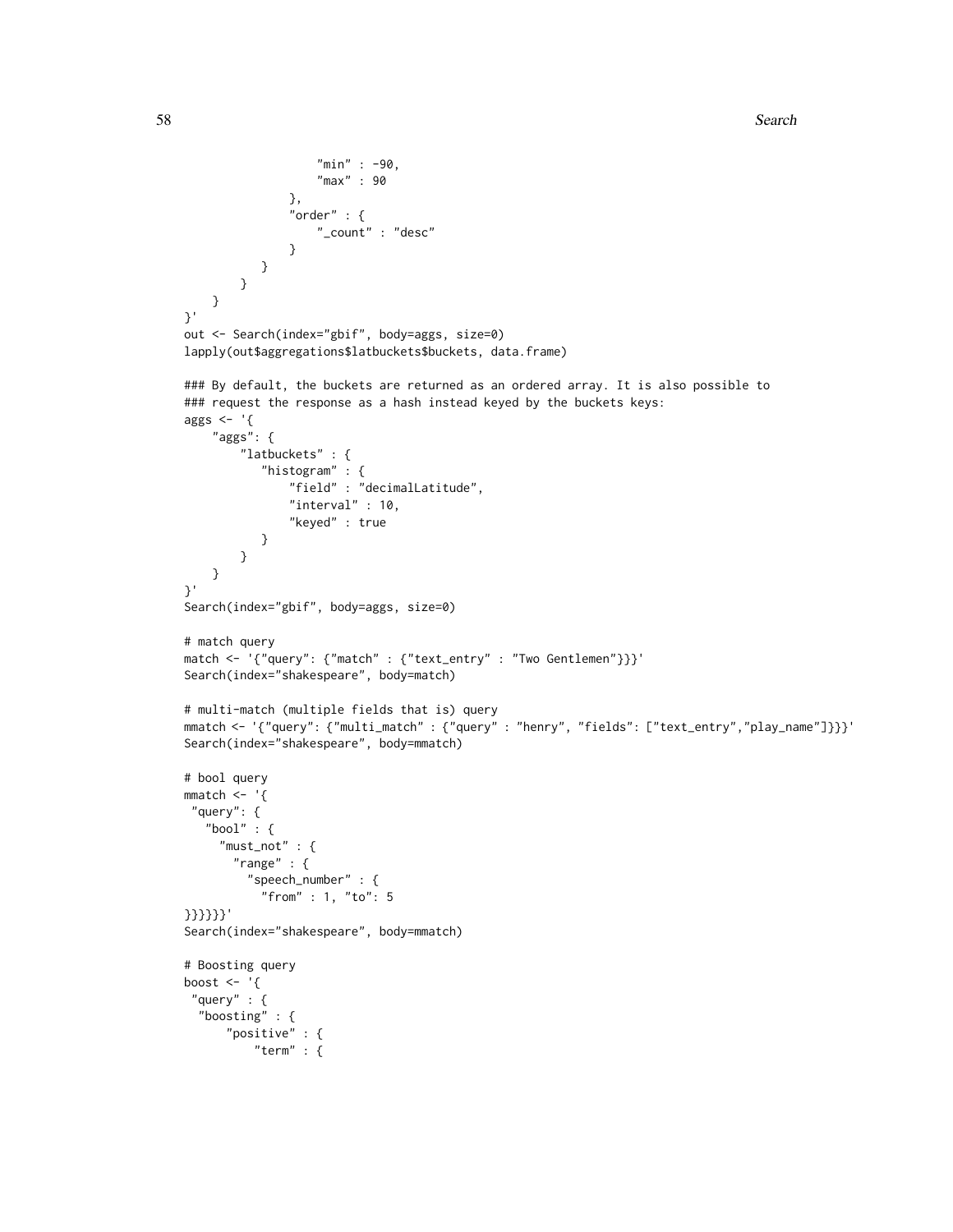```
"play_name" : "henry"
          }
      },
      "negative" : {
          "term" : {
              "text_entry" : "thou"
          }
      },
      "negative_boost" : 0.8
    }
 }
}'
Search(index="shakespeare", body=boost)
# Fuzzy query
## fuzzy query on numerics
fuzzy <- list(query = list(fuzzy = list(speech_number = 7)))
Search(index="shakespeare", body=fuzzy)$hits$total
fuzzy <- list(query = list(fuzzy = list(speech_number = list(value = 7, fuzziness = 4))))
Search(index="shakespeare", body=fuzzy)$hits$total
### fuzzy query on date/time
fuzzy <- list(query = list(fuzzy = list(eventDate = list(value = "2014-01-29T23:00:00.000",
   fuzziness = "1d"))))
out <- Search(index="gbif", body=fuzzy, fields="eventDate")
out$hits$total
sapply(out$hits$hits, function(x) x$fields$eventDate) ## sweet!!!
# geoshape query
## not working yets
geo <- list(query = list(geo_shape = list(location = list(shape = list(type = "envelope",
   coordinates = "[[2,10],[10,20]]"))))geo <- '{
 "query": {
   "geo_shape": {
     "location": {
       "point": {
         "type": "envelope",
         "coordinates": [[2,0],[2.93,100]]
       }
     }
   }
 }
}'
# Search(index="gbifnewgeo", body=geo)
# range query
## with numeric
body <- list(query=list(range=list(decimalLongitude=list(gte=1, lte=3))))
Search('gbif', body=body)$hits$total
body <- list(query=list(range=list(decimalLongitude=list(gte=2.9, lte=10))))
Search('gbif', body=body)$hits$total
```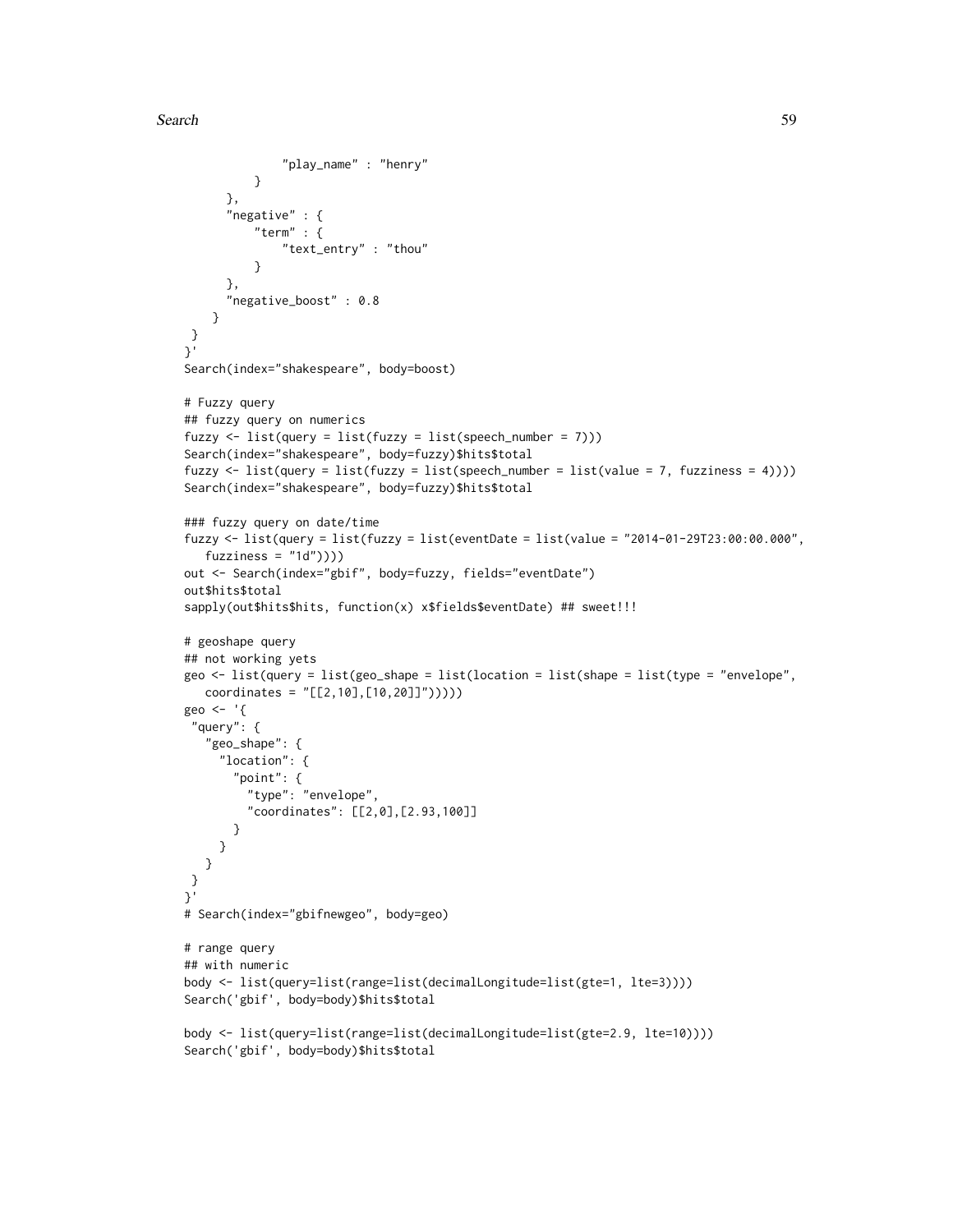### 60 Search Search 30 Search 30 Search 30 Search 30 Search 30 Search 30 Search 30 Search 30 Search 30 Search 30 Search 30 Search 30 Search 30 Search 30 Search 30 Search 30 Search 30 Search 30 Search 30 Search 30 Search 30 Se

```
## with dates
body <- list(query=list(range=list(eventDate=list(gte="2012-01-01", lte="now"))))
Search('gbif', body=body)$hits$total
body <- list(query=list(range=list(eventDate=list(gte="2014-01-01", lte="now"))))
Search('gbif', body=body)$hits$total
# more like this query (more_like_this can be shortened to mlt)
body \leq - '{
 "query": {
   "more_like_this": {
     "fields": ["title"],
     "like_text": "and then",
     "min_term_freq": 1,
     "max_query_terms": 12
   }
}
}'
Search('plos', body=body)$hits$total
body \leq - '{
 "query": {
   "more_like_this": {
     "fields": ["abstract","title"],
     "like_text": "cell",
     "min_term_freq": 1,
     "max_query_terms": 12
  }
 }
}'
Search('plos', body=body)$hits$total
# Highlighting
body \leq - '{
 "query": {
   "query_string": {
     "query" : "cell"
   }
 },
 "highlight": {
   "fields": {
     "title": {"number_of_fragments": 2}
   }
}
}'
out <- Search('plos', 'article', body=body)
out$hits$total
sapply(out$hits$hits, function(x) x$`_source`$title[[1]])
### Common terms query
body <- '{
 "query" : {
```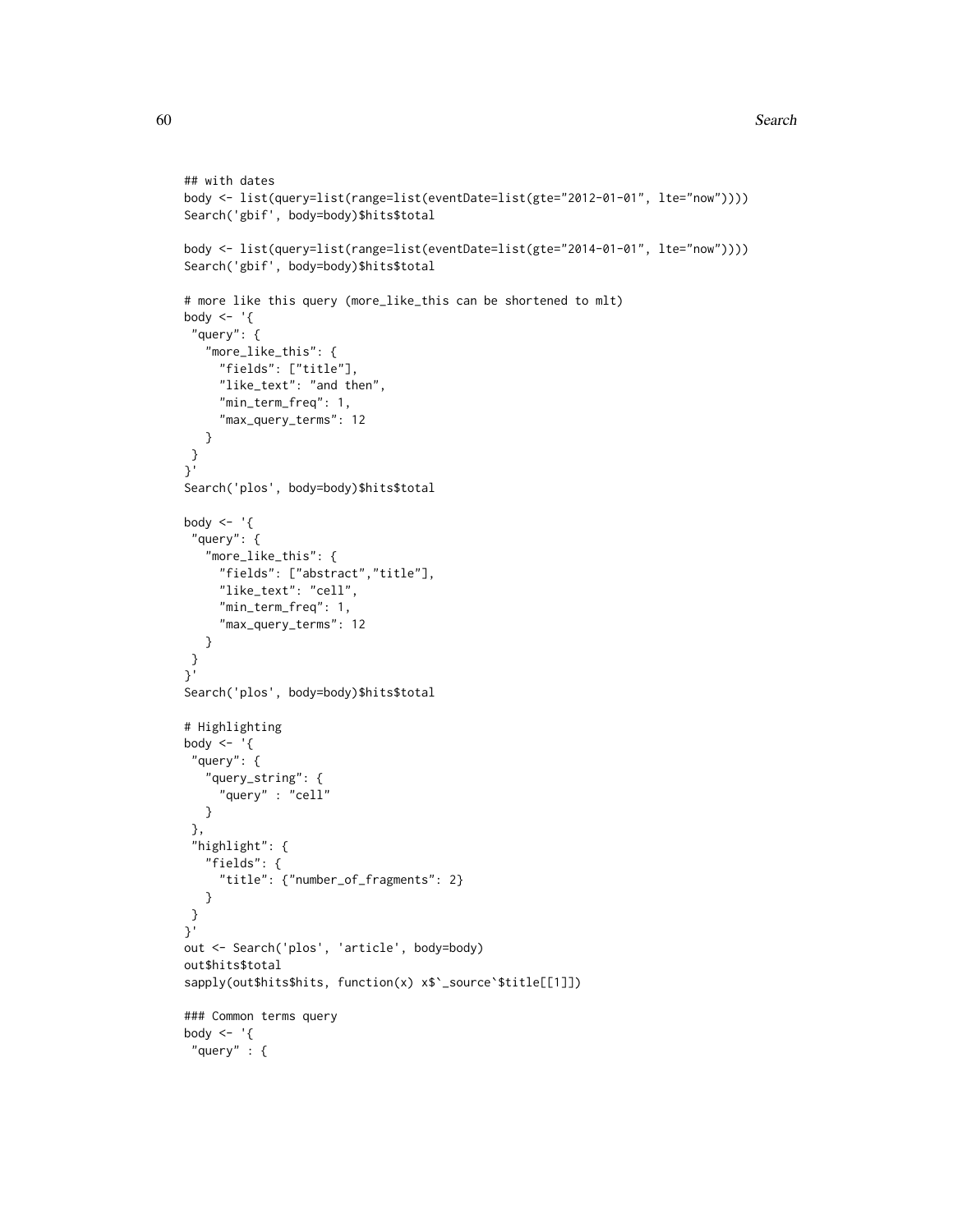### Search  $\sim$  61

```
"common": {
      "body": {
           "query": "this is",
           "cutoff_frequency": 0.01
       }
    }
 }
}'
Search('shakespeare', 'line', body=body)
## Scrolling search - instead of paging
Search('shakespeare', q="a*")$hits$total
res <- Search(index = 'shakespeare', q="a*", scroll="1m")
res <- Search(index = 'shakespeare', q="a*", scroll="1m",
  search_type = "scan")
scroll(scroll_id = res$`_scroll_id`)
res <- Search(index = 'shakespeare', q="a*", scroll="5m",
  search_type = "scan")
out <- list()
hits <-1while(hits != 0){
  res <- scroll(scroll_id = res$`_scroll_id`)
 hits <- length(res$hits$hits)
 if(hits > 0)
   out <- c(out, res$hits$hits)
}
### Sliced scrolling
#### For scroll queries that return a lot of documents it is possible to
#### split the scroll in multiple slices which can be consumed independently
body1 <- \lq '{
  "slice": {
   "id": 0,
    "max": 2
  },
  "query": {
    "match" : {
      "text_entry" : "a*"
    }
  }
}'
body2 <- '{
  "slice": {
   "id": 1,
    "max": 2
  },
  "query": {
    "match" : {
      "text_entry" : "a*"
   }
  }
```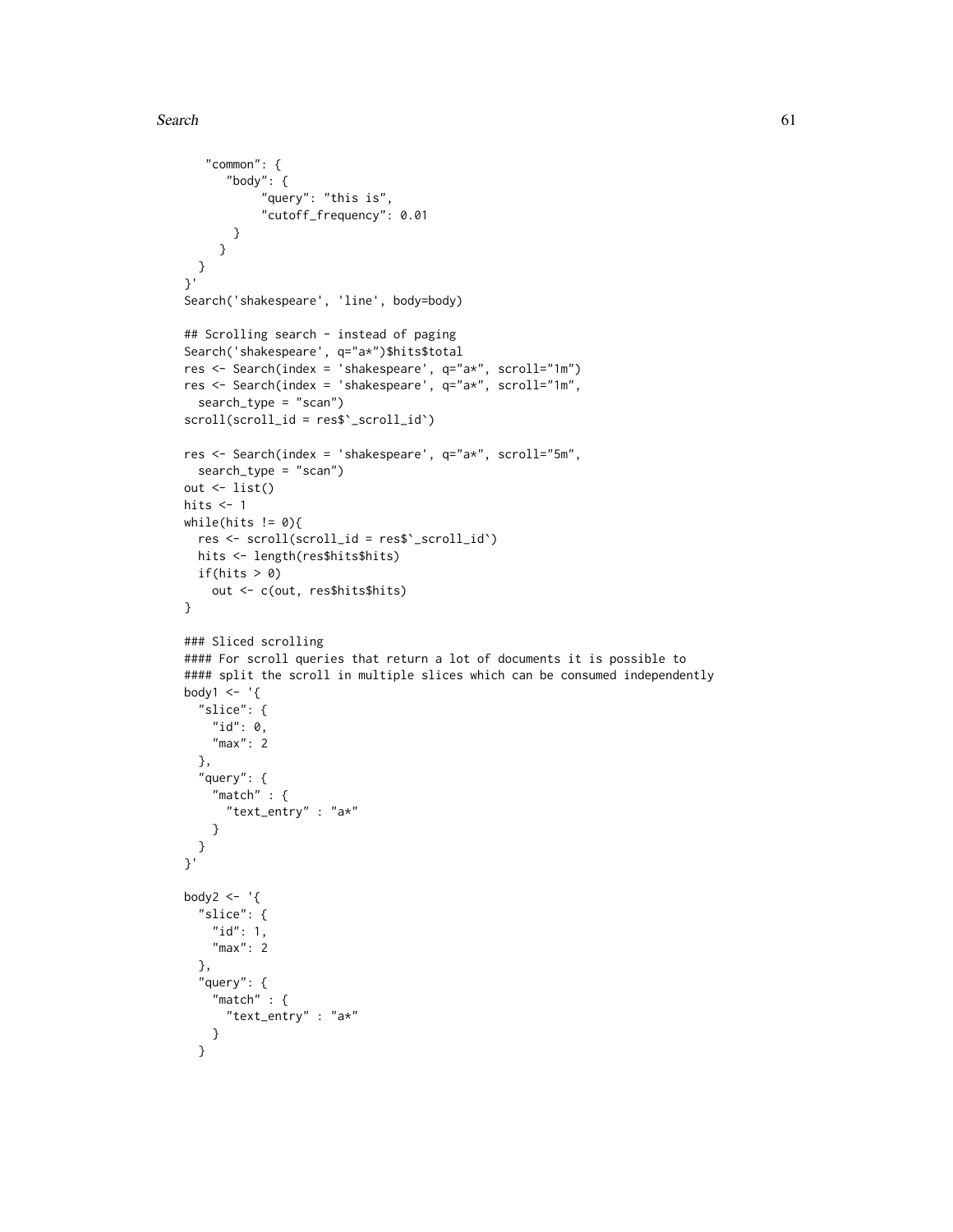```
}'
res1 <- Search(index = 'shakespeare', scroll="1m", body = body1)
res2 <- Search(index = 'shakespeare', scroll="1m", body = body2)
scroll(scroll_id = res1$`_scroll_id`)
scroll(scroll_id = res2$`_scroll_id`)
out1 <- list()
hits <-1while(hits != 0){
  tmp1 <- scroll(scroll_id = res1$`_scroll_id`)
 hits <- length(tmp1$hits$hits)
 if(hits > 0)
    out1 <- c(out1, tmp1$hits$hits)
}
out2 <- list()
hits <-1while(hits != 0){
 tmp2 <- scroll(scroll_id = res2$`_scroll_id`)
 hits <- length(tmp2$hits$hits)
 if(hits > 0)
   out2 <- c(out2, tmp2$hits$hits)
}
c(
lapply(out1, "[[", "_source"),
lapply(out2, "[[", "_source")
\mathcal{L}# Using filters
## A bool filter
body \leq - '{
 "query":{
   "bool": {
     "must_not" : {
       "range" : {
         "year" : { "from" : 2011, "to" : 2012 }
       }
     }
  }
}
}'
Search('gbif', body = body)$hits$total
## Geo filters - fun!
### Note that filers have many geospatial filter options, but queries
### have fewer, andrequire a geo_shape mapping
body <- '{
 "mappings": {
```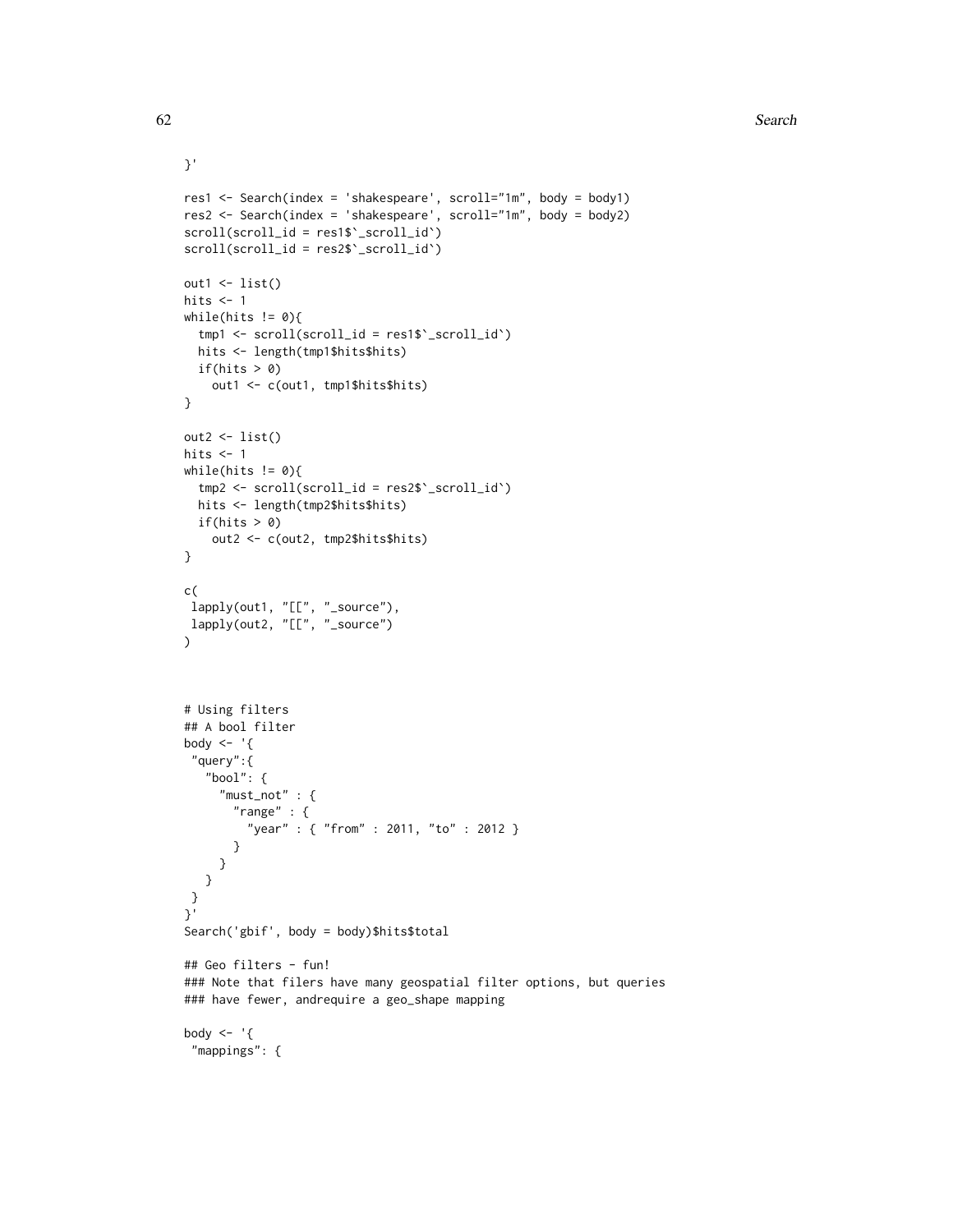```
"record": {
     "properties": {
         "location" : {"type" : "geo_point"}
      }
  }
}
}'
index_recreate(index='gbifgeopoint', body=body)
path <- system.file("examples", "gbif_geopoint.json", package = "elastic")
docs_bulk(path)
### Points within a bounding box
body \leq - '{
 "query":{
   "bool" : {
     "must" : {"match_all" : {}
     },
     "filter":{
        "geo_bounding_box" : {
          "location" : {
            "top_left" : {
              "lat" : 60,
              "lon" : 14
            },
            "bottom_right" : {
              "lat" : 40,
              "lon" : 1
            }
         }
      }
    }
  }
 }
}'
out <- Search('gbifgeopoint', body = body)
out$hits$total
do.call(rbind, lapply(out$hits$hits, function(x) x$`_source`$location))
### Points within distance of a point
body \leq - '{
 "query":{
   "filtered":{
     "filter":{
        "geo_distance" : {
        "distance" : "200km" ,
           "location" : {
              "lon" : 4,
              "lat" : 50
            }
         }
      }
     }
```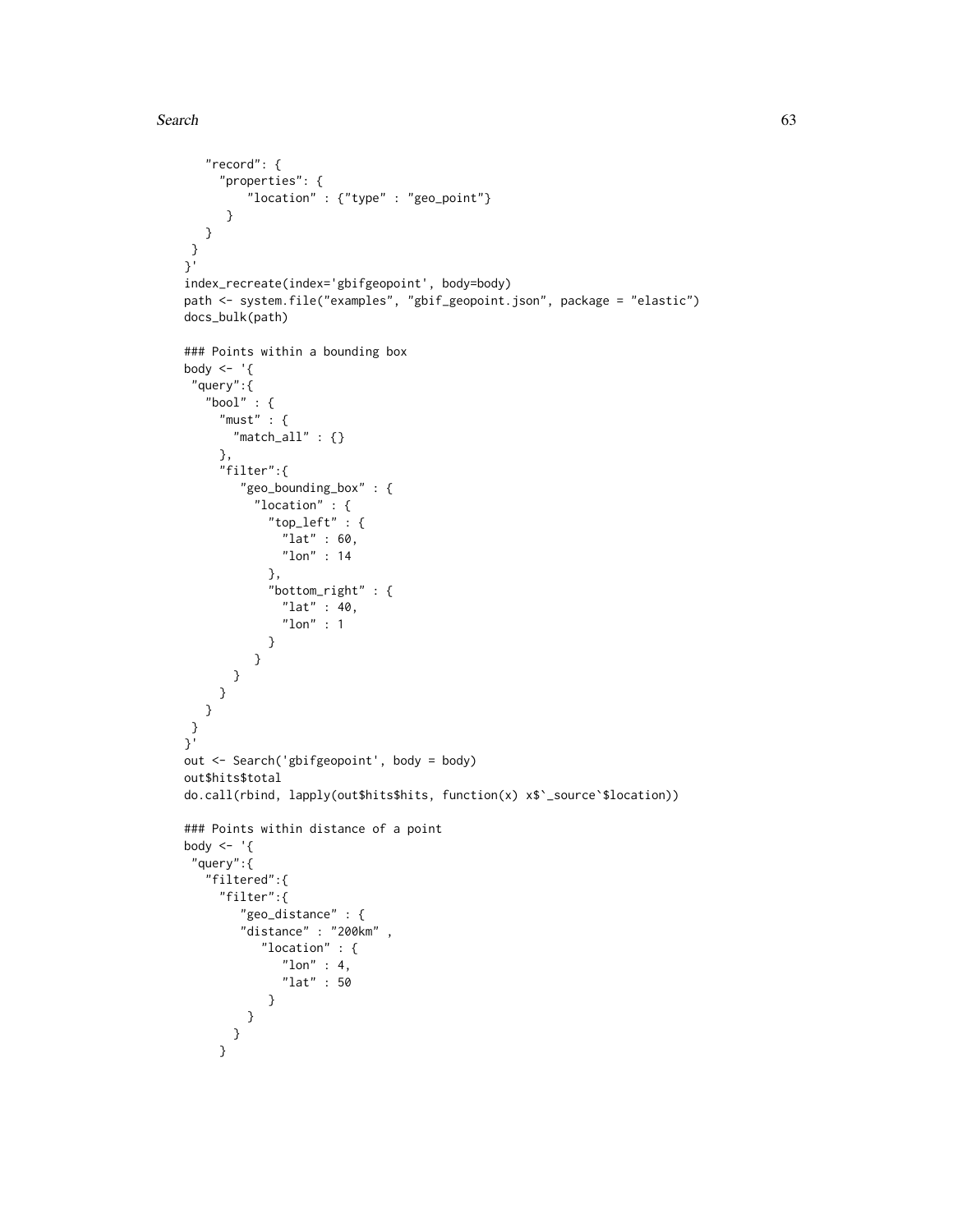```
64 Search 2006 Search 2006 Search 2006 Search 2006 Search 2006 Search 2006 Search 2006 Search 2006 Search 2006 Search 2006 Search 2006 Search 2006 Search 2006 Search 2006 Search 2006 Search 2006 Search 2006 Search 2006 Sea
```

```
}
}'
out <- Search('gbifgeopoint', body = body)
out$hits$total
do.call(rbind, lapply(out$hits$hits, function(x) x$`_source`$location))
### Points within distance range of a point
body \leq - '{
 "query":{
   "bool" : {\}"must" : {"match\_all" : {}},
     "filter":{
       "geo_distance_range" : {
         "from" : "200km",
         "to" : "400km",
         "location" : {
           "lon" : 4,
           "lat" : 50
         }
       }
    }
  }
}
}'
out <- Search('gbifgeopoint', body = body)
out$hits$total
do.call(rbind, lapply(out$hits$hits, function(x) x$`_source`$location))
### Points within a polygon
body <- '{
 "query":{
   "bool" : {
     "must" : {"match_all" : {}
     },
     "filter":{
        "geo_polygon" : {
          "location" : {
             "points" : [
               [80.0, -20.0], [-80.0, -20.0], [-80.0, 60.0], [40.0, 60.0], [80.0, -20.0]]
          }
        }
      }
    }
  }
}'
out <- Search('gbifgeopoint', body = body)
out$hits$total
do.call(rbind, lapply(out$hits$hits, function(x) x$`_source`$location))
```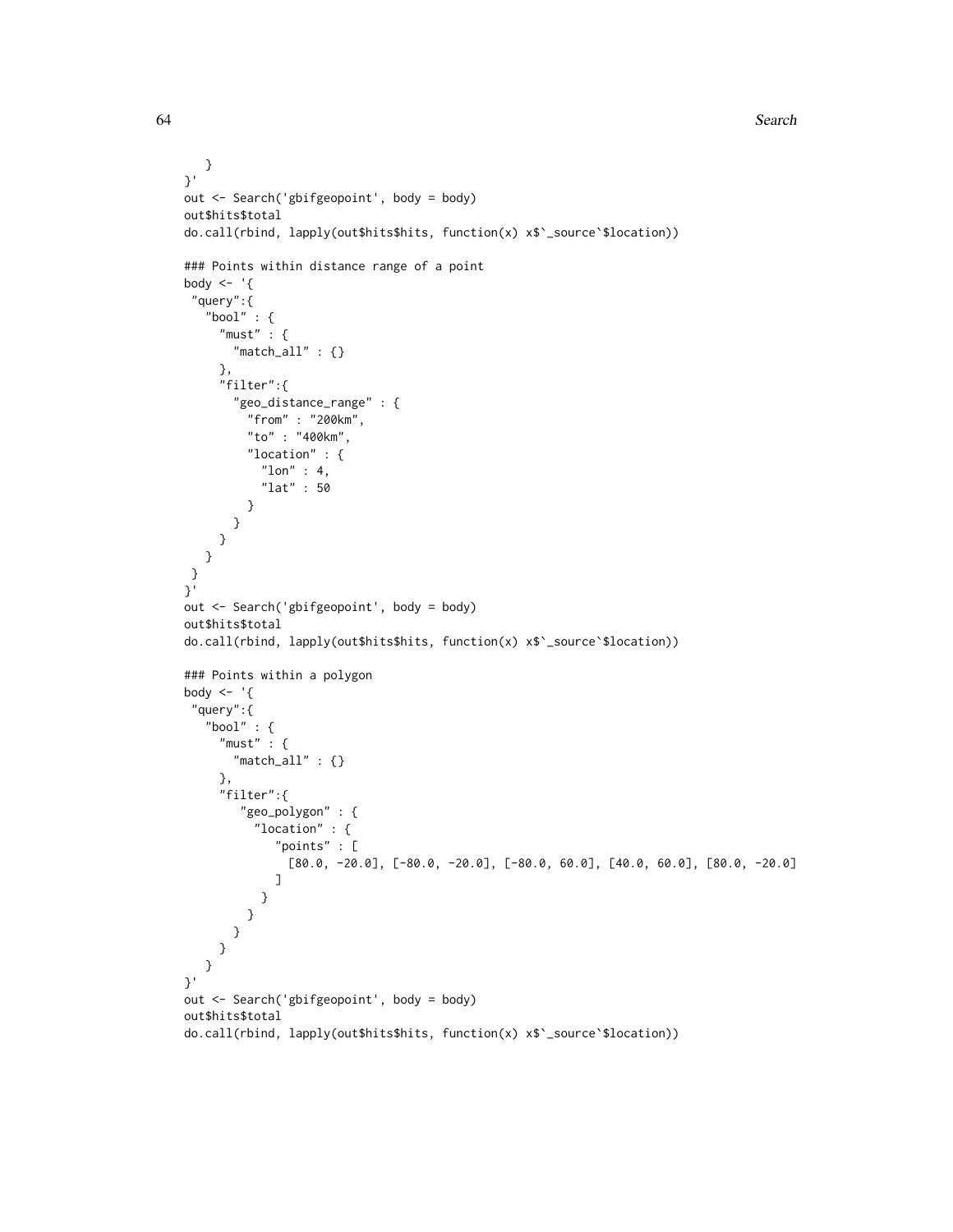```
### Geoshape filters using queries instead of filters
#### Get data with geojson type location data loaded first
body <- '{
 "mappings": {
   "record": {
     "properties": {
         "location" : {"type" : "geo_shape"}
      }
  }
 }
}'
index_recreate(index='geoshape', body=body)
path <- system.file("examples", "gbif_geoshape.json", package = "elastic")
docs_bulk(path)
#### Get data with a square envelope, w/ point defining upper left and the other
#### defining the lower right
body \leq - '{
 "query":{
   "geo_shape" : {
     "location" : {
         "shape" : \{"type": "envelope",
            "coordinates": [[-30, 50],[30, 0]]
         }
       }
     }
  }
}'
out <- Search('geoshape', body = body)
out$hits$total
#### Get data with a circle, w/ point defining center, and radius
body \leq - '{
 "query":{
   "geo_shape" : {
     "location" : {
         "shape" : {
           "type": "circle",
           "coordinates": [-10, 45],
           "radius": "2000km"
         }
       }
     }
  }
}'
out <- Search('geoshape', body = body)
out$hits$total
#### Use a polygon, w/ point defining center, and radius
body \leq - '{
 "query":{
   "geo_shape" : {
```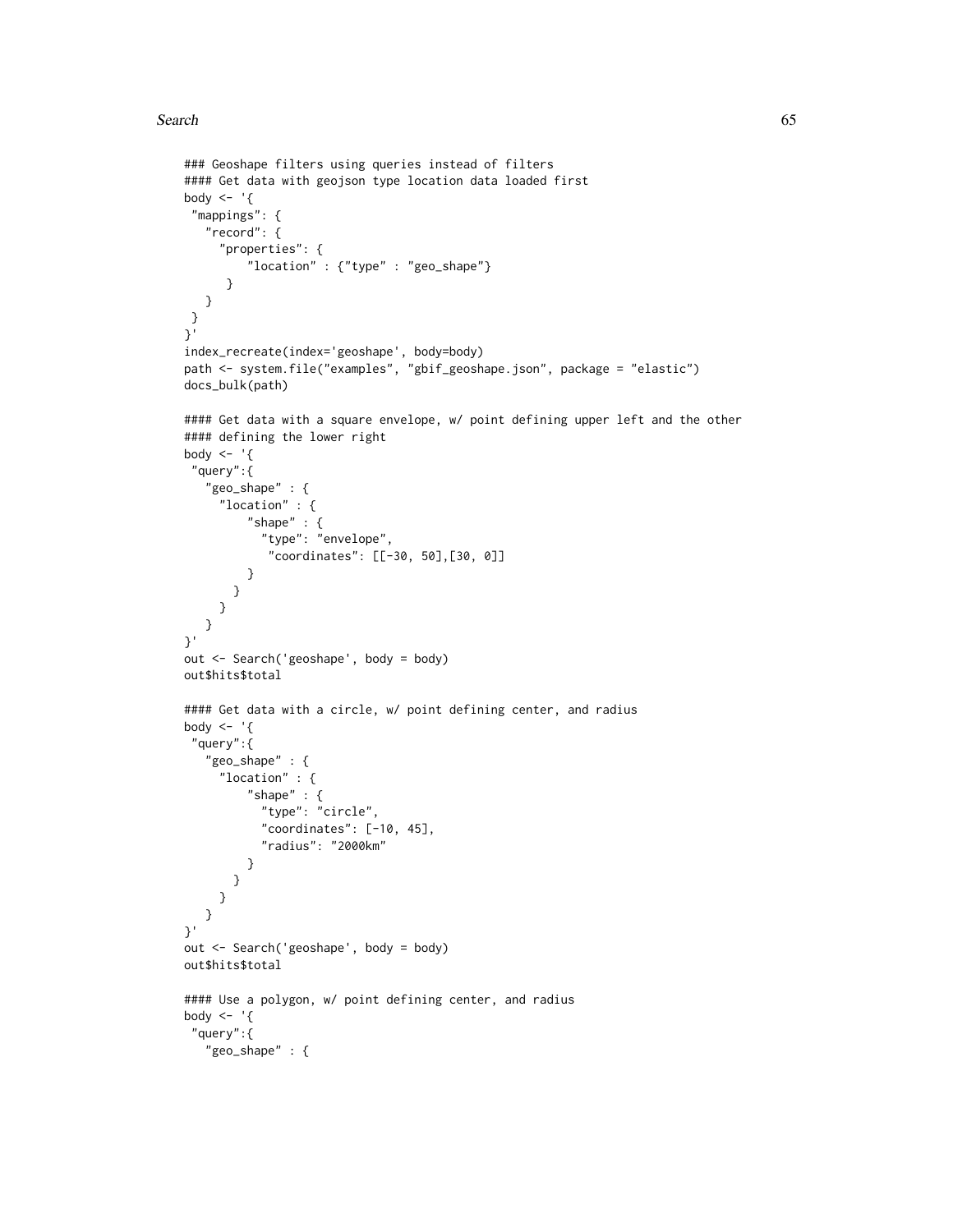```
"location" : {
        "shape" : {
           "type": "polygon",
           "coordinates": [
           [ [80.0, -20.0], [-80.0, -20.0], [-80.0, 60.0], [40.0, 60.0], [80.0, -20.0] ]
          ]
        }
      }
    }
  }
}'
out <- Search('geoshape', body = body)
out$hits$total
# Missing filter
body <- '{
 "query":{
   "constant_score" : {
    "filter" : {
      "missing" : { "field" : "play_name" }
    }
  }
}
}'
Search("shakespeare", body = body)
# prefix filter
body \leq - '{
 "query": {
   "bool": {
    "must": {
      "prefix" : {
        "speaker" : "we"
      }
    }
  }
}
}'
x <- Search("shakespeare", body = body)
x$hits$total
vapply(x$hits$hits, "[[", "", c("_source", "speaker"))
# ids filter
body <- '{
 "query":{
  "bool": {
    "must": {
      "ids" :: \{"values": ["1","2","3","10","2000"]
      }
    }
  }
 }
```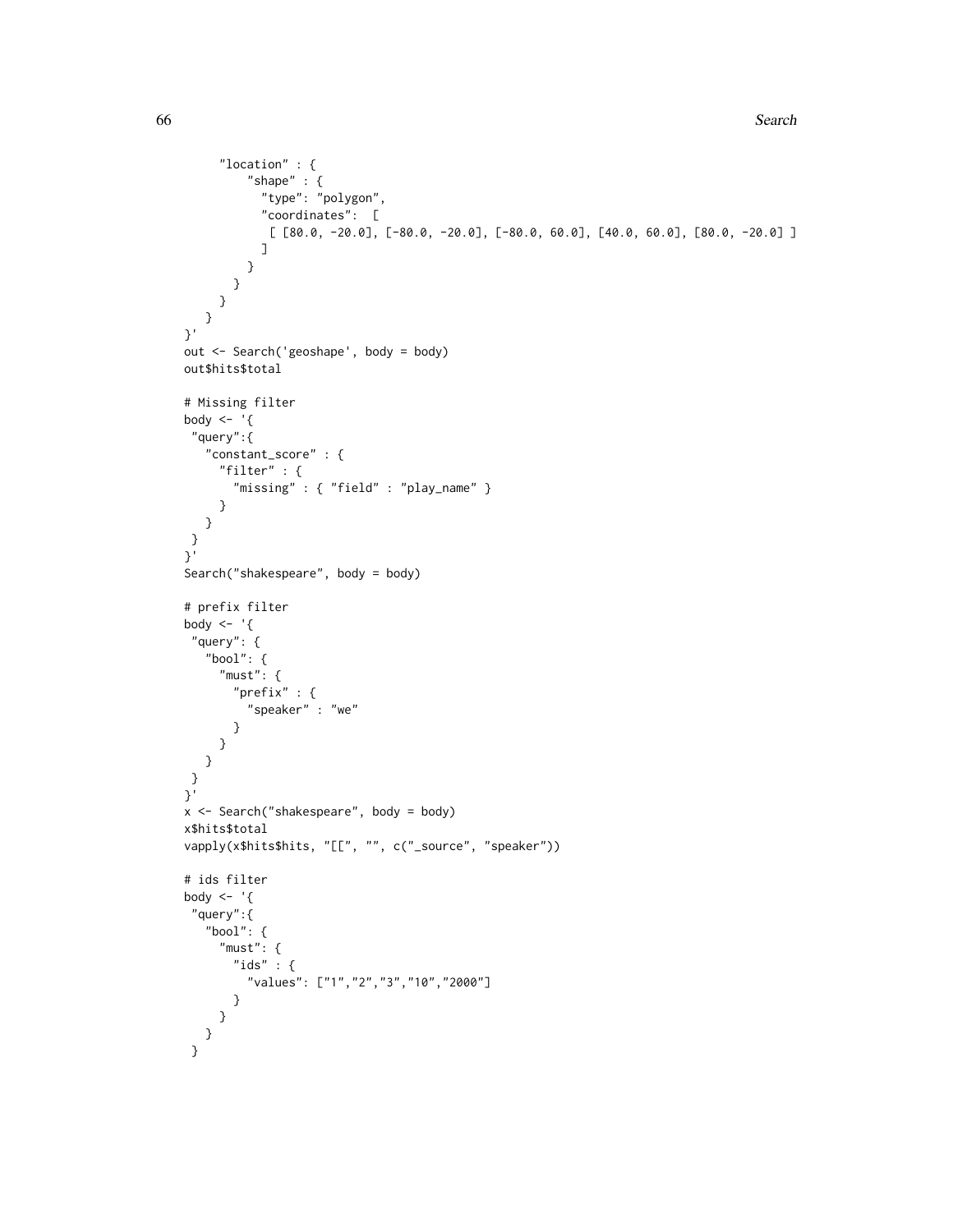searchapis 67

```
}'
x <- Search("shakespeare", body = body)
x$hits$total
identical(
c("1","2","3","10","2000"),
 vapply(x$hits$hits, "[[", "", "_id")
\mathcal{L}# combined prefix and ids filters
body \leq - '{
 "query":{
   "bool" : \{"should" : {
       "or": [
       {
         "ids" : {\mathcal{C}}"values": ["1","2","3","10","2000"]
         }
       },
       {
          "prefix" : {
            "speaker" : "we"
         }
       }
     ]
     }
   }
 }
}'
x <- Search("shakespeare", body = body)
x$hits$total
## End(Not run)
```
searchapis *Search functions.*

### Description

Search functions.

### Details

Elasticsearch search APIs include the following functions:

- [Search](#page-51-0) Search using the Query DSL via the body of the request.
- [Search\\_uri](#page-70-0) Search using the URI search API only. This may be needed for servers that block POST requests for security, or maybe you don't need complicated requests, in which case URI only requests are suffice.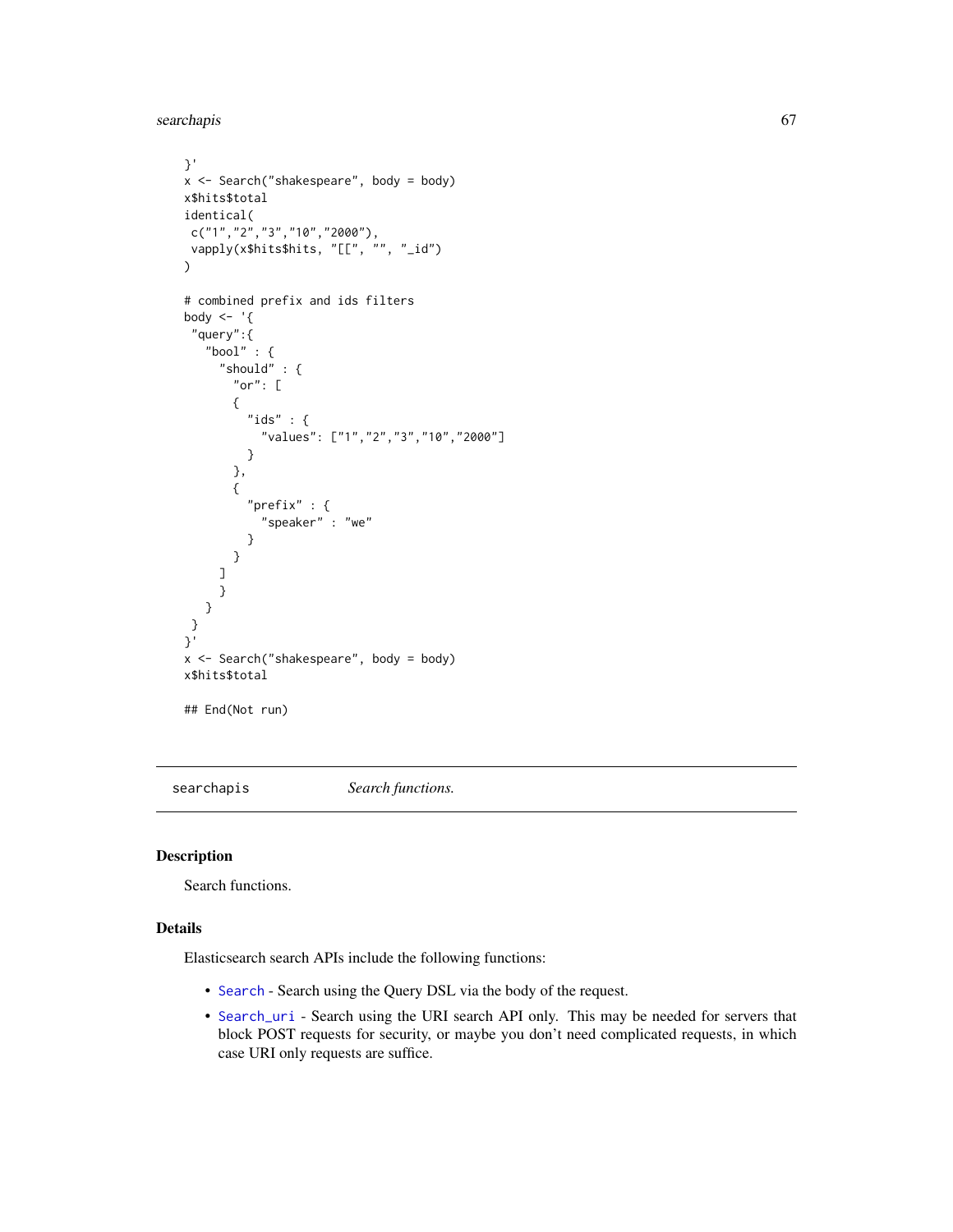- [msearch](#page-38-0) Multi Search execute several search requests defined in a file passed to msearch
- [search\\_shards](#page-67-0) Search shards.
- [count](#page-10-0) Get counts for various searches.
- [explain](#page-27-0) Computes a score explanation for a query and a specific document. This can give useful feedback whether a document matches or didn't match a specific query.
- [validate](#page-78-1) Validate a search
- [field\\_stats](#page-28-0) Search field statistics
- [percolate](#page-44-0) Store queries into an index then, via the percolate API, define documents to retrieve these queries.

More will be added soon.

#### References

<https://www.elastic.co/guide/en/elasticsearch/reference/current/search.html>

<span id="page-67-0"></span>search\_shards *Search shards.*

### Description

Search shards.

#### Usage

```
search_shards(index = NULL, raw = FALSE, routing = NULL,
 preference = NULL, local = NULL, ...)
```
### **Arguments**

| index      | One or more indeces                                                                                                                                                                                           |
|------------|---------------------------------------------------------------------------------------------------------------------------------------------------------------------------------------------------------------|
| raw        | If TRUE (default), data is parsed to list. If FALSE, then raw JSON.                                                                                                                                           |
| routing    | A character vector of routing values to take into account when determining<br>which shards a request would be executed against.                                                                               |
| preference | Controls a preference of which shard replicas to execute the search request<br>on. By default, the operation is randomized between the shard replicas. See<br>preference for a list of all acceptable values. |
| local      | (logical) Whether to read the cluster state locally in order to determine where<br>shards are allocated instead of using the Master node's cluster state.                                                     |
| .          | Curl args passed on to GET                                                                                                                                                                                    |

#### References

<https://www.elastic.co/guide/en/elasticsearch/reference/current/search-shards.html>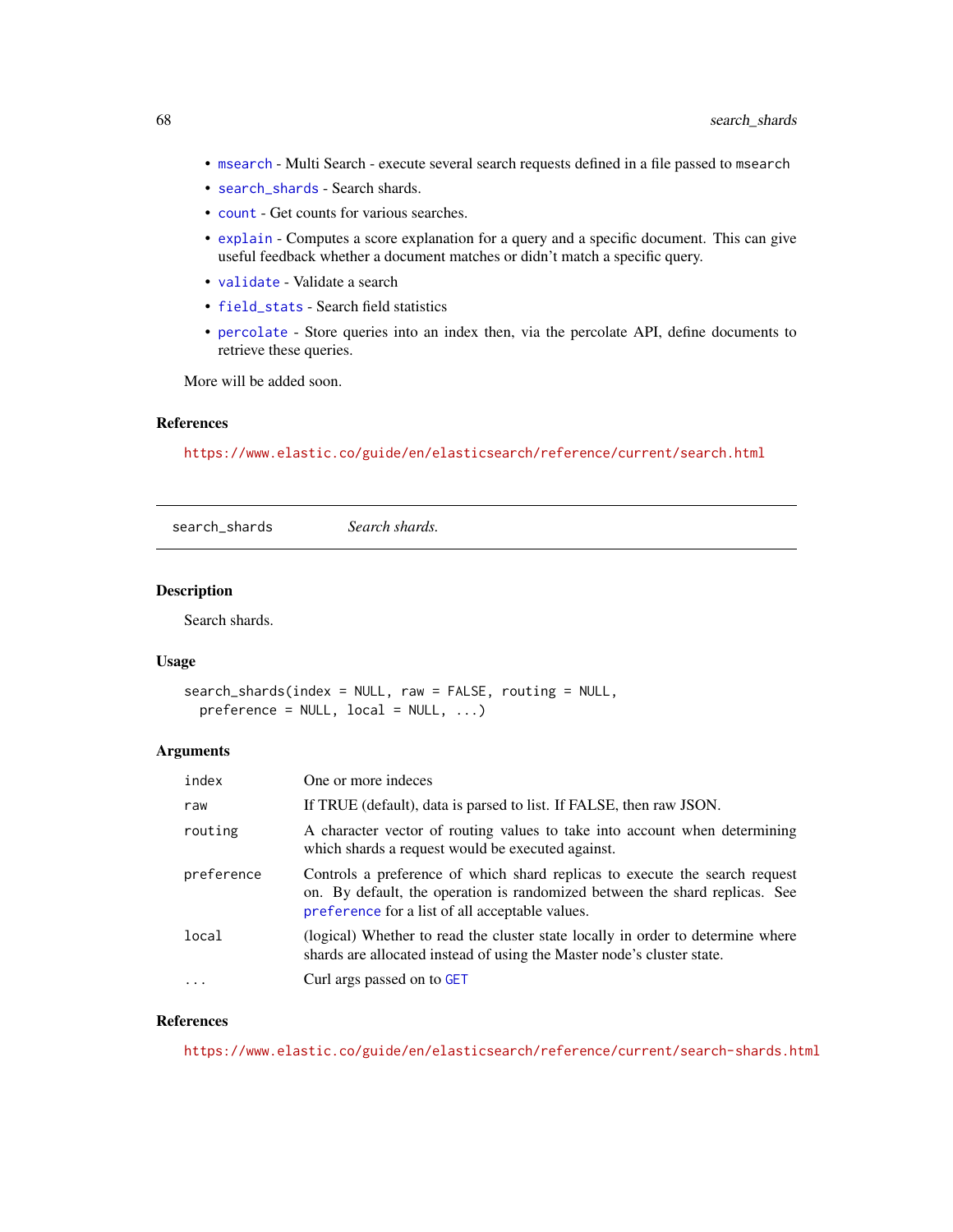## Search\_template 69

### Examples

```
## Not run:
search_shards(index = "plos")
search_shards(index = c("plos","gbif"))
search_shards(index = "plos", preference='_primary')
search_shards(index = "plos", preference='_shards:2')
library('httr')
search_shards(index = "plos", config=verbose())
## End(Not run)
```
<span id="page-68-0"></span>Search\_template *Search or validate templates*

## Description

Search or validate templates

## Usage

```
Search_template(body = list(), raw = FALSE, ...)
```

```
Search_template_register(template, body = list(), raw = FALSE, ...)
```
Search\_template\_get(template, ...)

```
Search_template_delete(template, ...)
```
Search\_template\_render(body = list(), raw = FALSE, ...)

### **Arguments**

| body                    | Ouery, either a list or json.                                                              |
|-------------------------|--------------------------------------------------------------------------------------------|
| raw                     | (logical) If FALSE (default), data is parsed to list. If TRUE, then raw JSON re-<br>turned |
| $\cdot$ $\cdot$ $\cdot$ | Curl args passed on to POST                                                                |
| template                | (character) a template name                                                                |

### Template search

With Search\_template you can search with a template, using mustache templating. Added in Elasticsearch v1.1

### Template render

With Search\_template\_render you validate a template without conducting the search. Added in Elasticsearch v2.0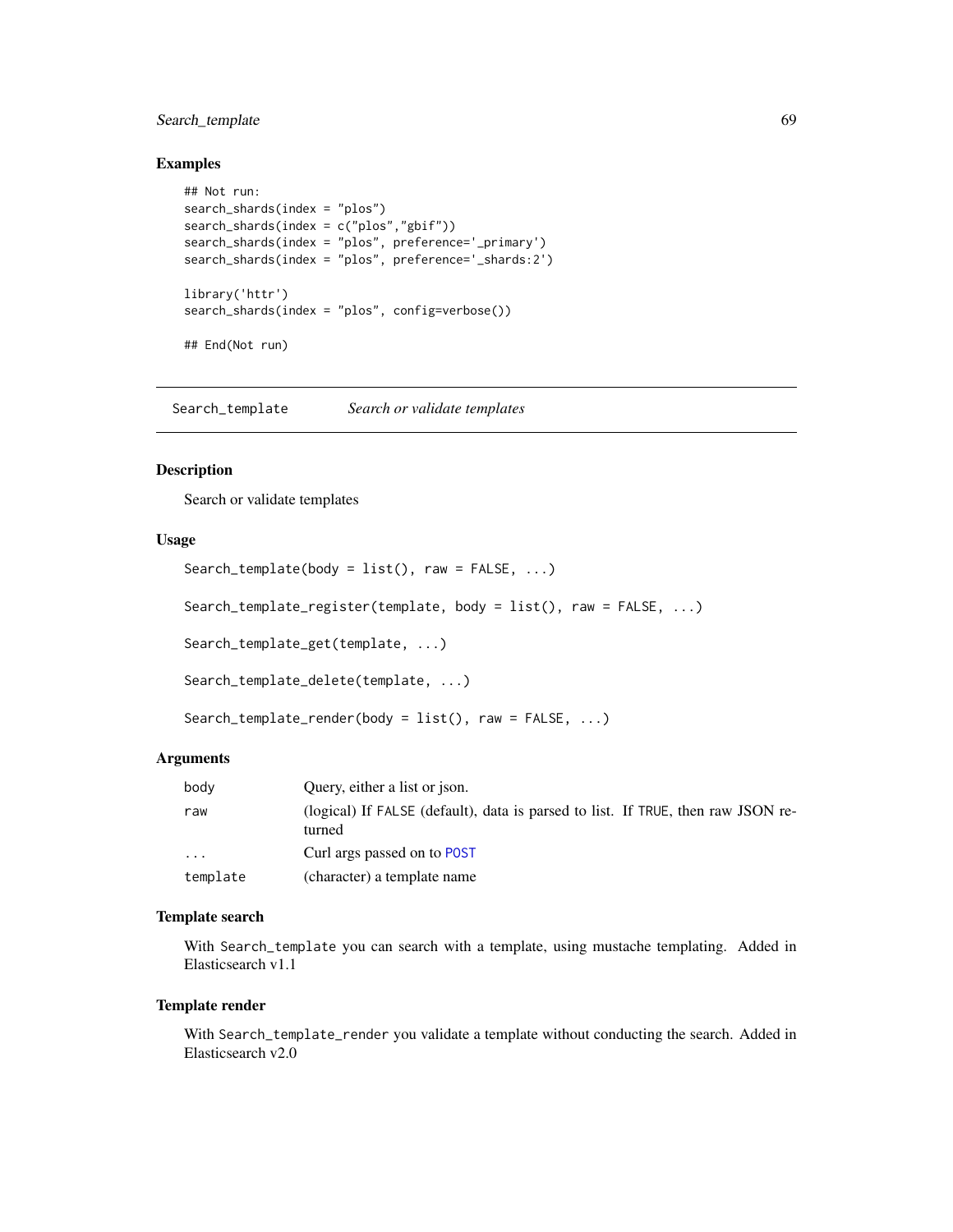#### Pre-registered templates

Register a template with Search\_template\_register. You can get the template with Search\_template\_get and delete the template with Search\_template\_delete

You can also pre-register search templates by storing them in the config/scripts directory, in a file using the .mustache extension. In order to execute the stored template, reference it by it's name under the template key, like "file": "templateName", ...

#### See Also

[Search](#page-51-0), [Search\\_uri](#page-70-0)

```
## Not run:
if (!index_exists("iris")) {
  invisible(docs_bulk(iris, "iris"))
}
body1 \leq - '{
  "inline" : {
    "query": { "match" : { "{{my_field}}" : "{{my_value}}" } },
    "size" : "{m_2 size}}"},
  "params" : {
    "my_field" : "Species",
    "my_value" : "setosa",
    "my_size" : 3
  }
}'
Search_template(body = body1)
body2 \leq - '{
 "inline": {
   "query": {
      "match": {
          "Species": "{{query_string}}"
      }
  }
 },
 "params": {
   "query_string": "versicolor"
 }
}'
Search_template(body = body2)
# pass in a list
mylist <- list(
  inline = list(query = list(match = list(`{{my_field}}' = "{{my_value}}"))),
  params = list(my_field = "Species", my_value = "setosa", my_size = 3L)
\lambdaSearch_template(body = mylist)
```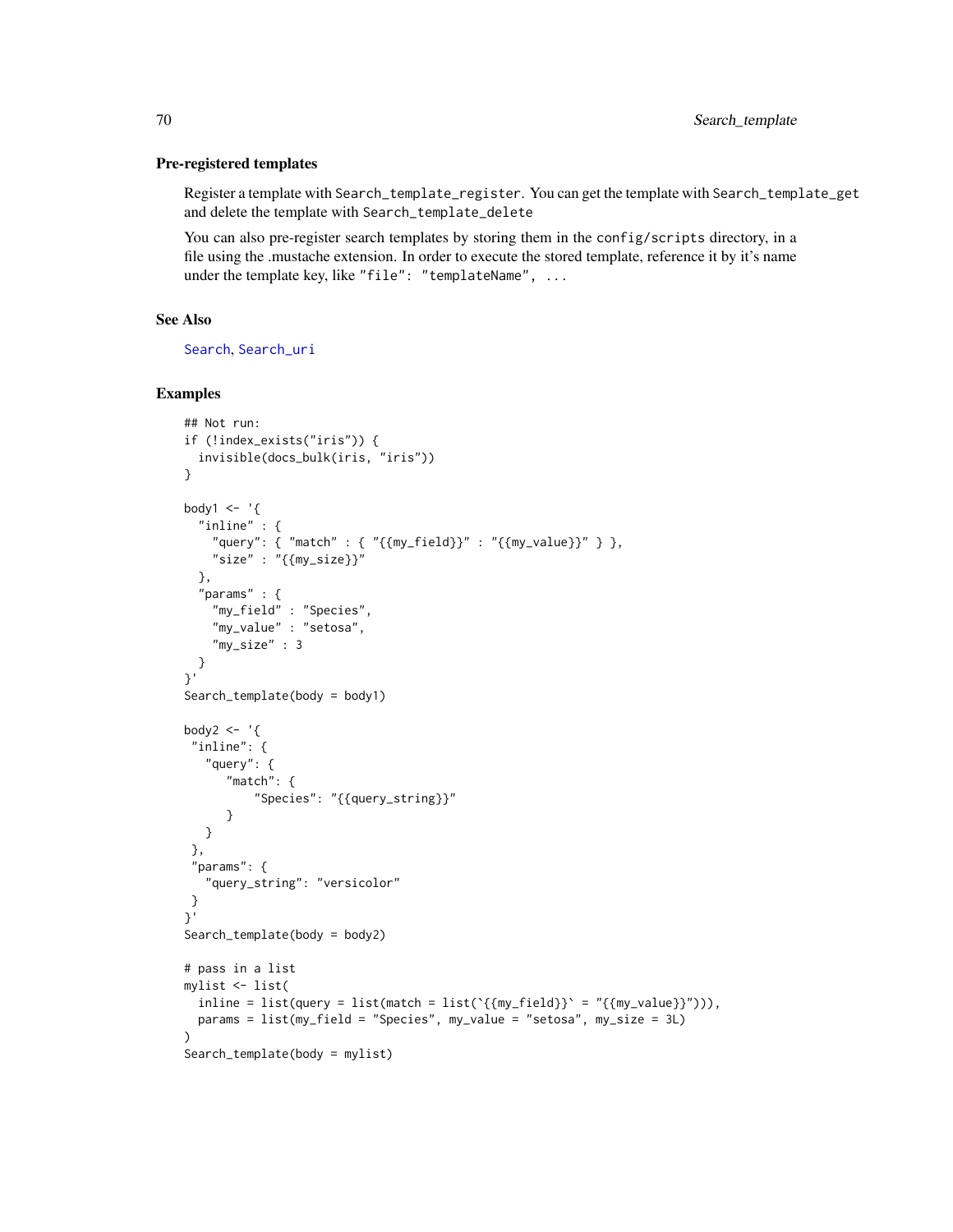#### Search\_uri 71

```
## Validating templates w/ Search_template_render()
Search_template_render(body = body1)
Search_template_render(body = body2)
## pre-registered templates
### register a template
body3 \leq - '{
  "template": {
     "query": {
         "match": {
             "Species": "{{query_string}}"
         }
     }
  }
}'
Search_template_register('foobar', body = body3)
### get template
Search_template_get('foobar')
### use the template
body4 \leq - '{
 "id": "foobar",
   "params": {
      "query_string": "setosa"
 }
}'
Search_template(body = body4)
### delete the template
Search_template_delete('foobar')
## End(Not run)
```
<span id="page-70-0"></span>

Search\_uri *Full text search of Elasticsearch with URI search*

### **Description**

Full text search of Elasticsearch with URI search

#### Usage

```
Search_uri(index = NULL, type = NULL, q = NULL, df = NULL,
 analyzer = NULL, default_operator = NULL, explain = NULL,
  source = NULL, fields = NULL, sort = NULL, track_scores = NULL,
  timeout = NULL, terminate_after = NULL, from = NULL, size = NULL,
  search_type = NULL, lowercase_expanded_terms = NULL,
  analyze_wildcard = NULL, version = FALSE, lenient = FALSE,
  raw = FALSE, asdf = FALSE, search_path = "_search", ...)
```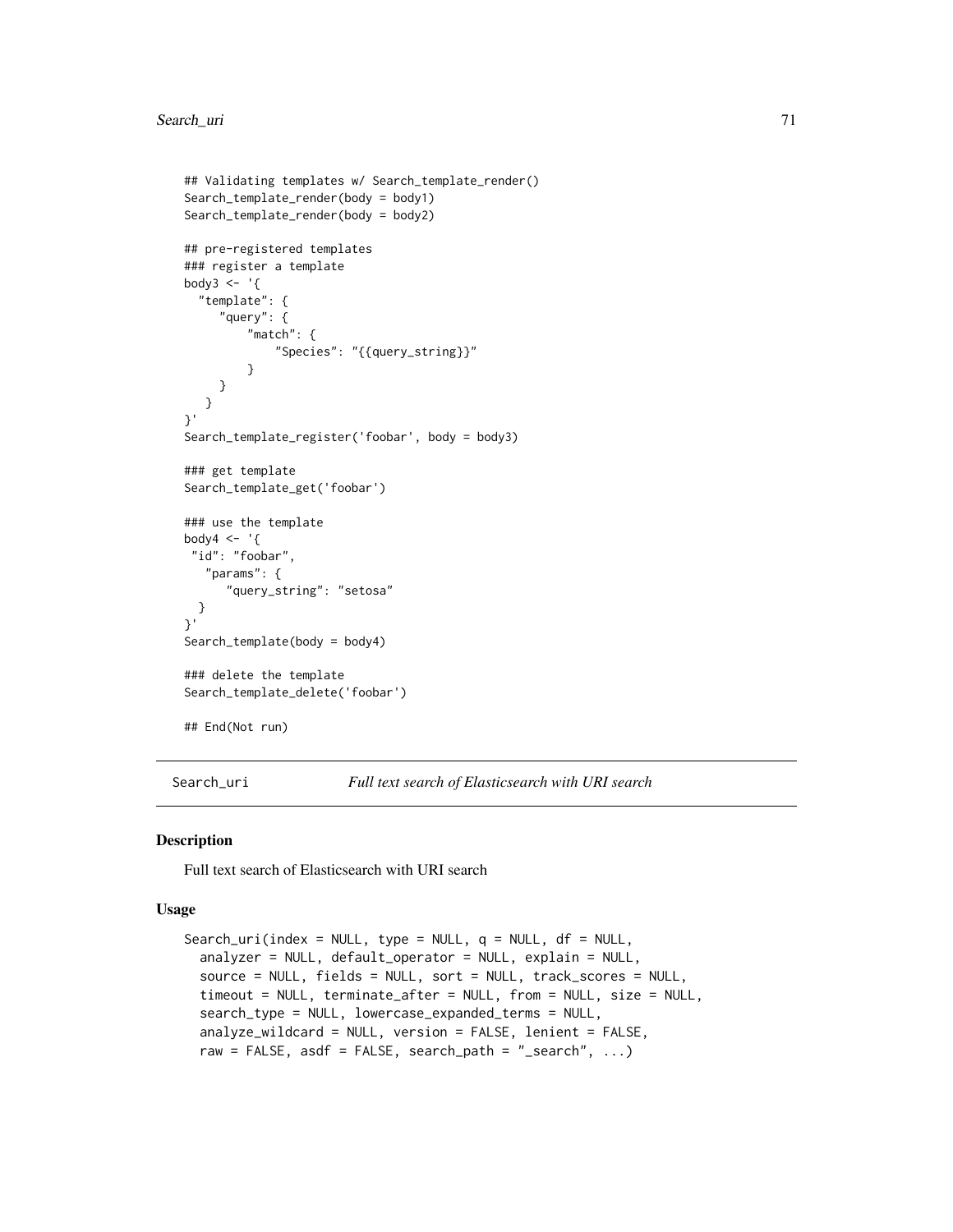# Arguments

| index            | Index name, one or more                                                                                                                                                                                                                                                                                                                                  |
|------------------|----------------------------------------------------------------------------------------------------------------------------------------------------------------------------------------------------------------------------------------------------------------------------------------------------------------------------------------------------------|
| type             | Document type                                                                                                                                                                                                                                                                                                                                            |
| q                | The query string (maps to the query_string query, see Query String Query for<br>more details). See https://www.elastic.co/guide/en/elasticsearch/reference/current/query-<br>dsl-query-string-query.html for documentation and examples.                                                                                                                 |
| df               | (character) The default field to use when no field prefix is defined within the<br>query.                                                                                                                                                                                                                                                                |
| analyzer         | (character) The analyzer name to be used when analyzing the query string.                                                                                                                                                                                                                                                                                |
| default_operator |                                                                                                                                                                                                                                                                                                                                                          |
|                  | (character) The default operator to be used, can be AND or OR. Default: OR                                                                                                                                                                                                                                                                               |
| explain          | (logical) For each hit, contain an explanation of how scoring of the hits was<br>computed. Default: FALSE                                                                                                                                                                                                                                                |
| source           | (logical) Set to FALSE to disable retrieval of the _source field. You can also<br>retrieve part of the document by using _source_include $&$ _source_exclude<br>(see the body documentation for more details). You can also include a comma-<br>delimited string of fields from the source document that you want back. See also<br>the fields parameter |
| fields           | (character) The selective stored fields of the document to return for each hit. Not<br>specifying any value will cause no fields to return. Note that in Elasticsearch v5<br>and greater, fields parameter has changed to stored_fields, which is not on by<br>default. You can however, pass fields to source parameter                                 |
| sort             | (character) Sorting to perform. Can either be in the form of fieldName, or<br>fieldName: asc/fieldName: desc. The fieldName can either be an actual field<br>within the document, or the special _score name to indicate sorting based on<br>scores. There can be several sort parameters (order is important).                                          |
| track_scores     | (logical) When sorting, set to TRUE in order to still track scores and return them<br>as part of each hit.                                                                                                                                                                                                                                               |
| timeout          | (numeric) A search timeout, bounding the search request to be executed within<br>the specified time value and bail with the hits accumulated up to that point when<br>expired. Default: no timeout.                                                                                                                                                      |
| terminate_after  |                                                                                                                                                                                                                                                                                                                                                          |
|                  | (numeric) The maximum number of documents to collect for each shard, upon<br>reaching which the query execution will terminate early. If set, the response will<br>have a boolean field terminated_early to indicate whether the query execution<br>has actually terminated_early. Defaults to no terminate_after.                                       |
| from             | (character) The starting from index of the hits to return. Pass in as a character<br>string to avoid problems with large number conversion to scientific notation.<br>Default: 0                                                                                                                                                                         |
| size             | (character) The number of hits to return. Pass in as a character string to avoid<br>problems with large number conversion to scientific notation. Default: 10. The<br>default maximum is 10,000 - however, you can change this default maximum by<br>changing the index.max_result_window index level parameter.                                         |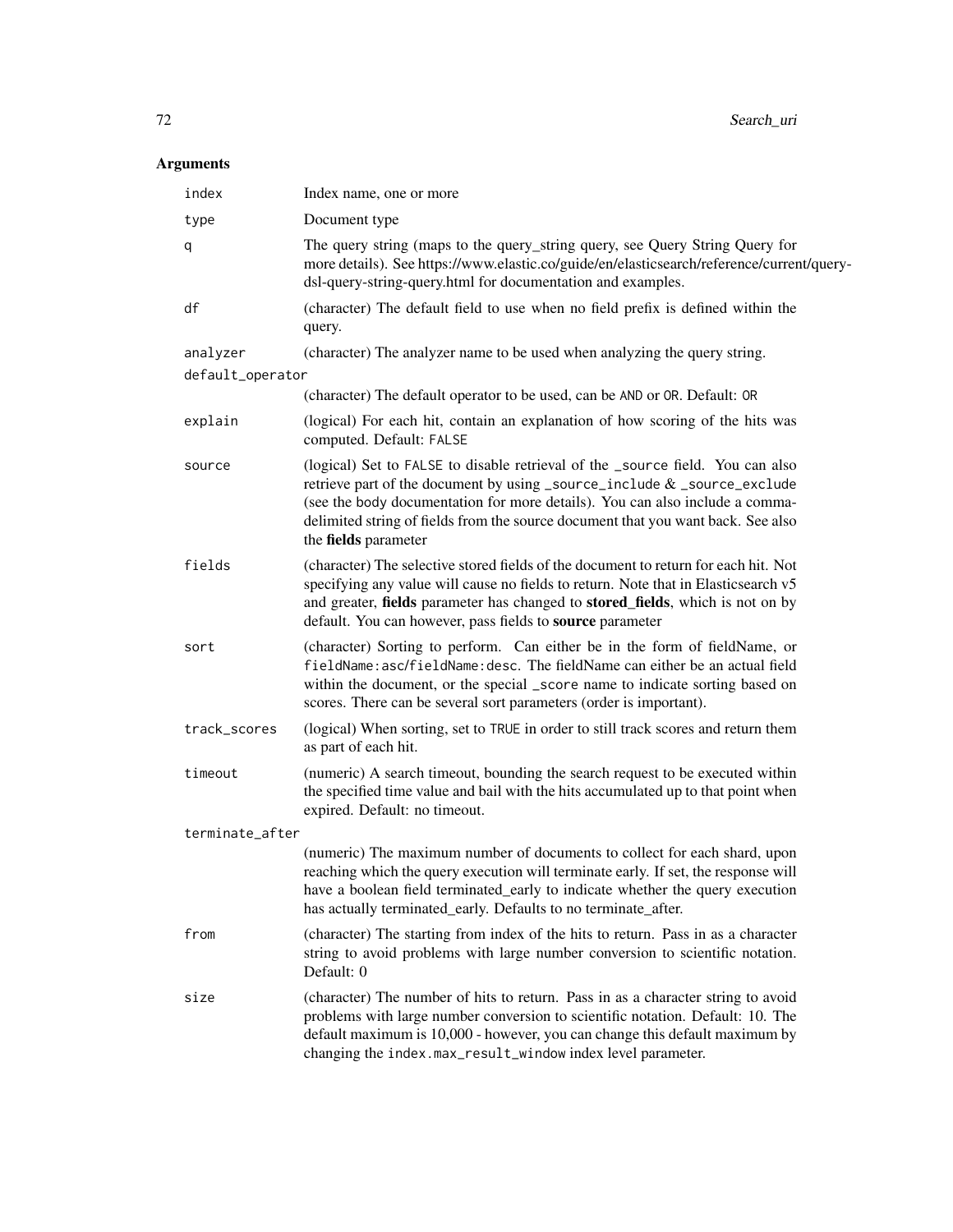#### <span id="page-72-0"></span>Search\_uri 73

| search_type              | (character) The type of the search operation to perform. Can be query_then_fetch<br>(default) or dfs_query_then_fetch. Types scan and count are deprecated.                                |
|--------------------------|--------------------------------------------------------------------------------------------------------------------------------------------------------------------------------------------|
|                          | See http://bit.ly/19Am9xP for more details on the different types of search                                                                                                                |
|                          | that can be performed.                                                                                                                                                                     |
| lowercase_expanded_terms |                                                                                                                                                                                            |
|                          | (logical) Should terms be automatically lowercased or not. Default: TRUE.                                                                                                                  |
| analyze_wildcard         |                                                                                                                                                                                            |
|                          | (logical) Should wildcard and prefix queries be analyzed or not. Default: FALSE.                                                                                                           |
| version                  | (logical) Print the document version with each document.                                                                                                                                   |
| lenient                  | If TRUE will cause format based failures (like providing text to a numeric field)<br>to be ignored. Default: FALSE                                                                         |
| raw                      | (logical) If FALSE (default), data is parsed to list. If TRUE, then raw JSON re-<br>turned                                                                                                 |
| asdf                     | (logical) If TRUE, use from JSON to parse JSON directly to a data.frame. If FALSE<br>(Default), list output is given.                                                                      |
| search_path              | (character) The path to use for searching. Default to _search, but in some cases<br>you may already have that in the base url set using connect, in which case you<br>can set this to NULL |
| .                        | Curl args passed on to POST                                                                                                                                                                |
|                          |                                                                                                                                                                                            |

# See Also

[Search](#page-51-0) [Search\\_template](#page-68-0) [count](#page-10-0)

```
## Not run:
# URI string queries
Search_uri(index="shakespeare")
Search_uri(index="shakespeare", type="act")
Search_uri(index="shakespeare", type="scene")
Search_uri(index="shakespeare", type="line")
## Return certain fields
Search_uri(index="shakespeare", fields=c('play_name','speaker'))
## Search many indices
Search_uri(index = "gbif")$hits$total
Search_uri(index = "shakespeare")$hits$total
Search_uri(index = c("gbif", "shakespeare"))$hits$total
## search_type
Search_uri(index="shakespeare", search_type = "query_then_fetch")
Search_uri(index="shakespeare", search_type = "dfs_query_then_fetch")
# Search_uri(index="shakespeare", search_type = "scan") # only when scrolling
## sorting
Search_uri(index="shakespeare", type="act", sort="text_entry")
Search_uri(index="shakespeare", type="act", sort="speaker:desc", fields='speaker')
```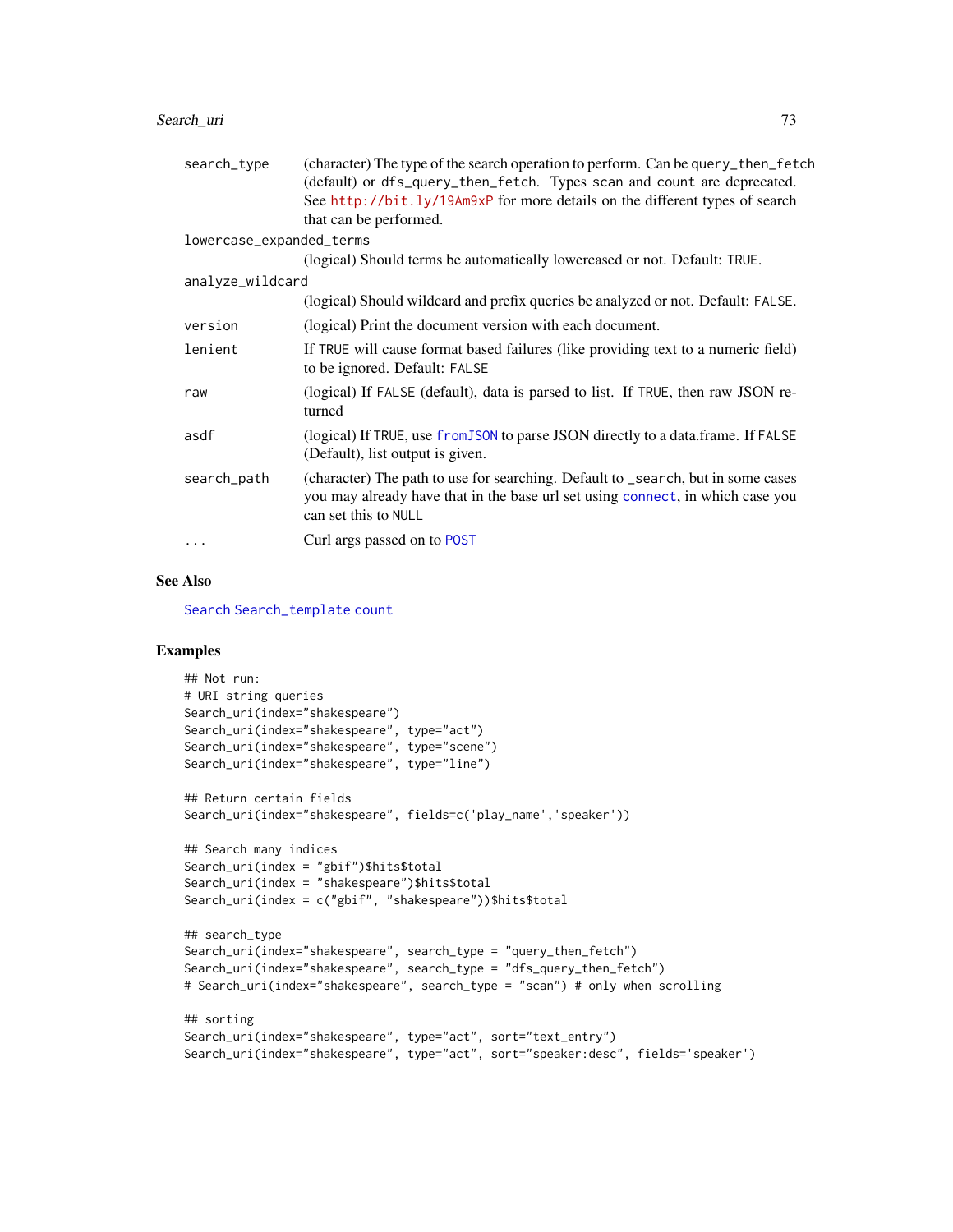```
74 Search_uri
```

```
Search_uri(index="shakespeare", type="act",
sort=c("speaker:desc","play_name:asc"), fields=c('speaker','play_name'))
## paging
Search_uri(index="shakespeare", size=1, fields='text_entry')$hits$hits
Search_uri(index="shakespeare", size=1, from=1, fields='text_entry')$hits$hits
## queries
### Search in all fields
Search_uri(index="shakespeare", type="act", q="york")
### Searchin specific fields
Search_uri(index="shakespeare", type="act", q="speaker:KING HENRY IV")$hits$total
### Exact phrase search by wrapping in quotes
Search_uri(index="shakespeare", type="act", q='speaker:"KING HENRY IV"')$hits$total
### can specify operators between multiple words parenthetically
Search_uri(index="shakespeare", type="act", q="speaker:(HENRY OR ARCHBISHOP)")$hits$total
### where the field line_number has no value (or is missing)
Search_uri(index="shakespeare", q="_missing_:line_number")$hits$total
### where the field line_number has any non-null value
Search_uri(index="shakespeare", q="_exists_:line_number")$hits$total
### wildcards, either * or ?
Search_uri(index="shakespeare", q="*ay")$hits$total
Search_uri(index="shakespeare", q="m?y")$hits$total
### regular expressions, wrapped in forward slashes
Search_uri(index="shakespeare", q="text_entry:/[a-z]/")$hits$total
### fuzziness
Search_uri(index="shakespeare", q="text_entry:ma~")$hits$total
Search_uri(index="shakespeare", q="text_entry:the~2")$hits$total
Search_uri(index="shakespeare", q="text_entry:the~1")$hits$total
### Proximity searches
Search_uri(index="shakespeare", q='text_entry:"as hath"~5')$hits$total
Search_uri(index="shakespeare", q='text_entry:"as hath"~10')$hits$total
### Ranges, here where line_id value is between 10 and 20
Search_uri(index="shakespeare", q="line_id:[10 TO 20]")$hits$total
### Grouping
Search_uri(index="shakespeare", q="(hath OR as) AND the")$hits$total
# Limit number of hits returned with the size parameter
Search_uri(index="shakespeare", size=1)
# Give explanation of search in result
Search_uri(index="shakespeare", size=1, explain=TRUE)
```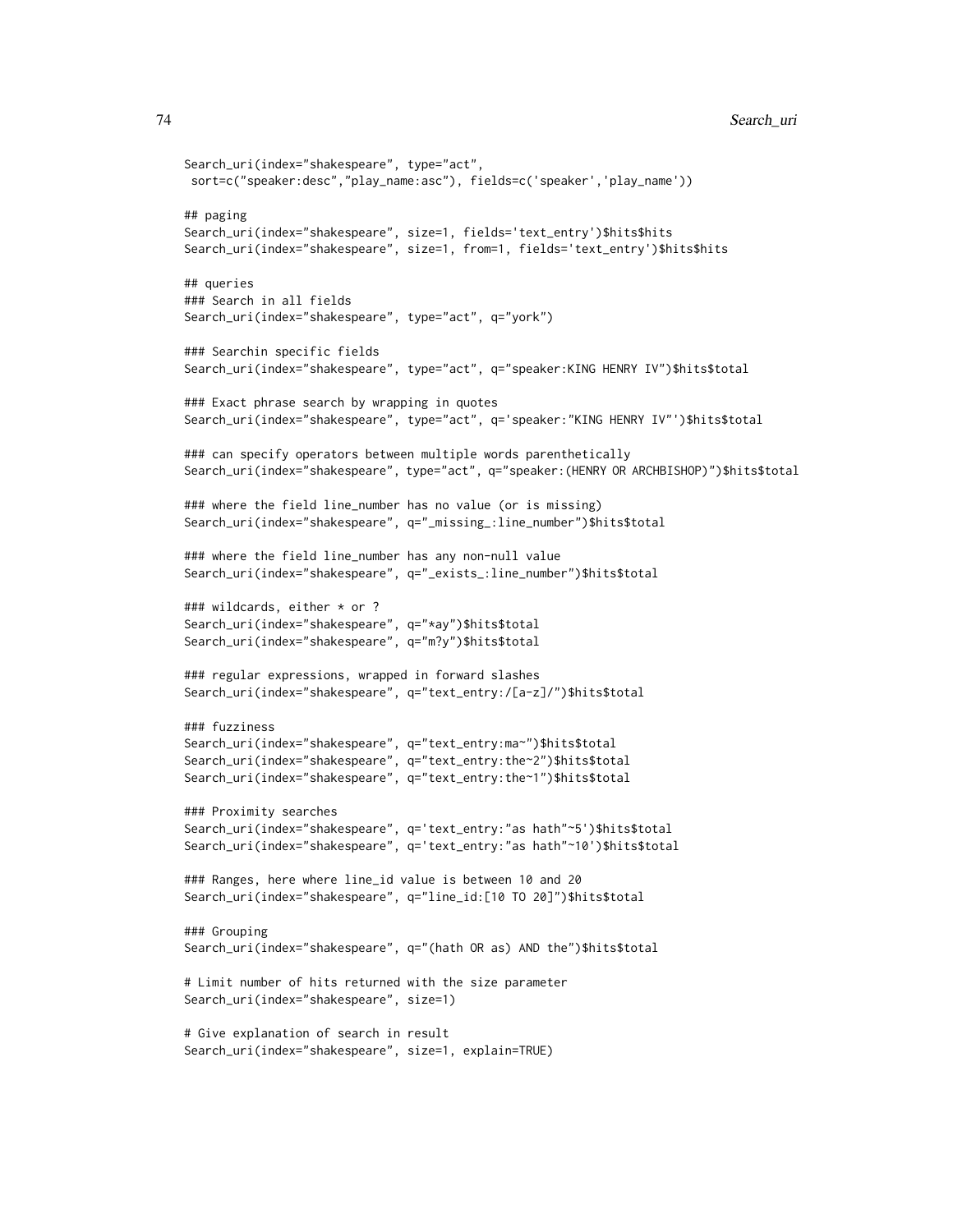#### <span id="page-74-0"></span>termvectors 75

```
## terminate query after x documents found
## setting to 1 gives back one document for each shard
Search_uri(index="shakespeare", terminate_after=1)
## or set to other number
Search_uri(index="shakespeare", terminate_after=2)
## Get version number for each document
Search_uri(index="shakespeare", version=TRUE, size=2)
## Get raw data
Search_uri(index="shakespeare", type="scene", raw=TRUE)
## Curl debugging
library('httr')
out <- Search_uri(index="shakespeare", type="line", config=verbose())
## End(Not run)
```
termvectors *Termvectors*

#### Description

Termvectors

#### Usage

```
termvectors(index, type, id = NULL, body = list(), pretty = TRUE,
  field_statistics = TRUE, fields = NULL, offsets = TRUE, parent = NULL,
 payloads = TRUE, positions = TRUE, realtime = TRUE,
 preference = "random", routing = NULL, term_statistics = FALSE,
 version = NULL, version_type = NULL, ...)
```
# Arguments

| index            | (character) The index in which the document resides.                                                                                        |  |
|------------------|---------------------------------------------------------------------------------------------------------------------------------------------|--|
| type             | (character) The type of the document.                                                                                                       |  |
| id               | (character) The id of the document, when not specified a doc param should be<br>supplied.                                                   |  |
| body             | (character) Define parameters and or supply a document to get termvectors for                                                               |  |
| pretty           | (logical) pretty print. Default: TRUE                                                                                                       |  |
| field_statistics |                                                                                                                                             |  |
|                  | (character) Specifies if document count, sum of document frequencies and sum<br>of total term frequencies should be returned. Default: TRUE |  |
| fields           | (character) A comma-separated list of fields to return.                                                                                     |  |
| offsets          | (character) Specifies if term offsets should be returned. Default: TRUE                                                                     |  |
|                  |                                                                                                                                             |  |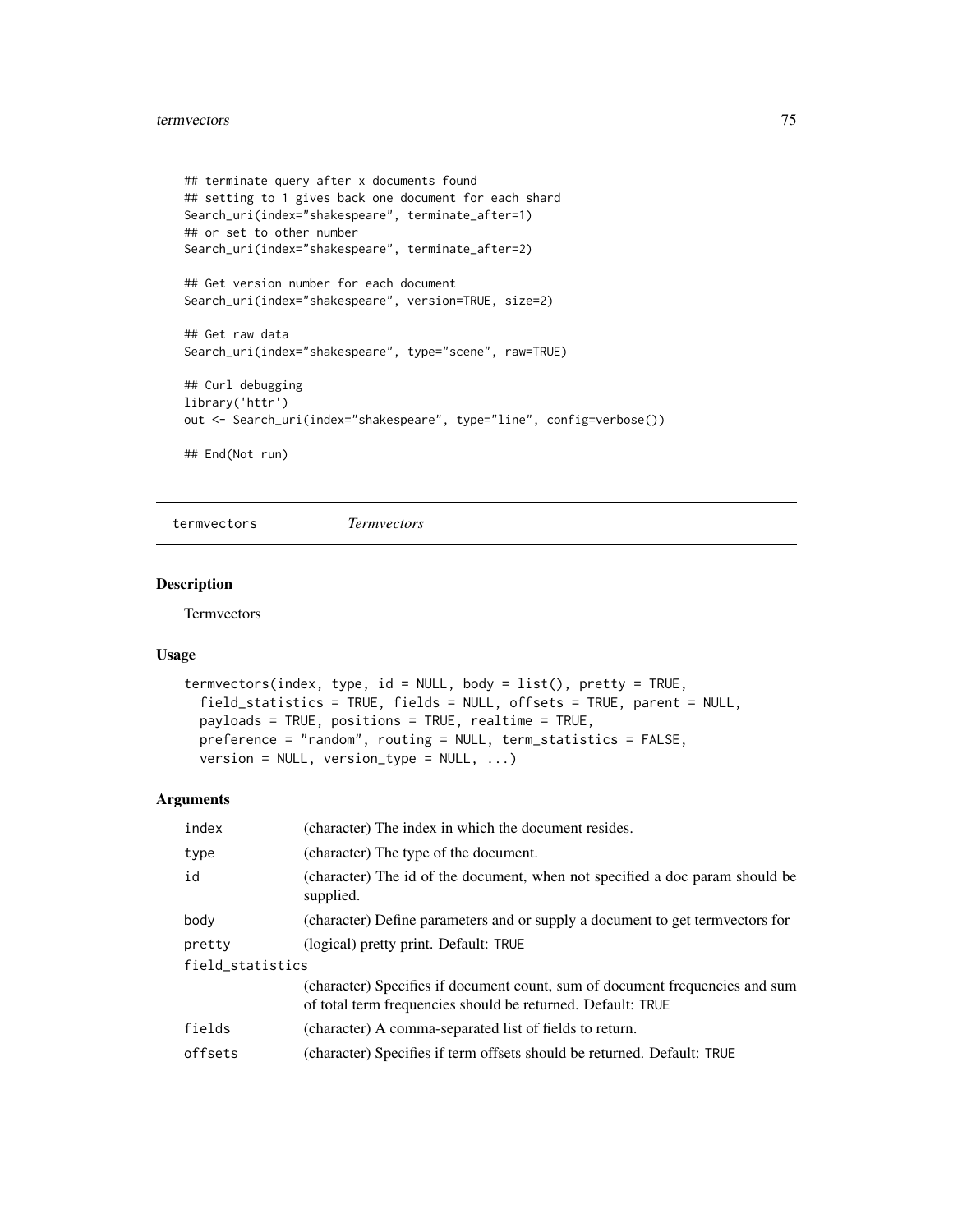<span id="page-75-0"></span>

| parent          | (character) Parent id of documents.                                                                        |  |
|-----------------|------------------------------------------------------------------------------------------------------------|--|
| payloads        | (character) Specifies if term payloads should be returned. Default: TRUE                                   |  |
| positions       | (character) Specifies if term positions should be returned. Default: TRUE                                  |  |
| realtime        | (character) Specifies if request is real-time as opposed to near-real-time (De-<br>fault: TRUE).           |  |
| preference      | (character) Specify the node or shard the operation should be performed on (De-<br>fault: random).         |  |
| routing         | (character) Specific routing value.                                                                        |  |
| term_statistics |                                                                                                            |  |
|                 | (character) Specifies if total term frequency and document frequency should be<br>returned. Default: FALSE |  |
| version         | (character) Explicit version number for concurrency control                                                |  |
| version_type    | (character) Specific version type, valid choices are: 'internal', 'external', 'exter-<br>nal_gte', 'force' |  |
| $\ddots$        | Curl args passed on to POST                                                                                |  |

#### Details

Returns information and statistics on terms in the fields of a particular document. The document could be stored in the index or artificially provided by the user (Added in 1.4). Note that for documents stored in the index, this is a near realtime API as the term vectors are not available until the next refresh.

#### References

[http://www.elastic.co/guide/en/elasticsearch/reference/current/docs-termvectors.](http://www.elastic.co/guide/en/elasticsearch/reference/current/docs-termvectors.html) [html](http://www.elastic.co/guide/en/elasticsearch/reference/current/docs-termvectors.html)

```
## Not run:
connect()
if (!index_exists('plos')) {
  plosdat <- system.file("examples", "plos_data.json", package = "elastic")
  invisible(docs_bulk(plosdat))
}
if (!index_exists('omdb')) {
  omdb <- system.file("examples", "omdb.json", package = "elastic")
  invisible(docs_bulk(omdb))
}
body \leq - '{
  "fields" : ["title"],
  "offsets" : true,
  "positions" : true,
  "term_statistics" : true,
  "field_statistics" : true
}'
```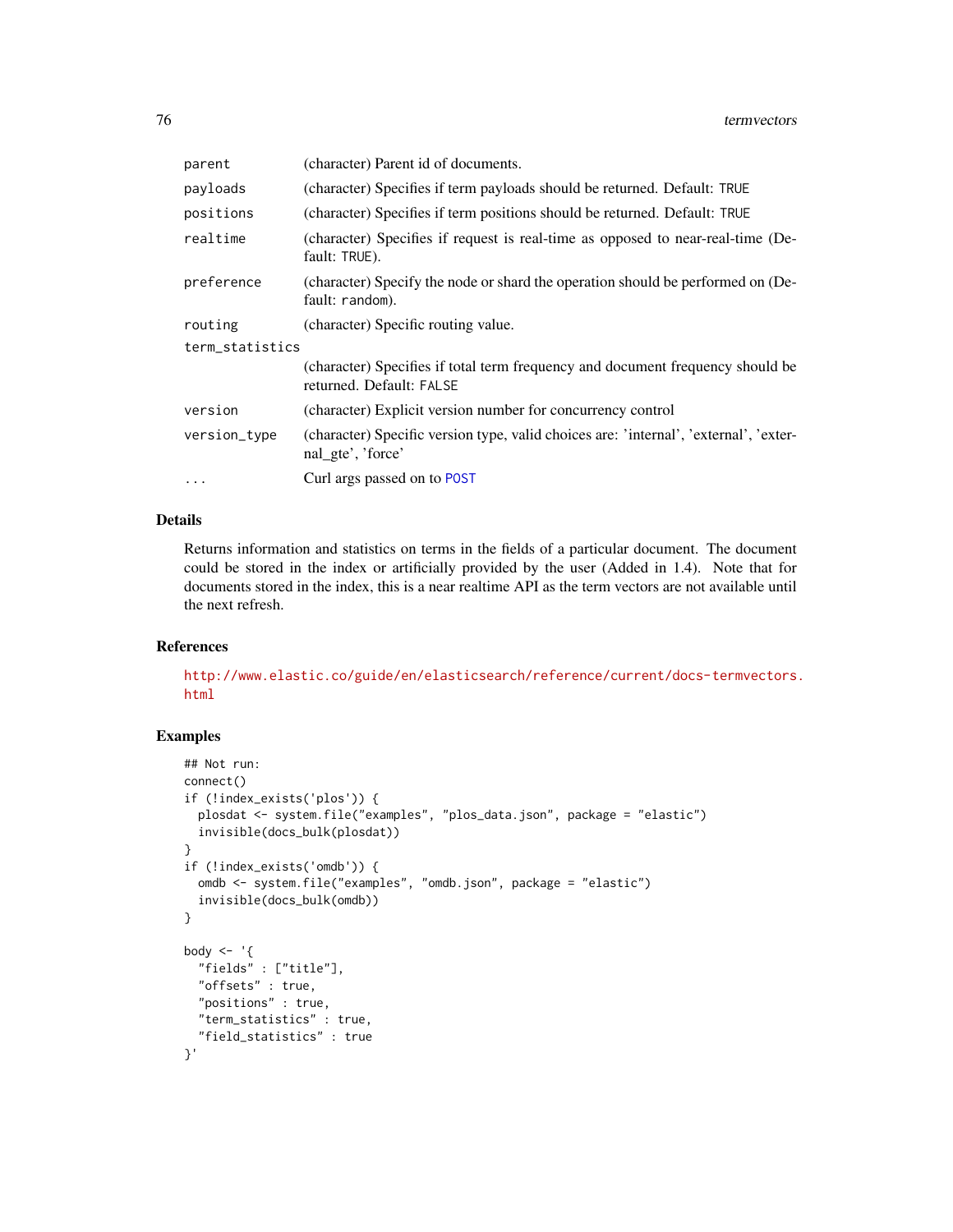# <span id="page-76-0"></span>tokenizer\_set 77

```
termvectors('plos', 'article', 29, body = body)
body <- '{
  "fields" : ["Plot"],
  "offsets" : true,
  "positions" : true,
  "term_statistics" : true,
  "field_statistics" : true
}'
termvectors('omdb', 'omdb', 'AVXdx8Eqg_0Z_tpMDyP_', body = body)
## End(Not run)
```
tokenizer\_set *Tokenizer operations*

# Description

Tokenizer operations

# Usage

tokenizer\_set(index, body, ...)

#### Arguments

| index                   | (character) A character vector of index names |
|-------------------------|-----------------------------------------------|
| body                    | Query, either a list or json.                 |
| $\cdot$ $\cdot$ $\cdot$ | Curl options passed on to PUT                 |

# Author(s)

Scott Chamberlain <myrmecocystus@gmail.com>

```
## Not run:
# set tokenizer
## NGram tokenizer
body \leq - '{
        "settings" : {
             "analysis" : {
                 "analyzer" : {
                     "my_ngram_analyzer" : {
                          "tokenizer" : "my_ngram_tokenizer"
                     }
                 },
                 "tokenizer" : {
```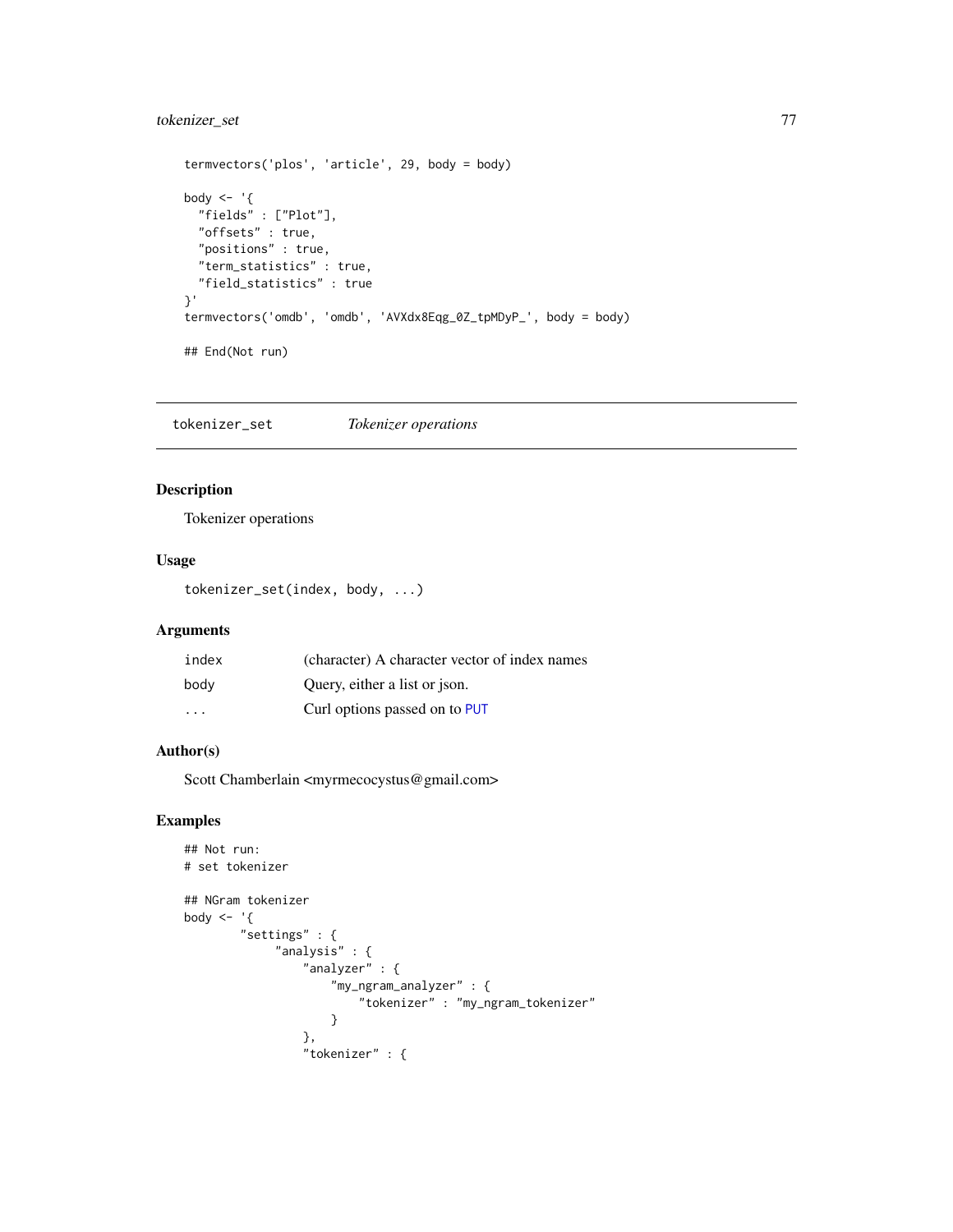```
"my_ngram_tokenizer" : {
                         "type" : "nGram",
                         "min\_gram" : "2","max\_gram" : "3","token_chars": [ "letter", "digit" ]
                     }
                 }
             }
      }
}'
if (index_exists('test1')) index_delete('test1')
tokenizer_set(index = "test1", body=body)
index_analyze(text = "hello world", index = "test1", analyzer='my_ngram_analyzer')
## End(Not run)
```
<span id="page-77-0"></span>units-distance *Distance units*

# Description

Wherever distances need to be specified, such as the distance parameter in the Geo Distance Filter), the default unit if none is specified is the meter. Distances can be specified in other units, such as "1km" or "2mi" (2 miles).

#### Details

| mi or miles              | Mile          |
|--------------------------|---------------|
| yd or yards              | Yard          |
| ft or feet               | Feet          |
| in or inch               | Inch          |
| km or kilometers         | Kilometer     |
| m or meters              | Meter         |
| cm or centimeters        | Centimeter    |
| mm or millimeters        | Millimeter    |
| NM, nmi or nauticalmiles | Nautical mile |

The precision parameter in the Geohash Cell Filter accepts distances with the above units, but if no unit is specified, then the precision is interpreted as the length of the geohash.

#### See Also

[units-time](#page-78-0)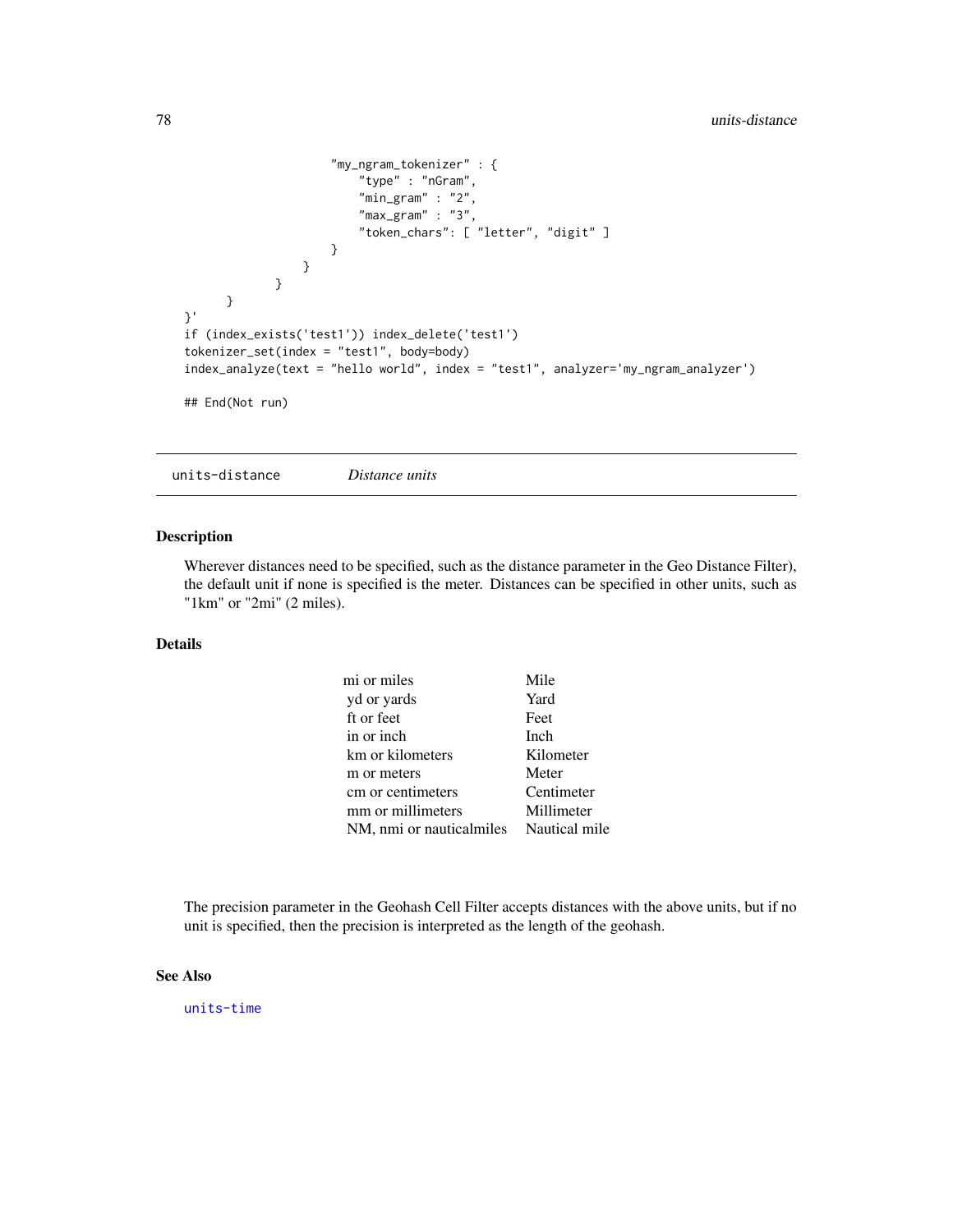<span id="page-78-1"></span><span id="page-78-0"></span>units-time *Time units*

# Description

Whenever durations need to be specified, eg for a timeout parameter, the duration can be specified as a whole number representing time in milliseconds, or as a time value like 2d for 2 days. The supported units are:

# Details

y Year M Month w Week d Day h Hour m Minute s Second

#### See Also

[units-distance](#page-77-0)

validate *Validate a search*

# Description

Validate a search

# Usage

validate(index, type = NULL, ...)

# Arguments

| index                   | Index name. Required.               |
|-------------------------|-------------------------------------|
| type                    | Document type. Optional.            |
| $\cdot$ $\cdot$ $\cdot$ | Additional args passed on to Search |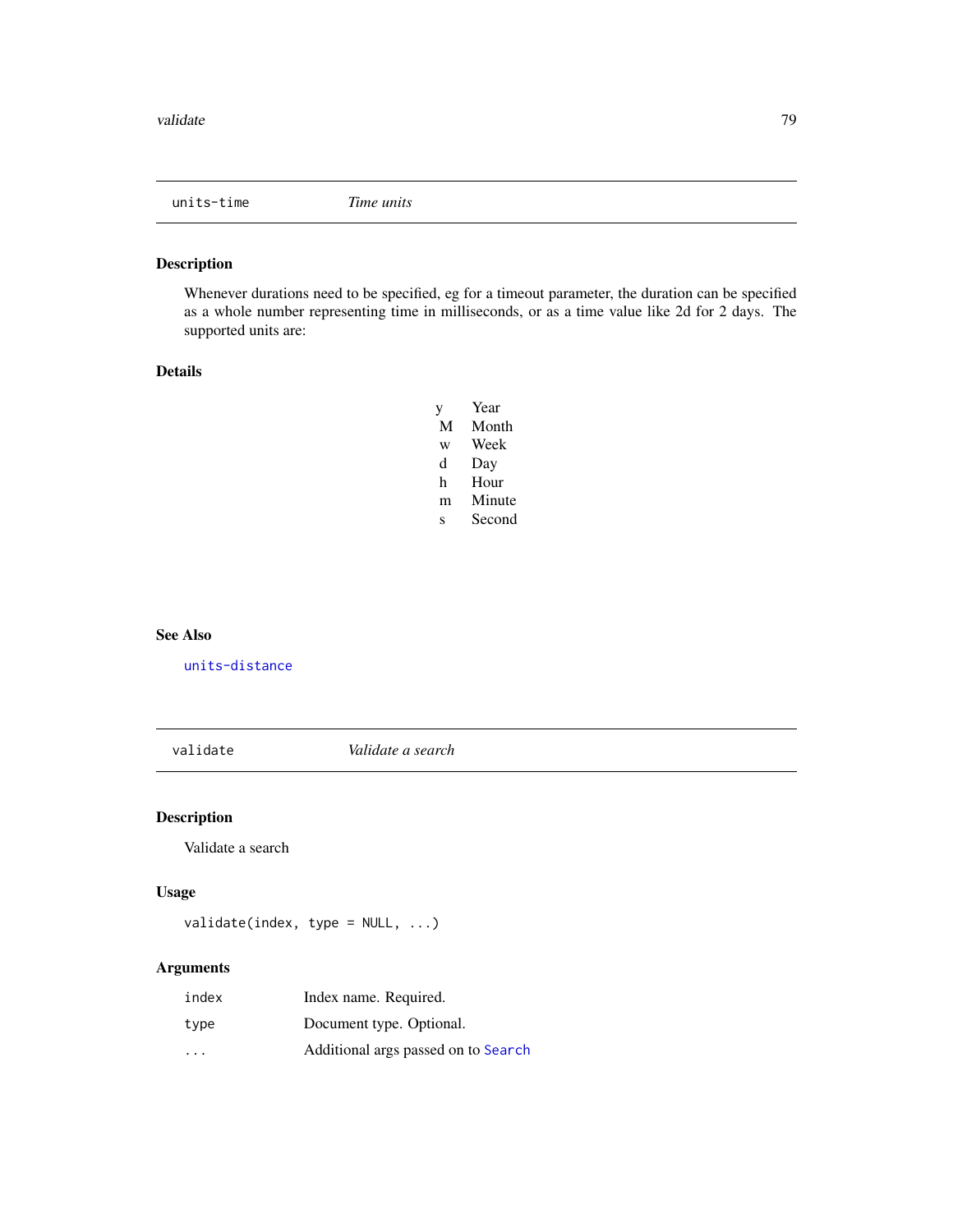80 validate variable variable variable variable variable variable variable variable variable variable variable v

# See Also

[Search](#page-51-0)

```
## Not run:
if (!index_exists("twitter")) index_create("twitter")
docs_create('twitter', type='tweet', id=1, body = list(
  "user" = "foobar",
   "post_date" = "2014-01-03",
   "message" = "trying out Elasticsearch"
)
\left( \right)validate("twitter", q='user:foobar')
validate("twitter", "tweet", q='user:foobar')
body \leq - '{
"query" : {
  "bool" : {
   "must" : {"query_string" : {
       "query" : "*:*"
     }
    },
    "filter" : {
     "term" : { "user" : "kimchy" }
    }
  }
}
}'
validate("twitter", body = body)
## End(Not run)
```
<span id="page-79-0"></span>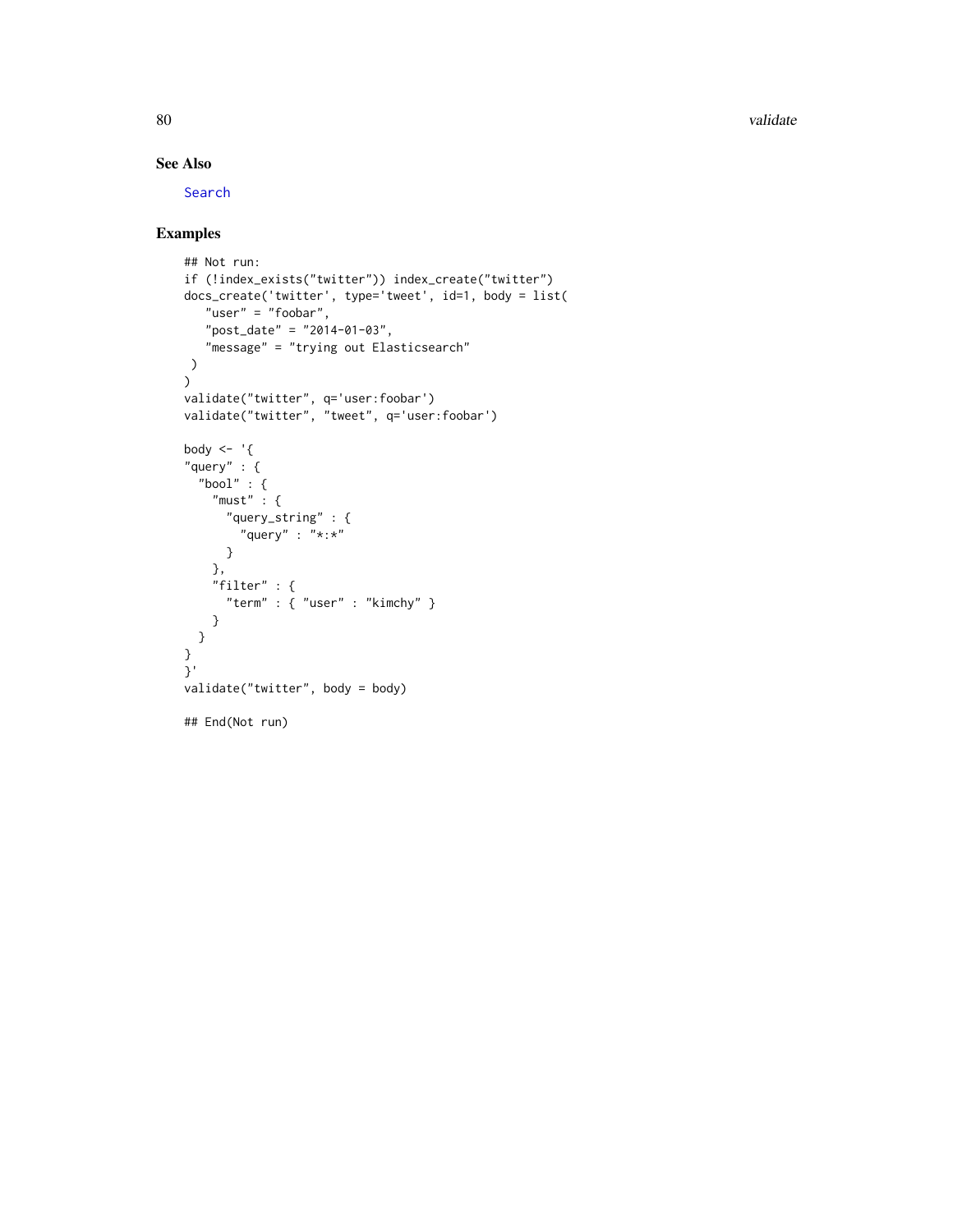# **Index**

```
add_headers, 10
alias, 2
alias_create (alias), 2
alias_delete (alias), 2
alias_exists (alias), 2
alias_get (alias), 2
aliases_get (alias), 2
cat, 4, 5, 44
cat_, 5
cat_ (cat), 4
cat_aliases (cat), 4
cat_allocation (cat), 4
cat_count (cat), 4
cat_fielddata (cat), 4
cat_health (cat), 4
cat_indices (cat), 4
cat_master (cat), 4
cat_nodeattrs (cat), 4
cat_nodes (cat), 4
cat_pending_tasks (cat), 4
cat_plugins (cat), 4
cat_recovery (cat), 4
cat_segments (cat), 4
cat_shards (cat), 4
cat_thread_pool (cat), 4
cluster, 6
cluster_health (cluster), 6
cluster_pending_tasks (cluster), 6
cluster_reroute (cluster), 6
cluster_settings (cluster), 6
cluster_state (cluster), 6
cluster_stats (cluster), 6
connect, 9, 10, 26, 48, 54, 73
connection, 10
connection (connect), 9
count, 11, 54, 68, 73
```

```
DELETE, 19, 32
docs_bulk, 12, 16, 25, 39
```
docs\_bulk\_prep, *[13](#page-12-0)*, [15](#page-14-0) docs\_create, [18,](#page-17-0) *[25](#page-24-0)* docs\_delete, [19,](#page-18-0) *[25](#page-24-0)* docs\_get, [20,](#page-19-0) *[25](#page-24-0)* docs\_mget, [21,](#page-20-0) *[25](#page-24-0)* docs\_update, [23](#page-22-0) documents, [25](#page-24-0) elastic, [26](#page-25-0) elastic-defunct, [27](#page-26-0) elastic-package *(*elastic*)*, [26](#page-25-0) explain, [28,](#page-27-0) *[68](#page-67-0)* field\_mapping\_get *(*mapping*)*, [37](#page-36-0) field\_stats, [29,](#page-28-0) *[68](#page-67-0)* fromJSON, *[30](#page-29-0)*, *[39](#page-38-0)*, *[54](#page-53-0)*, *[73](#page-72-0)* GET, *[5](#page-4-0)*, *[29](#page-28-0)*, *[32](#page-31-0)*, *[44](#page-43-0)*, *[48](#page-47-0)*, *[68](#page-67-0)* HEAD, *[32](#page-31-0)*, *[37](#page-36-0)* index, [30](#page-29-0) index\_analyze *(*index*)*, [30](#page-29-0) index\_clear\_cache *(*index*)*, [30](#page-29-0) index\_close *(*index*)*, [30](#page-29-0) index\_create *(*index*)*, [30](#page-29-0) index\_delete *(*index*)*, [30](#page-29-0) index\_exists *(*index*)*, [30](#page-29-0) index\_flush *(*index*)*, [30](#page-29-0) index\_get *(*index*)*, [30](#page-29-0) index\_open *(*index*)*, [30](#page-29-0) index\_optimize *(*index*)*, [30](#page-29-0) index\_recovery, *[33](#page-32-0)* index\_recovery *(*index*)*, [30](#page-29-0) index\_recreate *(*index*)*, [30](#page-29-0) index\_segments *(*index*)*, [30](#page-29-0) index\_settings *(*index*)*, [30](#page-29-0) index\_settings\_update *(*index*)*, [30](#page-29-0) index\_stats *(*index*)*, [30](#page-29-0) index\_status, *[27](#page-26-0)* index\_upgrade *(*index*)*, [30](#page-29-0)